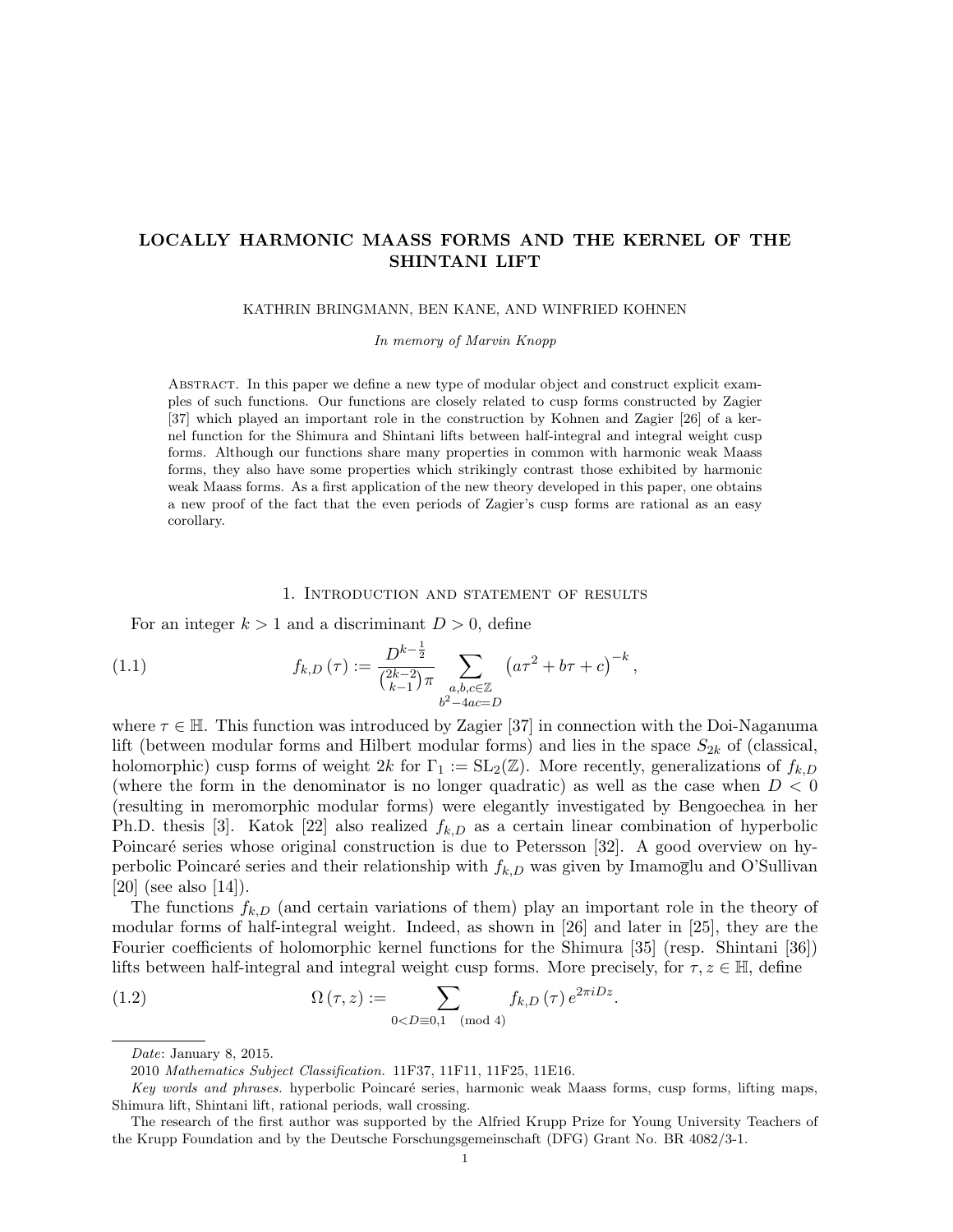Then  $\Omega$  is a modular form of weight  $2k$  in the variable  $\tau$  and weight  $k+\frac{1}{2}$  $\frac{1}{2}$  in the variable z. Furthermore, integrating  $\Omega$  against a cusp form f of weight 2k (resp.  $k + \frac{1}{2}$ )  $(\frac{1}{2})$  with respect to the first (resp. second) variable is the Shintani (resp. Shimura) lift of  $f$ .

In a different way, the function  $f_{k,D}$  also give important examples of modular forms with rational periods. These were studied in [27] and have appeared more recently in work of Duke, Imamoglu, and Tôth  $[14]$ , where they were shown to be related to be the error to modularity of certain fascinating holomorphic functions which are defined via cycle integrals. We elaborate further upon the interrelation between their interesting work and the results in this paper in Section 10. This paper is the first in a series of papers introducing and investigating a new type of modular object. In this paper, we construct an infinite family of functions of this new type and prove that they both closely resemble and are connected to  $f_{k,D}$  through differential operators which naturally occur in the theory of harmonic weak Maass forms (see Theorem 1.2). The resulting functions also give a new explanation of the rationality of the even periods of  $f_{k,D}$ for k even (see Theorem 1.4). We expect that these new objects will have further important applications to the theory of modular forms.

Before introducing these new modular objects, we first recall that a weight  $2 - 2k$  harmonic weak Maass form is a real analytic function F which satisfies weight  $2 - 2k$  modularity, is annihilated by the weight  $2 - 2k$  hyperbolic Laplacian

$$
\Delta_{2-2k} := -y^2\left(\frac{\partial^2}{\partial x^2} + \frac{\partial^2}{\partial y^2}\right) + i\left(2 - 2k\right)y\left(\frac{\partial}{\partial x} + i\frac{\partial}{\partial y}\right)
$$

and has at most exponential growth at i $\infty$ . Here and throughout  $\tau \in \mathbb{H}$  is written as  $\tau = x + iy$ ,  $x, y \in \mathbb{R}$  with  $y > 0$ . The theory of harmonic weak Maass forms has proven useful in many areas including combinatorics, number theory, physics, Lie theory, probability theory, and knot theory. To name a few examples, harmonic weak Maass forms have played a role in understanding Ramanujan's mock theta functions [40], in proving asymptotics and congruences in partition theory [6, 8, 34], in relating character formulas of Kac and Wakimoto [21] to automorphic forms [5, 17], in the study of metastability thresholds for bootstrap percolation models [2], in the quantum theory of black holes [12, 29], in studying the elliptic genera of K3 surfaces [16, 30], and in the study of central values of L-series and their derivatives [9].

Bruinier and Funke [7] have shown that for every  $f \in S_{2k}$ , there exists a weight  $2 - 2k$ harmonic weak Maass form  $\mathcal F$  which is related to  $f$  through the anti-holomorphic operator  $\xi_{2-2k} := 2iy^{2-2k}\frac{d}{d\overline{\tau}}$  by  $\xi_{2-2k}(\mathcal{F}) = f$ . Such an  $\mathcal{F}$  may be constructed via parabolic Poincaré series (for the foundations of this approach, see [18]). Although an algorithm exists to construct F for a given form, this approach would not seem to yield a universal treatment of all  $f_{k,D}$ . A more universal approach was undertaken by Duke, Imamoglu, and  $Tóth [14]$ , who constructed a natural holomorphic function  $F_k(\tau, Q)$  coefficient-wise via cycle integrals and related it to  $f_{k,D}$ , which we further explain in Section 10.

However, their construction is (coefficient-wise) via cycle integrals and does not seem to yield an immediate connection with hyperbolic Poincaré series. Therefore, even though we know that a lift of  $f_{k,D}$  exists and a related harmonic Maass form was constructed in [14], it is still desirable to constuct a particular lift which resembles the shape (1.1) and is also related to hyperbolic Poincaré series. The construction of such a function analogous to  $(1.1)$  leads to a new class of automorphic objects which are the topic of this paper. To describe the resulting object, we first require some notation. Let

(1.3) 
$$
\psi(v) := \frac{1}{2}\beta\left(v; k - \frac{1}{2}, \frac{1}{2}\right)
$$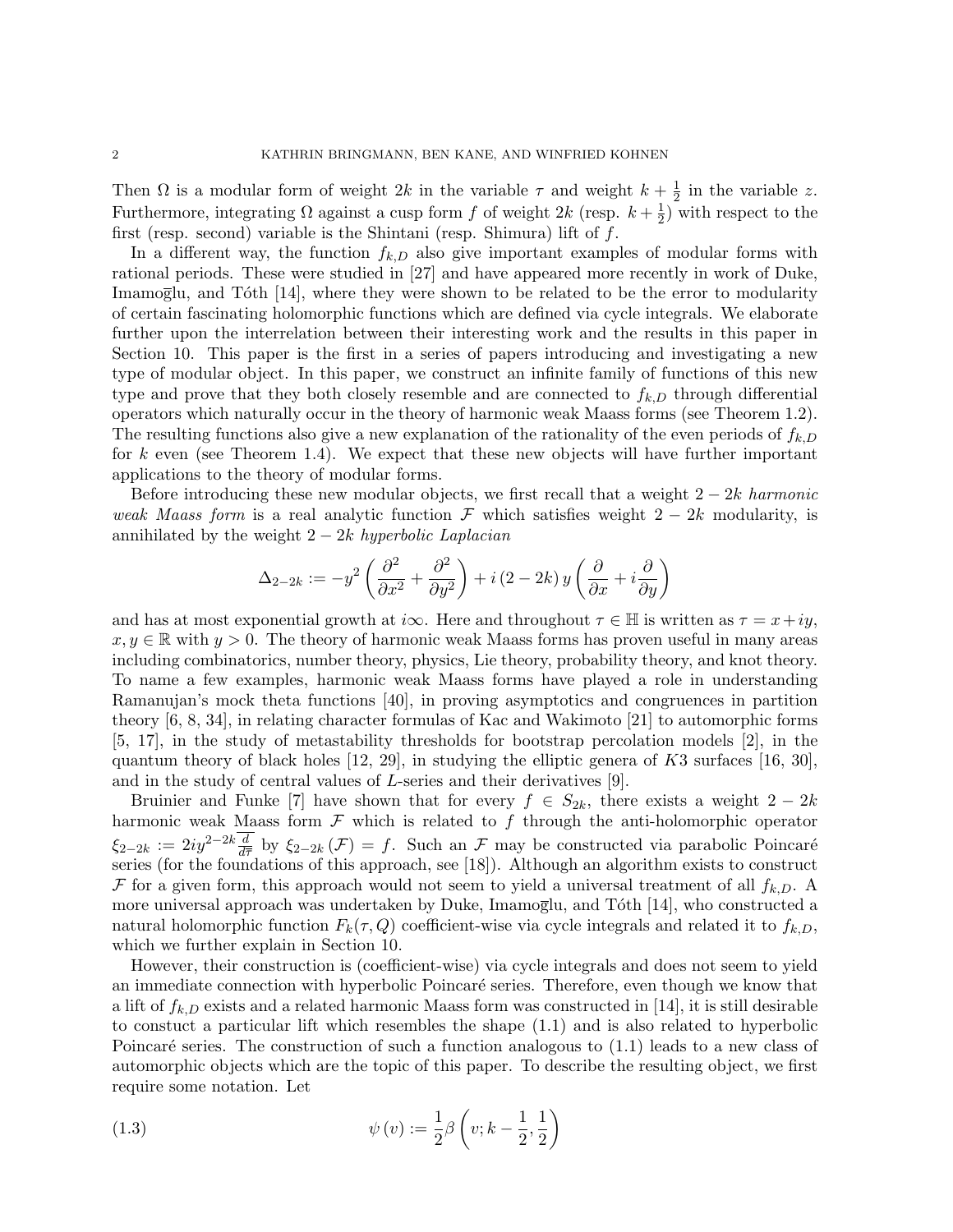be a special value of the incomplete  $\beta$ -function, which is defined for  $s, w \in \mathbb{C}$  satisfying Re(s),  $\text{Re}(w) > 0$  by  $\beta(v; s, w) := \int_0^v u^{s-1} (1-u)^{w-1} du$  (for some properties, see p. 263 and p. 944) of [1]). The function  $\psi$  may be written in a variety of forms, but we choose this representation because it generalizes to other weights (see (3.8) for another useful representation). Denote the set of integral binary quadratic forms  $[a, b, c](X, Y) := aX^2 + bXY + cY^2$  of discriminant D by  $\mathcal{Q}_D := \{ [a, b, c] : b^2 - 4ac = D, a, b, c \in \mathbb{Z} \}.$  Since we want the occurring cycle integrals to be geodesics, we restrict in the following to the case where  $D$  is a non-square discriminant. For  $\tau \in \mathbb{H}$  we set

$$
(1.4) \qquad \mathcal{F}_{1-k,D}(\tau) := \frac{D^{\frac{1}{2}-k}}{\binom{2k-2}{k-1}\pi} \sum_{Q=[a,b,c]\in\mathcal{Q}_D} \text{sgn}\left(a\,|\tau|^2 + bx + c\right) Q\left(\tau,1\right)^{k-1} \psi\left(\frac{Dy^2}{|Q\left(\tau,1\right)|^2}\right).
$$

Remark. After presenting the results of this paper, Zagier has informed us that he has independently investigated (in unpublished work) examples similar to  $(1.4)$  for some small k (in cases where there are no cusp forms in  $S_{2k}$ ). In these cases, as we see in Theorem 1.3, the function (1.4) is locally equal to a polynomial. Zagier's investigation of these functions was initiated by a question posed by physicists. It would be interesting to investigate what our new theory yields in physics. After viewing a preliminary version of this paper, Bruinier pointed out to the authors that his Ph.D. student Martin Hövel [19] is also studying a related function in his upcoming thesis. Hövel's construction appears to have connections to the case when  $k = 1$  (i.e., weight 0) which is excluded in our study.

Before relating  $\mathcal{F}_{1-k,D}$  and  $f_{k,D}$ , we investigate the functions  $\mathcal{F}_{1-k,D}$  themselves a bit closer. We put

(1.5) 
$$
E_D := \left\{ \tau = x + iy \in \mathbb{H} : \exists a, b, c \in \mathbb{Z}, \ b^2 - 4ac = D, \ a|\tau|^2 + bx + c = 0 \right\}.
$$

The group  $\Gamma_1$  acts on this set, and  $E_D$  is a union of closed geodesics (Heegner cycles) projecting down to finitely many on the compact modular curve. The set  $E_D$  naturally partitions  $\mathbb H$  into (open) connected components (see Lemma 5.1). Owing to the sign in the definition of  $\mathcal{F}_{1-k,D}$ , the functions  $\mathcal{F}_{1-k,D}$  exhibit discontinuities when crossing from one connected component to another, with the value of the limits from either side differing by a polynomial. The functions  $\mathcal{F}_{1-k,D}$  hence exhibit what is known as wall crossing behavior. Wall crossing behavior has recently been extensively studied due to its appearance in the quantum theory of black holes in physics (see e.g. [12]). Although  $\mathcal{F}_{1-k,D}$  is not a harmonic weak Maass form, it exhibits many similar properties. Outside of the exceptional set  $E_D$ , the functions  $\mathcal{F}_{1-k,D}$  are locally annihilated by  $\Delta_{2-2k}$  and satisfy weight  $2-2k$  modularity. We hence call them locally harmonic *Maass forms* with exceptional set  $E_D$  (see Section 2 for a full definition).

**Theorem 1.1.** For  $k > 1$  and  $D > 0$  a non-square discriminant, the function  $\mathcal{F}_{1-k,D}$  is a weight  $2-2k$  locally harmonic Maass form with exceptional set  $E_D$ .

Although  $\mathcal{F}_{1-k,D}$  exhibits some behavior which is similar to harmonic weak Maass forms, it also has some other surprising properties. The differential operator  $\mathcal{D}^{2k-1}$  (where  $\mathcal{D} := \frac{1}{2\pi i}$  $\frac{d}{d\tau})$ also plays a central role in the theory of harmonic weak Maass forms (see e.g., [10]). However, a harmonic weak Maass form cannot map to a cusp form under both  $\xi_{2-2k}$  and  $\mathcal{D}^{2k-1}$ , as is well known. Due to discontinuities along the exceptional set  $E_D$ , our function  $\mathcal{F}_{1-k,D}$  is actually allowed to (locally) map to a constant multiple of  $f_{k,D}$  under both operators.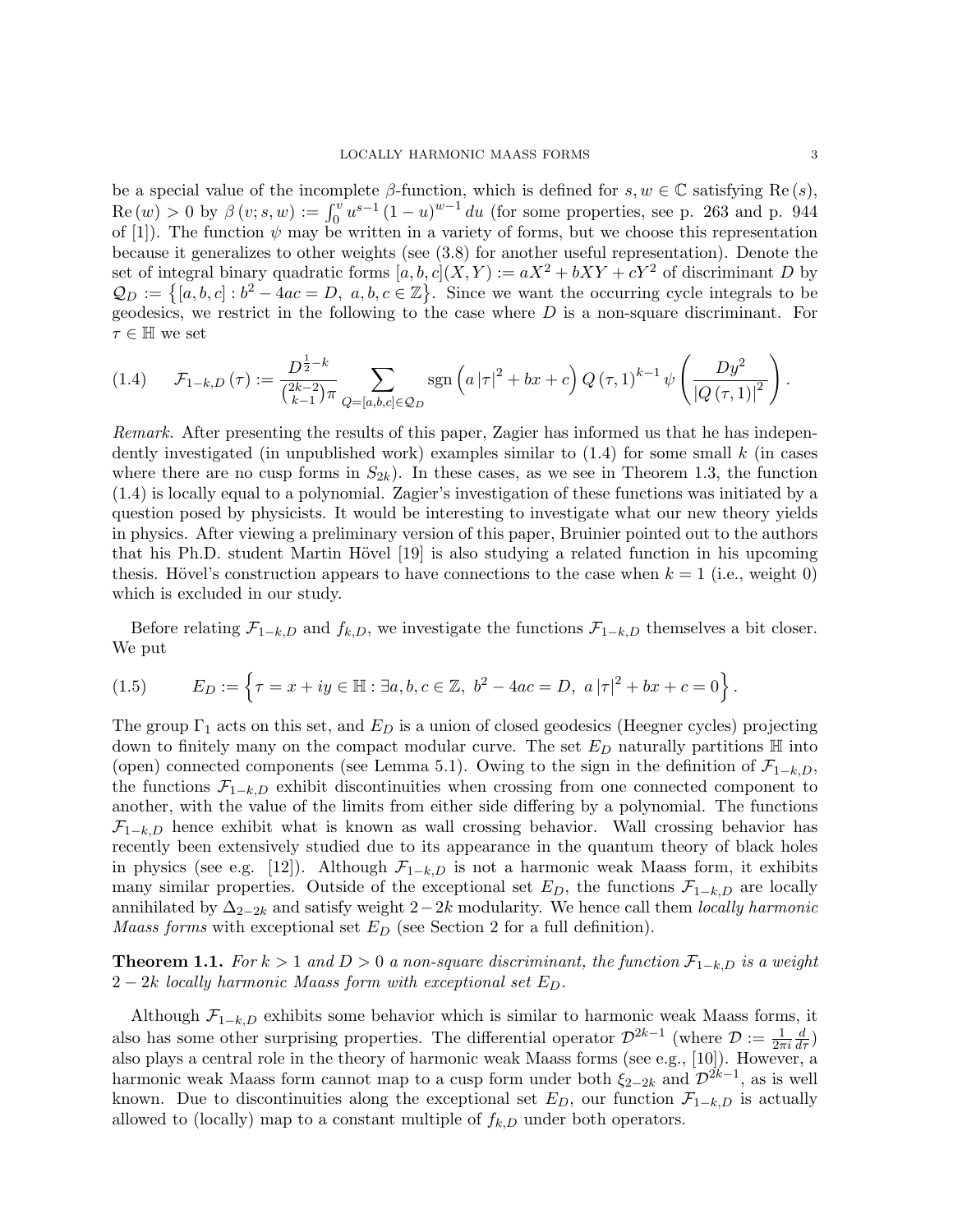**Theorem 1.2.** Suppose that  $k > 1$  and  $D > 0$  is a non-square discriminant. Then for every  $\tau \in \mathbb{H} \setminus E_D$ , the function  $\mathcal{F}_{1-k,D}$  satisfies

$$
\begin{array}{rcl} \xi_{2-2k} \left( \mathcal{F}_{1-k,D} \right)(\tau) & = & D^{\frac{1}{2}-k} f_{k,D} \left( \tau \right), \\ \mathcal{D}^{2k-1} \left( \mathcal{F}_{1-k,D} \right)(\tau) & = & - \frac{(2k-2)!}{(4\pi)^{2k-1}} D^{\frac{1}{2}-k} f_{k,D} \left( \tau \right). \end{array}
$$

Remark. The excluded case  $k = 1$  of Theorem 1.2 is a consequence of results in the thesis of Hövel  $[19]$ .

The aforementioned discontinuities of  $\mathcal{F}_{1-k,D}$  along  $E_D$  are captured by very simple functions, which are given piecewise as polynomials. The functions  $\mathcal{F}_{1-k,D}$  are formed by adding these (piecewise) polynomials to real analytic functions which induce the image of  $\mathcal{F}_{1-k,D}$  under the operators  $\xi_{2-2k}$  and  $\mathcal{D}^{2k-1}$  given in Theorem 1.2. Indeed, in the theory of harmonic weak Maass forms, the function  $f_{k,D}$  has a natural (real analytic) preimage under  $\xi_{2-2k}$  (resp.  $\mathcal{D}^{2k-1}$ ) called the non-holomorphic (resp. holomorphic) Eichler integral. To be more precise, as in [39], for  $f(\tau) = \sum_{n=1}^{\infty} a_n q^n \in S_{2k}$   $(q = e^{2\pi i \tau})$  we define the non-holomorphic Eichler integral [15] of f by

(1.6) 
$$
f^*(\tau) := (2i)^{1-2k} \int_{-\overline{\tau}}^{i\infty} f^c(z) (z+\tau)^{2k-2} dz,
$$

where  $f^c(\tau) := \overline{f(-\overline{\tau})}$  is the cusp form whose Fourier coefficients are the conjugates of the coefficients of f. We likewise define the (holomorphic) Eichler integral of f by

(1.7) 
$$
\mathcal{E}_f(\tau) := \sum_{n=1}^{\infty} \frac{a_n}{n^{2k-1}} q^n.
$$

Eichler [15] and Knopp [23] independently showed that the error to modularity of Eichler integrals are polynomials of degree at most  $2k - 2$  whose coefficients are related to the periods of the corresponding cusp forms. Hence, combining Theorem 1.2 with the wall crossing behavior mentioned earlier in the introduction, we are able to obtain a certain type of expansion for  $\mathcal{F}_{1-k,D}$ .

**Theorem 1.3.** Suppose that  $k > 1$ ,  $D > 0$  is a non-square discriminant, and C is one of the connected components partitioned by  $E_D$ . Then there exists a polynomial  $P_C$  of degree at most  $2k-2$  such that for all  $\tau \in \mathcal{C}$ ,

$$
\mathcal{F}_{1-k,D}(\tau) = P_{\mathcal{C}}(\tau) + D^{\frac{1}{2}-k} f_{k,D}^*(\tau) - D^{\frac{1}{2}-k} \frac{(2k-2)!}{(4\pi)^{2k-1}} \mathcal{E}_{f_{k,D}}(\tau).
$$

Remarks.

- (1) The local polynomial can be explicitly determined using (7.15).
- (2) According to [24], one can obtain an exact formula for the coefficients of  $f_{k,D}$  in terms of infinite sums involving Salié sums and J-Bessel functions. For more details of the proof, see Theorem 3.1 of [31].

The polynomials  $P_{\mathcal{C}}$  occurring in Theorem 1.3 are closely related to the even part of the period polynomial of  $f_{k,D}$ , which we denote by  $r^+(f_{k,D};X)$  (see Section 8 for a full definition). Kohnen and Zagier [27] computed this even part in order to prove rationality of the even periods of  $f_{k,D}$ .

Supplementary to the recent appearance of  $r^+(f_{k,D};X)$  in the theory of harmonic weak Maass forms [14], the polynomials  $P_{\mathcal{C}}$  give a new perspective on the following theorem of Kohnen and Zagier [27].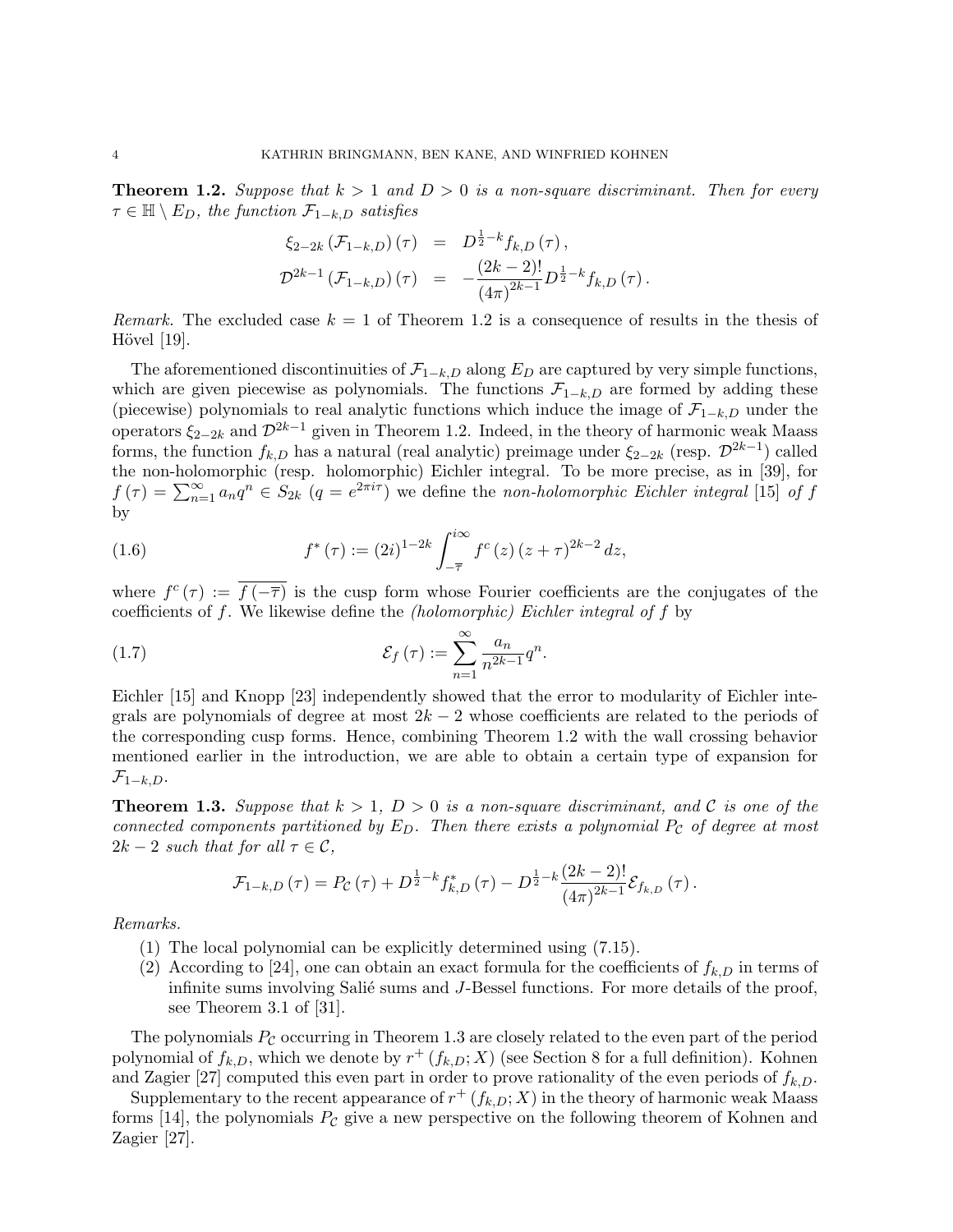**Theorem 1.4.** Suppose that  $D > 0$  is a non-square discriminant and  $k > 1$  is even. Then the even part of the period polynomial of  $f_{k,D}$  satisfies

(1.8) 
$$
r^+(f_{k,D}; X) \equiv 2 \sum_{\substack{[a,b,c] \in \mathcal{Q}_D \\ a < 0 < c}} \left( aX^2 + bX + c \right)^{k-1} \left( \text{mod} \left( X^{2k-2} - 1 \right) \right).
$$

Remarks.

- (1) By the congruence we mean that the left and right hand sides differ by a constant multiple of  $X^{2k-2} - 1$ . The theorem of the third author and Zagier explicitly supplies the implied constant, which is a ratio of Bernoulli numbers times a certain class number. We also note that the sum in  $(1.8)$  is finite, which follows from reduction theory.
- (2) It would be interesting to further investigate the relation between the (modular completion of the) holomorphic functions in [14] and the functions  $\mathcal{F}_{1-k,D}$ .
- (3) The right-hand side of (1.8) precisely runs over those  $Q \in \mathcal{Q}_D$  with  $a < 0$  for which the corresponding semi-circles  $S_Q$  contain 0 in their interior. The appearance of these binary quadratic forms is explained by our proof of Theorem 1.4. In particular, the polynomial part  $P_c$  in Theorem 1.3 may be computed by comparing the polynomials in adjacent connected components. From this perspective, one obtains a contribution to  $P_{\mathcal{C}}$  by crossing precisely those  $S_Q$  which circumscribe  $\mathcal{C}$ . For the connected component containing 0, this is precisely those  $S_Q$  which have 0 in their interior.

The Hecke algebra naturally decomposes  $S_{2k}$  into one dimensional simultaneous eigenspaces for all Hecke operators. The action of the Hecke operators on  $f_{k,D}$  is easily computed and strikingly simple [31], namely, for a prime  $p$ 

$$
f_{k,D}\Big|_{2k}T_p = f_{k,Dp^2} + p^{k-1}\left(\frac{D}{p}\right)f_{k,D} + p^{2k-1}f_{k,\frac{D}{p^2}},
$$

where  $T_p$  is the p-th Hecke operator acting on translation invariant functions (see (9.1) for a definition). Note that the right hand side of the above formula reflects the action of the half-integral weight Hecke operator  $T_{p^2}$  (when the subscript D is taken to denote the D-th coefficient). This is no accident, owing to the fact that  $f_{k,D}$  is the D-th Fourier coefficient of the kernel function  $\Omega$  (defined in (1.2)) in the z variable and the Hecke operators commute with the Shimura and Shintani lifts. This connection between the integral and half-integral weight Hecke operators on the functions  $f_{k,D}$  extends to the functions  $\mathcal{F}_{1-k,D}$ .

**Theorem 1.5.** Suppose that  $k > 1$ ,  $D > 0$  is a non-square discriminant, and p is a prime. Then

(1.9) 
$$
\mathcal{F}_{1-k,D}\Big|_{2-2k}T_p = \mathcal{F}_{1-k,Dp^2} + p^{-k}\left(\frac{D}{p}\right)\mathcal{F}_{1-k,D} + p^{1-2k}\mathcal{F}_{1-k,\frac{D}{p^2}},
$$

where  $\mathcal{F}_{1-k, \frac{D}{p^2}} = 0$  if  $p^2 \nmid D$ .

Remark. The fact that the right hand side of  $(1.9)$  looks like the formula for the half-integral weight  $\frac{3}{2} - k$  Hecke operator hints towards a connection between integral weight 2 – 2k and half-integral weight  $\frac{3}{2} - k$  objects, mirroring the behavior for weight 2k and  $k + \frac{1}{2}$  $\frac{1}{2}$  cusp forms coming from the Shintani and Shimura lifts. In light of this, there could be some relation with the results in [13] in the case  $k = 1$ , which is not considered in this paper.

The paper is organized as follows. In Section 2 we give some background and a formal definition of locally harmonic Maass forms. In Section 3 we explain the interpretation of  $\mathcal{F}_{1-k,D}$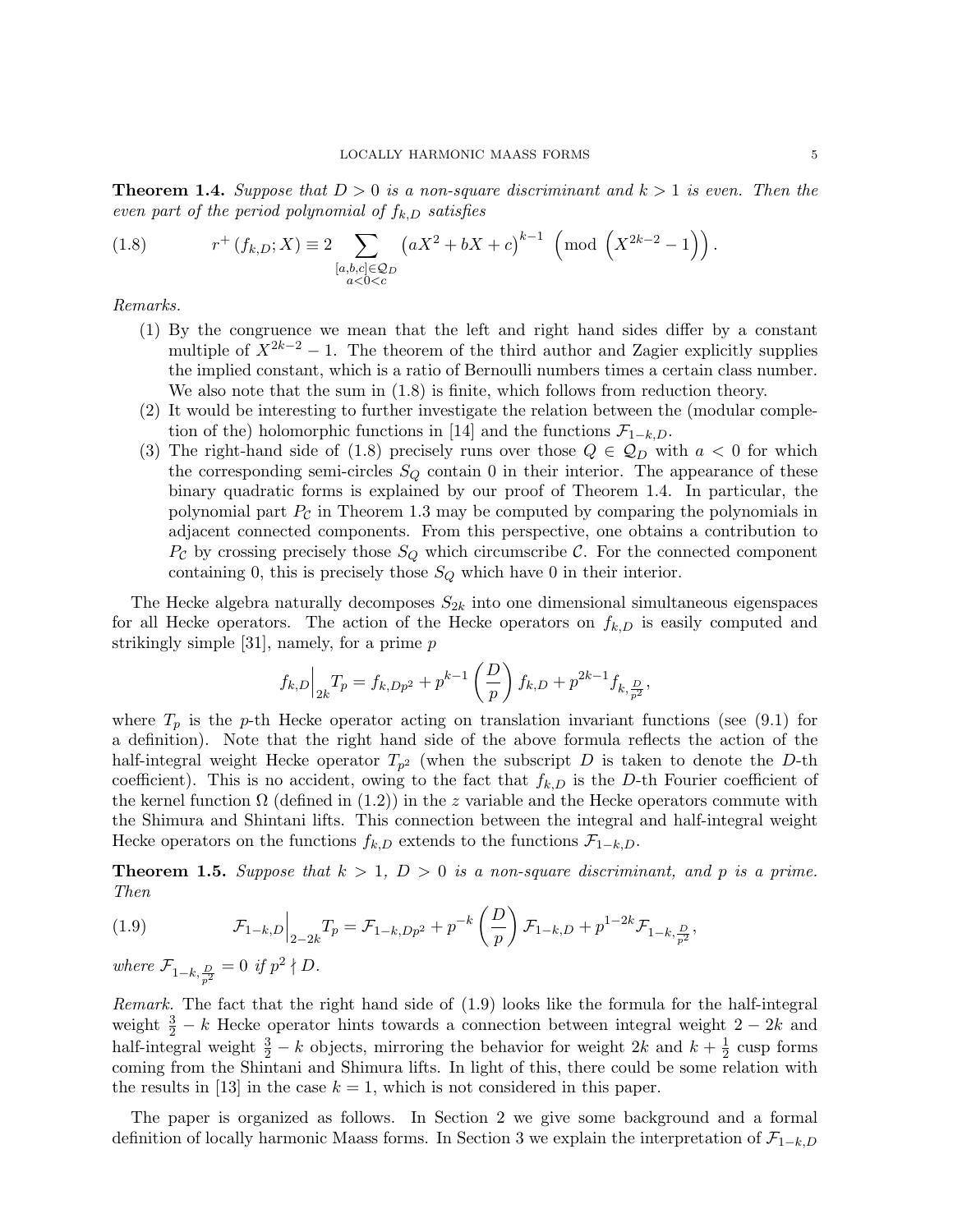as a (linear combination of) hyperbolic Poincaré series. We next show compact convergence in Section 4. Section 5 is devoted to a discussion about the exceptional set  $E_D$ . Section 6 is devoted to proving Theorem 1.2. The expansion given in Theorem 1.3 is proven in Section 7. Combining this with the results of the previous sections, we conclude Theorem 1.1. In Section 8 we connect the polynomials  $P_c$  from Theorem 1.3 to the period polynomial of  $f_{k,D}$  in order to prove Theorem 1.4. We conclude the paper with the proof of Theorem 1.5 in Section 9 followed by a discussion about the interrelation with the results of [14] in Section 10.

## **ACKNOWLEDGEMENTS**

The authors would like to thank Don Zagier for useful conversation involving the polynomials  $P_{\mathcal{C}}$  and the wall-crossing behavior of  $\mathcal{F}_{1-k,D}$  as well as Anton Mellit for helpful discussion concerning the calculation of the constant term of the Fourier expansion of our functions. The authors also thank Pavel Guerzhoy for useful conversation.

## 2. Harmonic weak Maass forms and locally harmonic Maass forms

In this section, we recall the definition of harmonic weak Maass forms and introduce a formal definition of locally harmonic Maass forms. A good background reference for harmonic weak Maass forms is [7]. As usual, we let  $|_{2k}$  denote the *weight*  $2k \in 2\mathbb{Z}$  slash-operator, defined for  $f: \mathbb{H} \to \mathbb{C}$  and  $\gamma = \begin{pmatrix} a & b \\ c & d \end{pmatrix} \in \Gamma_1$  by

$$
f\Big|_{2k}\gamma(\tau) := (c\tau + d)^{-2k} f(\gamma\tau),
$$

where  $\gamma \tau := \frac{a\tau+b}{c\tau+d}$  is the action by fractional linear transformations.

For  $k \in \mathbb{N}$ , a *harmonic weak Maass form*  $\mathcal{F} : \mathbb{H} \to \mathbb{C}$  of weight  $2 - 2k$  for  $\Gamma_1$  is a real analytic function satisfying:

(1)  $\mathcal{F}|_{2-2k}\gamma(\tau) = \mathcal{F}(\tau)$  for every  $\gamma \in \Gamma_1$ ,

$$
(2) \ \Delta_{2-2k}(\mathcal{F})=0,
$$

(3)  $\mathcal F$  has at most linear exponential growth at  $i\infty$ .

As noted in the introduction, the differential operators  $\xi_{2-2k}$  and  $\mathcal{D}^{2k-1}$  naturally occur in the theory of harmonic weak Maass forms. More precisely, for a harmonic weak Maass form  $\mathcal{F}$ , one has  $\xi_{2-2k}(\mathcal{F}), \mathcal{D}^{2k-1}(\mathcal{F}) \in M_{2k}^!$ , the space of weight 2k weakly holomorphic modular forms (i.e., those meromorphic modular forms whose poles occur only at the cusps). It is well known that the operator  $\xi_{2-2k}$  commutes with the group action of  $SL_2(\mathbb{R})$ . Moreover, by Bol's identity ([33], see also [15] or [10], for a more modern usage), the operator  $\mathcal{D}^{2k-1}$  also commutes with the group action of  $SL_2(\mathbb{R})$ . Furthermore, a direct calculation shows that

(2.1) 
$$
\Delta_{2-2k} = -\xi_{2k}\xi_{2-2k}.
$$

Each harmonic weak Maass form  $\mathcal F$  naturally splits into a holomorphic part and a nonholomorphic part. Indeed, in the special case that  $\xi_{2-2k}(\mathcal{F}) = f \in S_{2k}$  (which is the only case relevant to this paper), one can show that  $\mathcal{F} - f^*$  is holomorphic on  $\mathbb{H}$ , where  $f^*$  was defined in (1.6). We hence call  $f^*$  the non-holomorphic part of  $\mathcal F$  and  $\mathcal F - f^*$  the holomorphic part. While the holomorphic part is obviously annihilated by  $\xi_{2-2k}$ , an easy calculation shows that the non-holomorphic part is annihilated by  $\mathcal{D}^{2k-1}$ . From this one also immediately sees that  $\mathcal{D}^{2k-1}(\mathcal{F}) = \mathcal{D}^{2k-1}(\mathcal{F} - f^*)$  is holomorphic.

We next define the new automorphic objects which we investigate in this paper. A weight 2−2k locally harmonic Maass form for  $\Gamma_1$  with exceptional set  $E_D$  (defined in (1.5)) is a function  $\mathcal{F}: \mathbb{H} \to \mathbb{C}$  satisfying: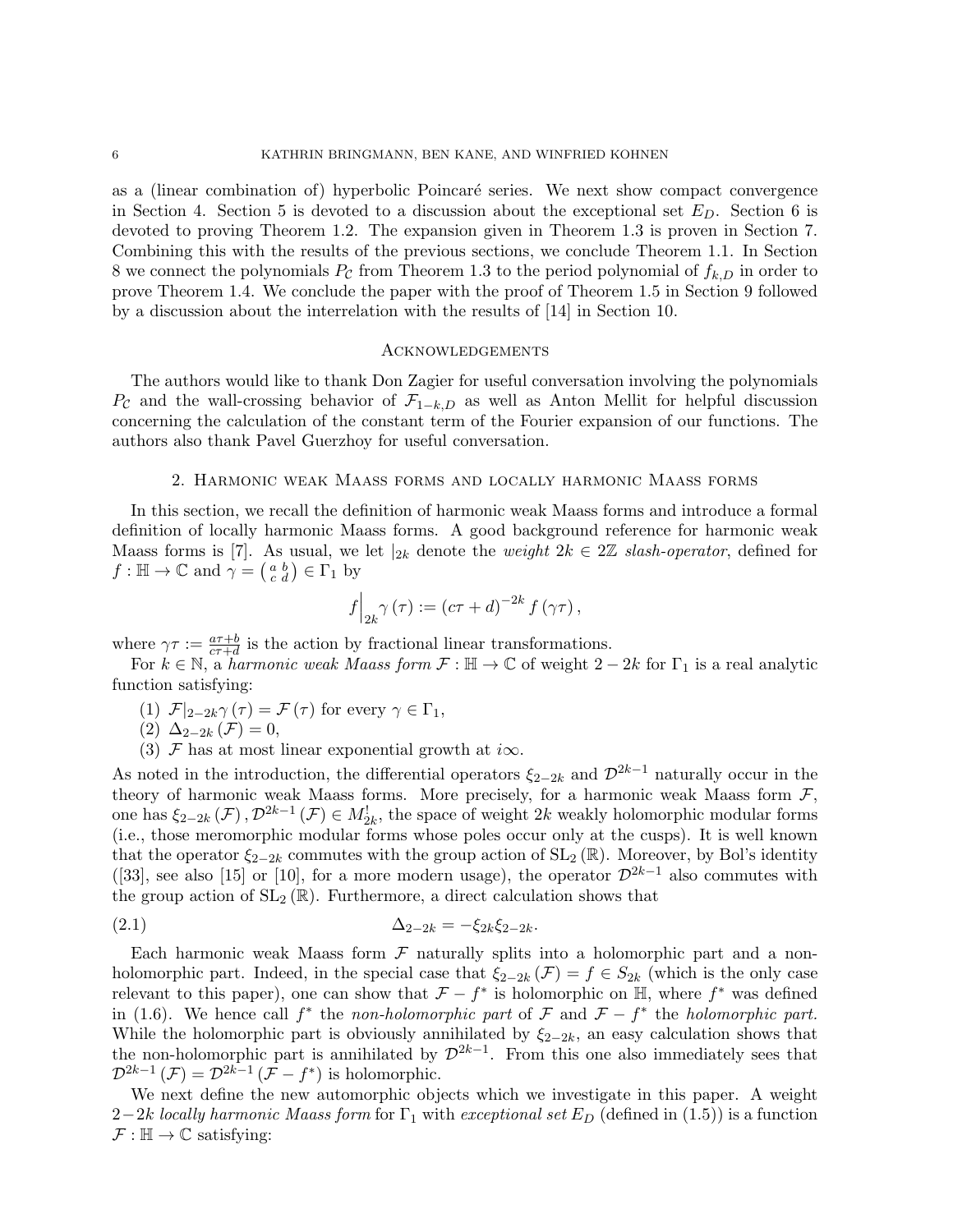- (1) For every  $\gamma \in \Gamma_1$ ,  $\mathcal{F}|_{2-2k} \gamma = \mathcal{F}.$
- (2) For every  $\tau \in \mathbb{H} \setminus E_D$ , there is a neighborhood N of  $\tau$  in which F is real analytic and  $\Delta_{2-2k}(\mathcal{F})=0.$
- (3) For  $\tau \in E_D$  one has

$$
\mathcal{F}(\tau) = \frac{1}{2} \lim_{w \to 0^+} \left( \mathcal{F}(\tau + iw) + \mathcal{F}(\tau - iw) \right) \qquad (w \in \mathbb{R}).
$$

(4) The function  $\mathcal F$  exhibits at most polynomial growth towards i $\infty$ .

Since the theory of harmonic weak Maass forms has proven so fruitful, it might be interesting to further investigate the properties of functions in the space of locally harmonic Maass forms.

#### 3. Locally harmonic Maass forms and hyperbolic Poincare series ´

In this section, we define Petersson's more general hyperbolic Poincaré series [32], which span the space  $S_{2k}$ , and describe their connection to (1.1). In addition, we define a weight  $2-2k$  locally harmonic hyperbolic Poincaré series which basically maps to Petersson's hyperbolic Poincaré series under both  $\xi_{2-2k}$  and  $\mathcal{D}^{2k-1}$  (see Proposition 6.1).

Suppose that  $D > 0$  is a non-square discriminant and  $\mathcal{A} \subseteq \mathcal{Q}_D$  is a narrow equivalence class of integral binary quadratic forms (that is, there exists  $Q_0 \in \mathcal{Q}_D$  such that  $\mathcal{A} =: [Q_0]$  consists of precisely those  $Q \in \mathcal{Q}_D$  which are  $\Gamma_1$ -equivalent to  $Q_0$ ). One defines

(3.1) 
$$
f_{k,D,A}(\tau) := \frac{(-1)^k D^{k-\frac{1}{2}}}{\binom{2k-2}{k-1}\pi} \sum_{[a,b,c]\in\mathcal{A}} \left(a\tau^2 + b\tau + c\right)^{-k} \in S_{2k}.
$$

These functions were also studied by Kohnen and Zagier [27] and Kramer [28] proved that they generate the entire space  $S_{2k}$ .

In the spirit of (1.4), we define

$$
(3.2) \ \mathcal{F}_{1-k,D,\mathcal{A}}(\tau) := \frac{(-1)^k D^{\frac{1}{2}-k}}{\binom{2k-2}{k-1}\pi} \sum_{Q=[a,b,c]\in\mathcal{A}} \text{sgn}\left(a\left|\tau\right|^2 + bx + c\right) Q\left(\tau,1\right)^{k-1} \psi\left(\frac{Dy^2}{\left|Q\left(\tau,1\right)\right|^2}\right),
$$

where  $\psi$  was given in (1.3). We see in Theorem 7.4 that  $\mathcal{F}_{1-k,D,A}$  is a locally harmonic Maass form with exceptional set  $E_D$ .

As alluded to in the introduction, (3.1) is not the definition given by Petersson (in fact, the definition (3.1) was given in [25, 26]). Since we make use of Petersson's definition repeatedly throughout the paper, we now describe Petersson's construction and give the link between the two definitions. Let  $\eta$ ,  $\eta'$  be real conjugate hyperbolic fixed points of  $SL_2(\mathbb{R})$  (that is, there exists a matrix  $\gamma \in SL_2(\mathbb{R})$  fixing  $\eta$  and  $\eta'$ ). We call such a pair of points a *hyperbolic pair*. Denote the group of matrices in  $\Gamma_1$  fixing  $\eta$  and  $\eta'$  by  $\Gamma_{\eta}$ . The group  $\Gamma_{\eta}/\{\pm I\}$  is an infinite cyclic subgroup of  $\Gamma_1/\{\pm I\}$  and is generated by

$$
g_{\eta} := \pm \begin{pmatrix} \frac{t+bu}{2} & cu \\ -au & \frac{t-bu}{2} \end{pmatrix},
$$

where  $\eta = \frac{-b \pm \sqrt{b^2 - 4ac}}{2a}$  $\frac{2a}{2a}$  and  $t, u \in \mathbb{N}$  give the smallest solution to the Pell equation  $t^2 - Du^2 = 4$ . For  $Q = [a, b, c]$ , the subgroup  $\Gamma_{\eta}$  furthermore preserves the geodesic

(3.3) 
$$
S_Q := \left\{ \tau \in \mathbb{H} : a |\tau|^2 + b \text{Re}(\tau) + c = 0 \right\},\,
$$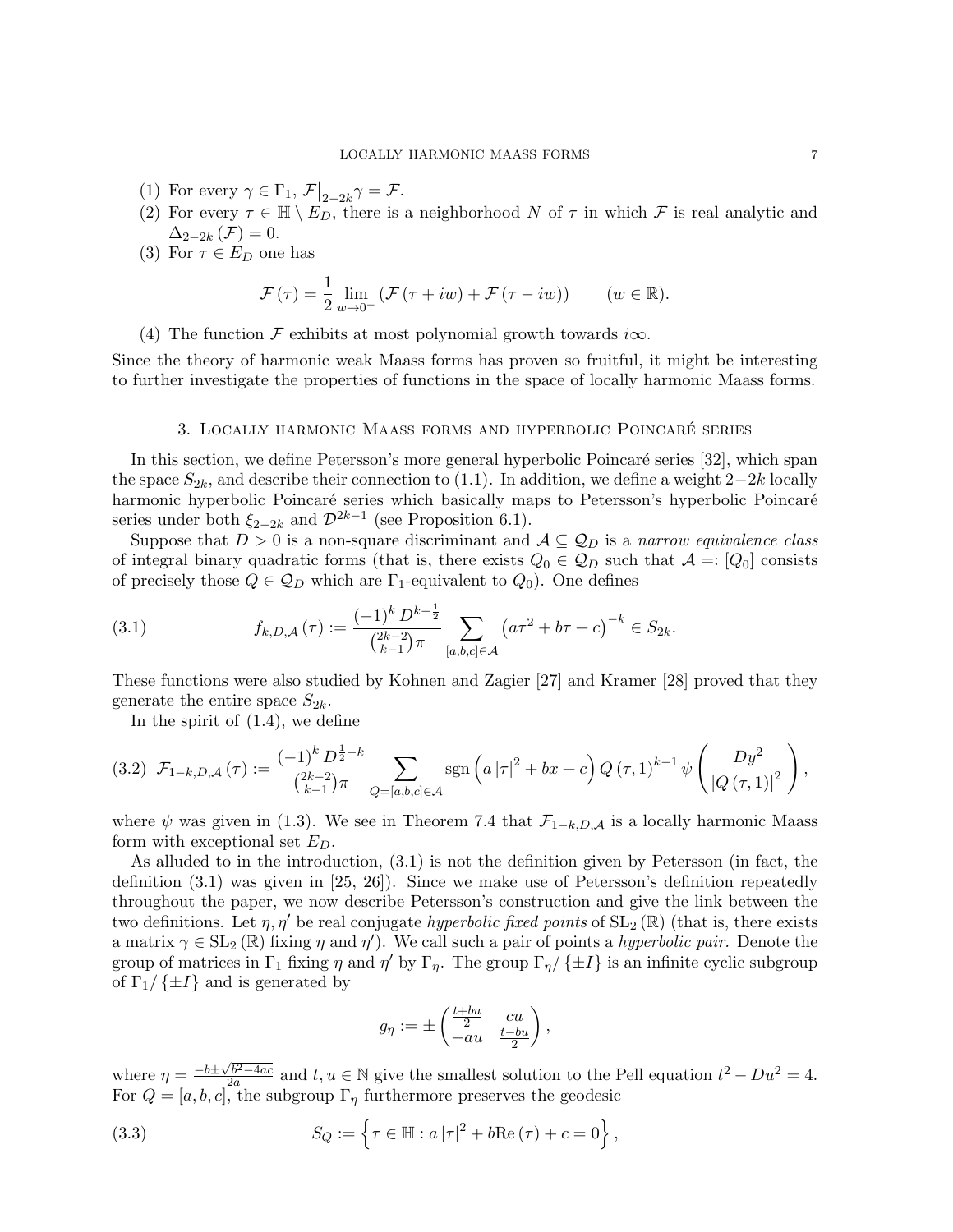which is important in our study since the exceptional set  $E_D$  (defined in (1.5)) decomposes as  $E_D = \bigcup_{Q \in \mathcal{Q}_D} S_Q$ . These semi-circles have played an important role in the interrelation between integral and half-integral weight modular forms [25, 36].

Let  $A \in SL_2(\mathbb{R})$  satisfy  $A\eta = \infty$  and  $A\eta' = 0$ . We note that one may choose

(3.4) 
$$
A = A_{\eta} := \pm \frac{1}{\sqrt{|\eta - \eta'|}} \begin{pmatrix} 1 & -\eta' \\ -\operatorname{sgn}(\eta - \eta') & \operatorname{sgn}(\eta - \eta') \eta \end{pmatrix} \in SL_2(\mathbb{R}).
$$

Since  $g_{\eta}$  preserves the semi-circle  $S_Q$ ,  $A_{\eta}g_{\eta}A_{\eta}^{-1}$  is a scaling matrix  $\begin{pmatrix} \zeta & 0 \\ 0 & \zeta \end{pmatrix}$  $\begin{pmatrix} \zeta & 0 \\ 0 & \zeta^{-1} \end{pmatrix}$  for some  $\zeta \in \mathbb{R}$  (see [20] for further details and helpful diagrams).

For  $h_k(\tau) := \tau^{-k}$  (the constant term of the hyperbolic expansion of a modular form), we now define Petersson's classical hyperbolic Poincaré series [32]

(3.5) 
$$
P_{k,\eta}(\tau) := \sum_{\gamma \in \Gamma_{\eta} \backslash \Gamma_1} h_k \Big|_{2k} A_{\gamma}(\tau),
$$

which converges compactly for  $k > 1$ . By construction,  $P_{k,\eta}$  satisfies weight 2k modularity and is holomorphic. Petersson proved that indeed  $P_{k,\eta}$  is a cusp form and it was later shown that

(3.6) 
$$
P_{k,\eta} = \binom{2k-2}{k-1} \pi D^{\frac{1-k}{2}} f_{k,D,A}
$$

for  $\mathcal{A} = [Q_0]$ , where  $Q_0$  has roots  $\eta$ ,  $\eta'$  [22].

We move on to our construction of a weight  $2 - 2k$  hyperbolic Poincaré series. Define

(3.7) 
$$
\varphi(v) := \int_0^v \sin(u)^{2k-2} du.
$$

Noting that

$$
|a\tau^2 + b\tau + c|^2 = Dy^2 + (a|\tau|^2 + bx + c)^2,
$$

we see that

$$
\arcsin\left(\frac{\sqrt{D}y}{|a\tau^2 + b\tau + c|}\right) = \arctan\left|\frac{\sqrt{D}y}{a|\tau|^2 + bx + c}\right|
$$

.

.

Therefore, using the fact that  $\cos(\theta) \geq 0$  for  $0 \leq \theta \leq \frac{\pi}{2}$  $\frac{\pi}{2}$ , the change of variables  $u = \sin(\theta)^2$  in the definition of the incomplete  $\beta$ -function yields (recall definition (1.3))

$$
(3.8) \qquad \psi\left(\frac{Dy^2}{\left|Q\left(\tau,1\right)\right|^2}\right) = \frac{1}{2}\beta\left(\frac{Dy^2}{\left|a\tau^2 + b\tau + c\right|^2}; k - \frac{1}{2}, \frac{1}{2}\right) = \varphi\left(\arctan\left|\frac{\sqrt{D}y}{a\left|\tau\right|^2 + bx + c}\right|\right),
$$

where we understand the arctangent to be equal to  $\frac{\pi}{2}$  if  $a |\tau|^2 + bx + c = 0$ .

Following our construction in the introduction, we set

(3.9) 
$$
\widehat{\varphi}(\tau) := \tau^{k-1} \operatorname{sgn}(x) \varphi \left( \arctan \left| \frac{y}{x} \right| \right)
$$

We now define the weight  $2 - 2k$  locally harmonic hyperbolic Poincaré series by

(3.10) 
$$
\mathcal{P}_{1-k,\eta}(\tau) := \sum_{\gamma \in \Gamma_{\eta} \backslash \Gamma_1} \widehat{\varphi} \Big|_{2-2k} A_{\gamma}(\tau).
$$

We show in Proposition 4.1 that  $\mathcal{P}_{1-k,\eta}$  converges compactly for  $k > 1$ .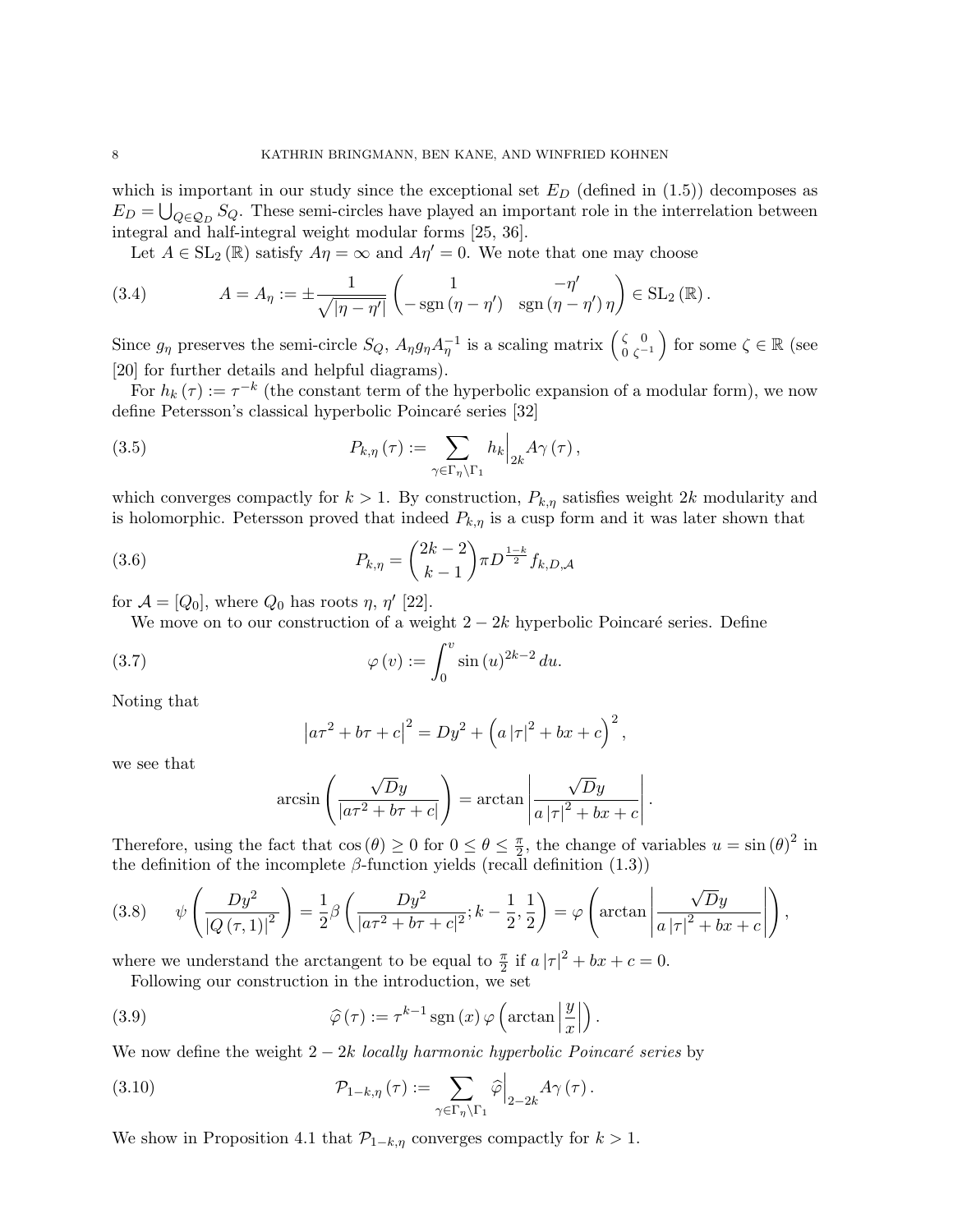We want to show that  $\mathcal{P}_{1-k,\eta}$  and  $\mathcal{F}_{1-k,D,A}$  are connected in a way which is similar to the relation (3.6) between  $P_{k,\eta}$  and  $f_{k,D,\mathcal{A}}$ . For a hyperbolic pair  $\eta, \eta' \in \mathbb{R}$  with generator  $g_{\eta} = \begin{pmatrix} \alpha & \beta \\ \gamma & \delta \end{pmatrix}$ of  $\Gamma_{\eta}$ , chosen so that sgn  $(\gamma) =$ sgn  $(\eta - \eta')$ , we define

$$
Q_{\eta}(\tau, w) := \gamma \tau^{2} + (\delta - \alpha) \tau w - \beta w^{2}.
$$

Conversely, for  $Q = [a, b, c] \in \mathcal{Q}_D$ , we choose the roots  $\eta_Q = \frac{-b + \sqrt{D}}{2a}$  $\frac{+\sqrt{D}}{2a}, \eta'_Q = \frac{-b-\sqrt{D}}{2a}$  $\frac{-\sqrt{D}}{2a}$  and use the fact that  $Q = Q_{\eta_Q}$  to obtain a correspondence. Note that  $sgn(\eta_Q - \eta_Q') = sgn(a)$ . We furthermore define  $A_Q := A_{\eta_Q}$ , where  $A_\eta$  was defined in (3.4). For  $Q \in \mathcal{Q}_D$ , we denote the action of  $\gamma \in \Gamma_1$  on Q by  $Q \circ \gamma$ . We first need to relate  $A_{\eta} \gamma$  and  $A_Q$ .

**Lemma 3.1.** For a hyperbolic pair  $\eta, \eta', \gamma = \begin{pmatrix} a & b \\ c & d \end{pmatrix} \in \Gamma_1$ , and  $Q = Q_\eta \circ \gamma$ , there exists a constant  $r \in \mathbb{R}^+$  so that

(3.11) 
$$
A_{\eta} \gamma = \begin{pmatrix} \sqrt{r} & 0 \\ 0 & \frac{1}{\sqrt{r}} \end{pmatrix} A_Q
$$

and hence in particular

 $arg (A_n \gamma \tau) = arg (A_0 \tau)$  and  $sign (Re (A_n \gamma \tau)) = sgn (Re (A_0 \tau)).$ 

Moreover,

(3.12) 
$$
\tau\Big|_{-2}A_{\eta}\gamma(\tau)=\tau\Big|_{-2}A_Q(\tau)=\frac{-Q(\tau,1)}{\sqrt{D}}.
$$

Proof. A direct calculation, using (3.4), yields

(3.13) 
$$
A_{\eta} \gamma \tau = \text{sgn}(\eta - \eta') \frac{a - c\eta'}{a - c\eta} \left( \frac{\tau - \gamma^{-1}\eta'}{-\tau + \gamma^{-1}\eta} \right)
$$

Denote  $Q_{\eta} = [\alpha, \beta, \delta]$  and  $Q = [a_Q, b_Q, c_Q]$  and recall that we have chosen  $Q_{\eta}$  (resp.  $\eta_Q$ ) such that sgn  $(\alpha)$  = sgn  $(\eta - \eta')$  (resp. sgn $(\eta_Q - \eta_Q')$ ) = sgn $(a_Q)$ ). Hence  $\eta - \eta' = \frac{\sqrt{D}}{\alpha}$  $\frac{d}{dx}$  and one now concludes the second identity of (3.12) after noting that

.

$$
j(A_{\eta}, \tau) = \pm \frac{\text{sgn}(\eta - \eta')}{\sqrt{|\eta - \eta'|}} (\tau - \eta).
$$

and applying (3.13) with  $\eta = \eta_Q$  and  $\gamma = I$ . Since  $Q = Q_\eta \circ \gamma$ ,  $\gamma$  sends the roots of Q to the roots of  $Q_{\eta}$  and hence either  $\gamma^{-1}\eta = \eta_Q$  or  $\gamma^{-1}\eta' = \eta_Q$ . Since  $\eta_Q, \eta'_Q$  are ordered by  $sgn(\eta_Q - \eta'_Q) = sgn(a_Q)$ , the identity  $\gamma^{-1}\eta = \eta_Q$  is verified by

$$
sgn(a_Q) = sgn(Q_\eta(a, c)) = sgn(\alpha) sgn((a - c\eta) (a - c\eta'))
$$
  
= 
$$
sgn\left(\frac{\eta - \eta'}{(a - c\eta) (a - c\eta')}\right) = sgn(\gamma^{-1}\eta - \gamma^{-1}\eta').
$$

Denoting  $r :=$  $a - c\eta'$  $\frac{a-c\eta'}{a-c\eta}$  and comparing (3.13) with the definition (3.4) of  $A_Q$  yields  $A_n \gamma \tau = r A_O \tau.$ 

One concludes (3.11) from the fact that 
$$
A_{\eta}\gamma
$$
 and  $A_Q$  both have determinant 1. Since  $\tau$  is  
invariant by slashing with a scaling matrix in weight -2, the second identity of (3.12) follows,  
completing the proof.

We now use Lemma 3.1 to show that under the natural correspondence between narrow classes  $A \subseteq Q_D$  and hyperbolic pairs  $\eta, \eta' \in \mathbb{R}$  given above, one has: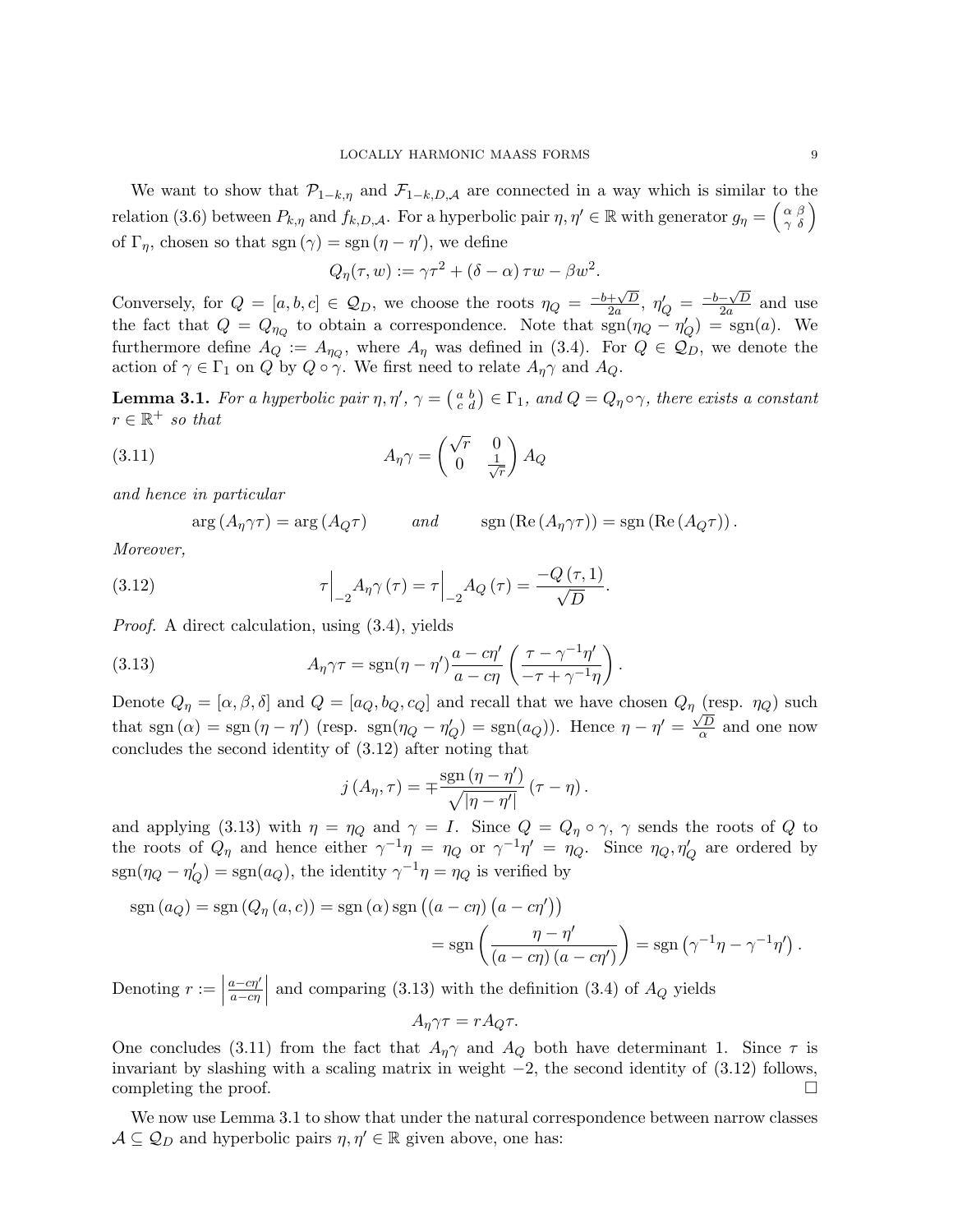**Lemma 3.2.** For every hyperbolic pair  $\eta, \eta'$  and  $\mathcal{A} = [Q_{\eta}] \subseteq Q_D$ , one has

$$
\mathcal{P}_{1-k,\eta} = {2k-2 \choose k-1} \pi D^{\frac{k}{2}} \mathcal{F}_{1-k,D,A}.
$$

Proof. By Lemma 3.1, (3.10) may be rewritten as

(3.14) 
$$
\mathcal{P}_{1-k,\eta}(\tau) = \frac{(-1)^{k-1}}{D^{\frac{k-1}{2}}} \sum_{Q \in \mathcal{A}} \text{sgn}(\text{Re}(A_Q \tau)) Q(\tau, 1)^{k-1} \varphi \left( \arctan \left| \frac{\text{Im}(A_Q \tau)}{\text{Re}(A_Q \tau)} \right| \right).
$$

We first note that  $a \neq 0$  (since D is not a square, by assumption). From (3.13) with  $\eta = \eta_Q$  and  $\gamma = I$ , one concludes

(3.15) 
$$
\operatorname{Re}(A_Q \tau) = -\frac{a |\tau|^2 + bx + c}{|a| |-\tau + \eta_Q|^2}, \qquad \operatorname{Im}(A_Q \tau) = \frac{y\sqrt{D}}{|a| |-\tau + \eta_Q|^2}.
$$

This allows one to rewrite  $\arctan$  ${\rm Im}\big(A_Q\tau\big)$  $\text{Re}\big(A_Q\tau\big)$  $\begin{array}{c} \hline \rule{0pt}{2.2ex} \\ \rule{0pt}{2.2ex} \end{array}$ . Using (3.8), it follows that (3.14) equals (3.2).  $\Box$ 

# 4. CONVERGENCE OF  $\mathcal{F}_{1-k,D,A}$

In this section we prove the convergence needed to show Theorem 1.1. We need the following simple property of arctan |z| for  $z \in \mathbb{C}$ :

(4.1) 
$$
\arctan|z| \le \min\left\{|z|, \frac{\pi}{2}\right\}.
$$

For a convergence estimate, we also employ the following formula of Zagier ([38], Prop. 3). For a discriminant  $0 < D = \Delta f^2$  with  $\Delta$  a fundamental discriminant and  $\text{Re}(s) > 1$ , one has

(4.2) 
$$
\sum_{a \in \mathbb{N}} \sum_{\substack{0 \le b < 2a \\ b^2 \equiv D \pmod{4a}}} a^{-s} = \frac{\zeta(s)}{\zeta(2s)} L_{\Delta}(s) \sum_{d|f} \mu(d) \chi_{\Delta}(d) d^{-s} \sigma_{1-2s} \left(\frac{f}{d}\right),
$$

where  $L_{\Delta}(s) := L(s, \chi_{\Delta})$  is the Dirichlet L-series associated to the quadratic character  $\chi_{\Delta}(n) :=$  $\left(\frac{\Delta}{n}\right)$ ,  $\mu$  is the Möbius function, and  $\sigma_s(n) := \sum_{d|n} d^s$ .

**Proposition 4.1.** For  $k > 1$ ,  $\mathcal{F}_{1-k,D,A}$  converges compactly on  $\mathbb{H}.$ 

*Proof.* Assume that  $\tau = x + iy$  is contained in a compact subset  $\mathscr{C} \subset \mathbb{H}$ . We note that although we unjustifiably reorder the summation multiple times before showing convergence, in the end we show that the resulting sum converges absolutely, hence validating the legality of this reordering.

Taking the absolute value of each term in (3.2) and extending the sum to all  $Q \subset \mathcal{Q}_D$ , we obtain (noting (3.8))

$$
\frac{D^{\frac{1}{2}-k}}{\binom{2k-2}{k-1}\pi} \sum_{Q=[a,b,c]\in\mathcal{Q}_D} \left|Q\left(\tau,1\right)^{k-1}\varphi\left(\arctan\left|\frac{\sqrt{D}y}{a\left|\tau\right|^2+bx+c}\right|\right)\right|.
$$

We may assume that  $a > 0$ , since the case  $a < 0$  is treated by changing  $Q \rightarrow -Q$ . We next rewrite b as  $b + 2an$  with  $0 \leq b < 2a$  and  $n \in \mathbb{Z}$  and then split the sum into those summands with  $|n|$  "large" and those with  $|n|$  "small." √

We first consider the case of large n, i.e.,  $|n| > 8(|\tau| +$  $\overline{D}$  and denote the corresponding sum by  $\mathcal{G}_1$ . One easily sees that

$$
(4.3) \t\t |Q(\tau,1)| \ll an^2,
$$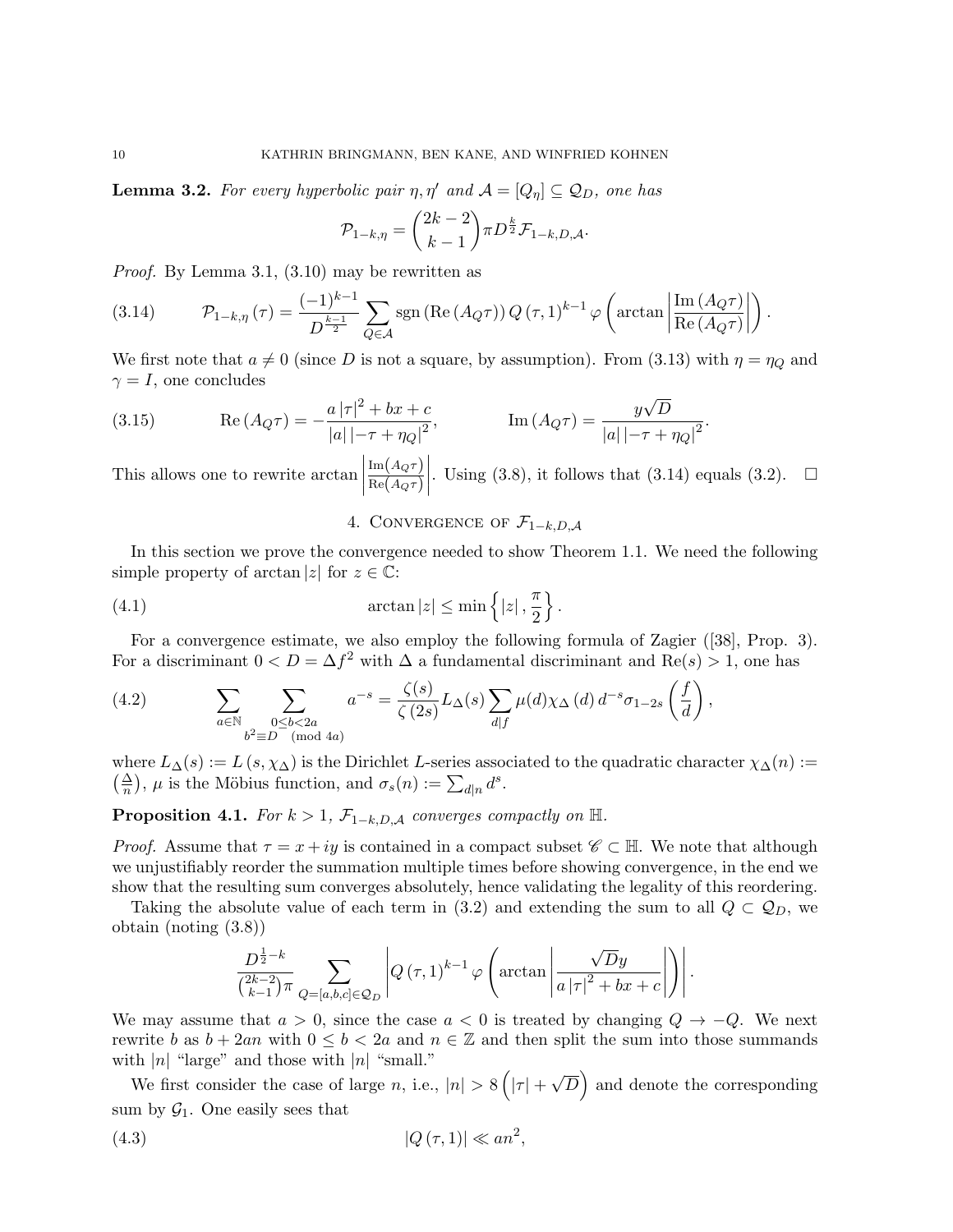where here and throughout the implied constant depends only on  $k$  unless otherwise noted. By estimating  $|x| < |\tau| < \frac{|n|}{8}$  $\frac{n}{8}$  and  $b < 2a$ , one obtains (noting that  $|n| > 8$ )

$$
\left| a\left| \tau \right|^2 + \left( b + 2an \right) x + c \right| \ge |c| - \left| \left( b + 2an \right) x \right| - a \left| \tau \right|^2 \ge |c| - \frac{a}{4} \left( |n| + 1 \right) |n| - \frac{an^2}{64} \ge |c| - \frac{19}{64}an^2.
$$
  
However,  $c = \frac{(b + 2an)^2 - D}{4a}$ , so that the bounds  $|n| > 8$  and  $D < \frac{n^2}{64}$  yield

$$
|c| \ge a (|n| - 1)^2 - \frac{n^2}{256a} \ge \frac{3}{4} a n^2.
$$

Therefore

(4.4) 
$$
\left| a \left| \tau \right|^{2} + \left( b + 2an \right) x + c \right| \gg an^{2},
$$

and hence by (4.1) one concludes

$$
\arctan\left|\frac{\sqrt{D}y}{a\left|\tau\right|^2 + \left(b + 2an\right)x + c}\right| \le \left|\frac{\sqrt{D}y}{a\left|\tau\right|^2 + \left(b + 2an\right)x + c}\right| \ll \frac{\sqrt{D}y}{an^2},
$$

Using (3.7) and (3.8), one obtains the estimate

$$
\int_0^{\arctan\left|\frac{\sqrt{D}y}{a|\tau|^2+bx+c}\right|} \sin(u)^{2k-2} du \ll \int_0^{\frac{\sqrt{D}y}{an^2}} \left|\sin(u)\right|^{2k-2} du.
$$

Since  $|\sin(u)| \le u$  for  $u \ge 0$ , we conclude that

(4.5) 
$$
\int_0^{\frac{\sqrt{D}y}{an^2}} |\sin(u)|^{2k-2} du \le \int_0^{\frac{\sqrt{D}y}{an^2}} u^{2k-2} du = \frac{1}{2k-1} \left( \frac{\sqrt{D}y}{an^2} \right)^{2k-1}
$$

Combining (4.3) and (4.5) and noting that all bounds are independent of b yields (4.6)  $\sqrt{2k-1}$ 

$$
\mathcal{G}_1(\tau) \ll y^{2k-1} D^{k-\frac{1}{2}} \sum_{a \in \mathbb{N}} \sum_{\substack{0 \le b < 2a \\ b^2 \equiv D \pmod{4a}}} a^{-k} \sum_{n > 8(|\tau| + \sqrt{D})} n^{-2k} \ll \left(\frac{y\sqrt{D}}{|\tau| + \sqrt{D}}\right)^{2k-1} \ll_{\mathscr{C}, D} 1,
$$

where we have estimated the inner sum against the corresponding integral and evaluated the outer two sums with (4.2). Since y (resp.  $|\tau|$ ) may be bounded from above (resp. below) by a constant depending only on  $\mathscr{C}$ , it follows that  $\mathcal{G}_1$  converges uniformly on  $\mathscr{C}$ . √

We now move on to the case when  $|n| \leq 8(|\tau| +$  $\overline{D}$  and denote the corresponding sum by  $\mathcal{G}_2$ . As in the case for n large, one easily estimates

(4.7) 
$$
|Q(\tau,1)| \ll a \left( |\tau| + \sqrt{D} \right)^2 \ll_{\mathscr{C},D} a.
$$

We further split the sum over  $a \in \mathbb{N}$ . For  $a > \frac{\sqrt{D}}{u}$  $\frac{y}{y}$  we have

(4.8) 
$$
\left| a \left| \tau \right|^2 + (b + 2an)x + c \right| = \left| ay^2 + a \left( x + n + \frac{b}{2a} \right)^2 - \frac{D}{4a} \right| \gg ay^2.
$$

Hence for the terms  $a >$  $\sqrt{D}$  $\frac{y}{y}$ , we use (4.1) to obtain

(4.9) 
$$
\int_0^{\arctan \left| \frac{\sqrt{D}y}{a|\tau|^2 + bx + c} \right|} \sin(u)^{2k - 2} du \ll \int_0^{\frac{\sqrt{D}}{ay}} u^{2k - 2} du = \frac{1}{2k - 1} \left( \frac{\sqrt{D}}{ay} \right)^{2k - 1} .
$$

.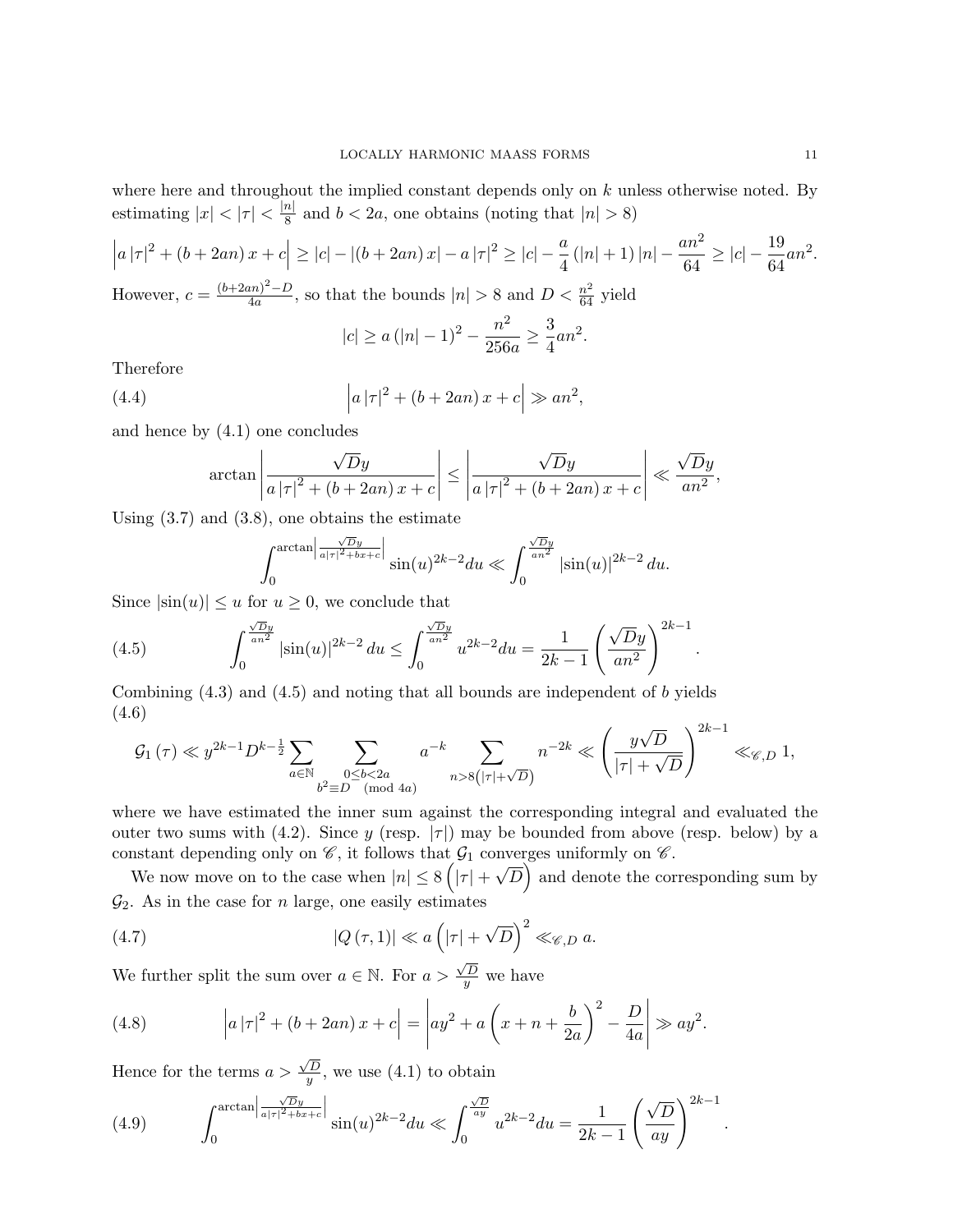For  $a \leq$  $\frac{\sqrt{D}}{y}$  we simply note that by (4.1) we may trivially bound arctan  $\sqrt{D}y$  $a|\tau|^2+bx+c$  $\Big| \leq \frac{\pi}{2}$  $\frac{\pi}{2}$  and, since  $\sin(u) \ge 0$  for  $0 \le u \le \pi$ , we may trivially estimate the remaining terms by the constant

(4.10) 
$$
\int_0^{\frac{\pi}{2}} \sin(u)^{2k-2} du.
$$

Bounding the sum over n trivially and using  $(4.7)$ ,  $(4.9)$ , and  $(4.10)$  yields

$$
(4.11) \quad \mathcal{G}_2(\tau) \ll \left( |\tau| + \sqrt{D} \right)^{2k-1} \sum_{a \le \frac{\sqrt{D}}{y}} \sum_{\substack{b^2 \equiv D \pmod{4a} \\ b^2 \equiv D \pmod{4a}}} a^{k-1} + D^{k-\frac{1}{2}} \left( \frac{|\tau| + \sqrt{D}}{y} \right)^{2k-1} \sum_{\substack{a > \frac{\sqrt{D}}{y}} \sum_{\substack{b^2 \equiv D \pmod{4a} \\ \text{mod } 4a}}} a^{-k} \ll \left( |\tau| + \sqrt{D} \right)^{2k-1} \frac{D^{\frac{k+1}{2}}}{y^{k+1}}.
$$

Here we have employed  $(4.2)$  for large a and used trivial estimates for all other sums, completing the proof.  $\Box$ 

## 5. Values at exceptional points

In this section, we describe the behavior of  $\mathcal{F}_{1-k,D,A}$  along the circles of discontinuity  $E_D$ (defined in (1.5)). For each Q,  $S_Q$  (defined in (3.3)) partitions  $\mathbb{H} \setminus S_Q$  into two open connected components (one "above" and one "below"  $S_Q$ ), which, for  $\varepsilon = \pm$ , we denote by

(5.1) 
$$
\mathcal{C}_Q^{\varepsilon} := \left\{ \tau \in \mathbb{H} : \varepsilon \operatorname{sgn}\left( \left| \tau + \frac{b}{2a} \right| - \frac{\sqrt{D}}{2|a|} \right) = 1 \right\}.
$$

For each  $\tau \in \mathbb{H}$ , we further define

(5.2) 
$$
\mathscr{B}_{\tau} = \mathscr{B}_{\tau,D} := \left\{ Q \in \mathcal{Q}_D : \tau \in S_Q \right\}.
$$

In order for the second condition in the definition of locally harmonic Maass forms to be meaningful, it is first necessary to show that the set  $E_D$  is nowhere dense in H and hence  $E_D$  partitions  $\mathbb{H} \setminus E_D$  into (open) connected components.

**Lemma 5.1.** Suppose that  $D > 0$  is a non-square discriminant. For every  $\tau_0 = x_0 + iy_0 \in \mathbb{H}$ , the following hold:

- (1) For all but finitely many  $Q \in \mathcal{Q}_D$ , we have that  $\tau_0 \in \mathcal{C}_Q^+$ . In particular,  $\mathcal{B}_{\tau_0}$  is finite.
- (2) There exists a neighborhood N of  $\tau_0$  so that for every  $[a, b, c] \notin \mathscr{B}_{\tau_0}$  and  $\tau = x + iy \in N$ ,

$$
\operatorname{sgn}(a|\tau|^2 + bx + c) = \operatorname{sgn}(a|\tau_0|^2 + bx_0 + c) \neq 0.
$$

Proof. (1) We define the open set

$$
N_1 := \left\{ \tau = x + iy \in \mathbb{H} : |x - x_0| < 1, y > \frac{y_0}{2} \right\}.
$$

If  $|a|>$  $\sqrt{D}$  $\frac{\sqrt{D}}{y_0}$  and  $\tau \in N_1$ , then the inequality

$$
\left|\tau+\frac{b}{2a}\right|\geq y>\frac{y_0}{2}>\frac{\sqrt{D}}{2|a|}
$$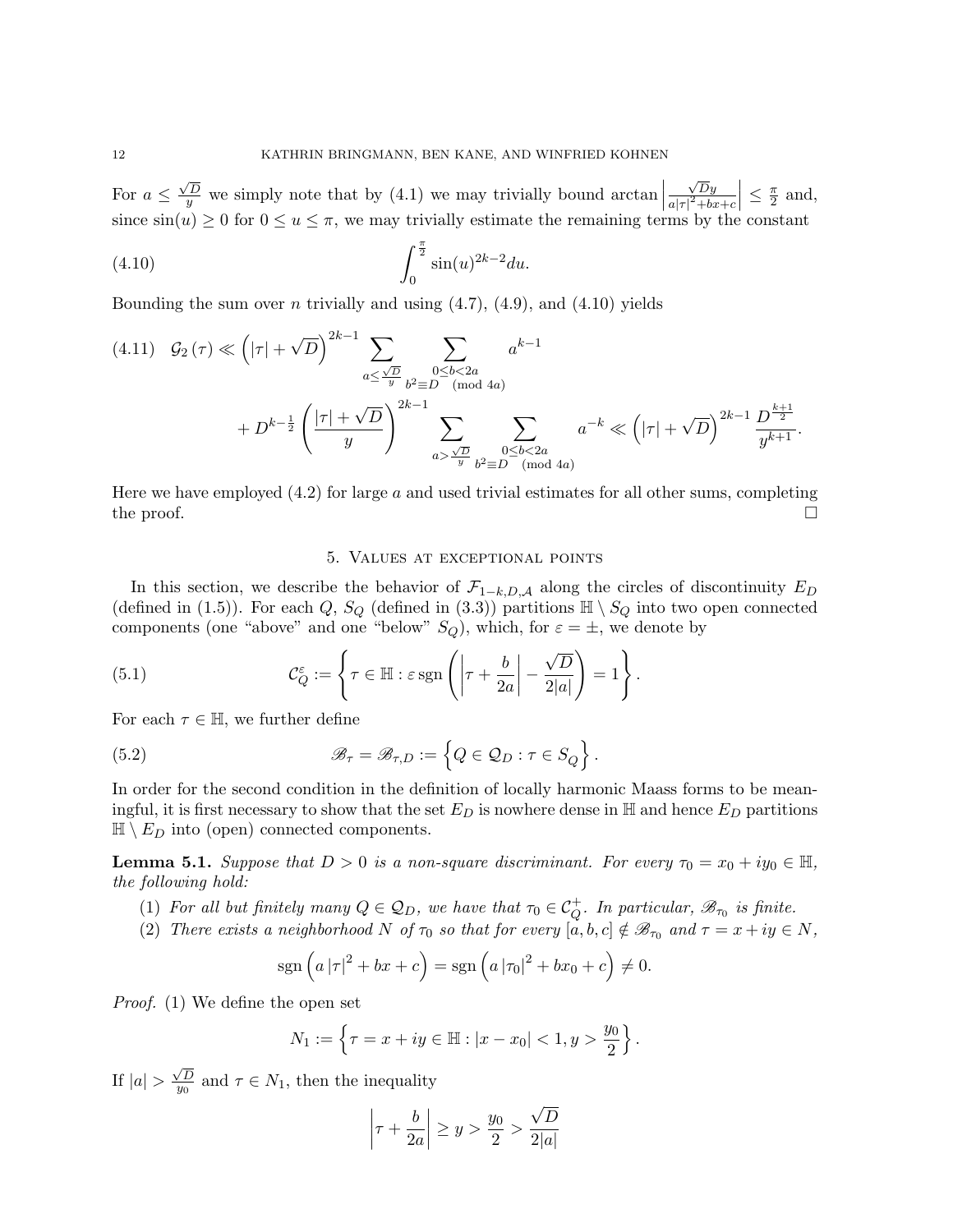implies that  $\tau \in \mathcal{C}_Q^+$ . Moreover, for

$$
|b| > 2|a| \max \left\{ |x_0 - 1|, |x_0 + 1| \right\} + \sqrt{D},
$$

we have

$$
\left|\tau+\frac{b}{2a}\right| > \left|\frac{2ax+b}{2a}\right| \ge \frac{|b|-2|a||x|}{2|a|} > \frac{2|a|\left(\max\left\{|x_0-1|,|x_0+1|\right\}-|x|\right)+\sqrt{D}}{2|a|}.
$$

One immediately concludes that

$$
(5.3) \t\t N_1 \subseteq \mathcal{C}_Q^+
$$

for all but finitely many  $Q \in \mathcal{Q}_D$ . In particular, this proves the first statement.

(2) In order to prove the second statement, for  $a, b, c \in \mathbb{Z}$ , we define

$$
N_{a,b,c} := \left\{ \tau = x + iy \in N_1 : \text{sgn}\left(a\left|\tau\right|^2 + bx + c\right) = \text{sgn}\left(a\left|\tau_0\right|^2 + bx_0 + c\right) \right\}.
$$

We denote the intersection of these open sets by

$$
N = N_Q := \bigcap_{[a,b,c] \in Q_D \setminus \mathcal{B}_{\tau_0}} N_{a,b,c},
$$

which we now prove is a neighborhood of  $\tau_0$  satisfying the second statement of the lemma. A short calculation shows that

(5.4) 
$$
\operatorname{sgn}\left(a\left|\tau\right|^2 + bx + c\right) = \operatorname{sgn}\left(a\right)\operatorname{sgn}\left(\left|\tau + \frac{b}{2a}\right| - \frac{\sqrt{D}}{2|a|}\right),
$$

so that  $N_{a,b,c} = N_1 \cap C_Q^{\varepsilon}$  with  $\varepsilon$  chosen such that  $\tau_0 \in C_Q^{\varepsilon}$ . Hence by (5.3), we conclude that  $N_{a,b,c} = N_1$  for all but finitely many  $[a, b, c] \in \mathcal{Q}_D$ . Therefore N is the intersection of finitely many  $N_{a,b,c}$ . Hence N is open and every  $\tau \in N$  satisfies the conditions of the second statement, completing the proof.  $\Box$ 

We are now ready to describe the value  $\mathcal{F}_{1-k,D,\mathcal{A}}(\tau)$  whenever  $\tau \in S_Q$  for some  $Q \in \mathcal{Q}_D$ .

**Proposition 5.2.** If  $\tau \in E_D$ , then

$$
\mathcal{F}_{1-k,D,\mathcal{A}}\left(\tau\right)=\frac{1}{2}\lim_{w\to 0^+}\left(\mathcal{F}_{1-k,D,\mathcal{A}}\left(\tau+iw\right)+\mathcal{F}_{1-k,D,\mathcal{A}}\left(\tau-iw\right)\right).
$$

*Proof.* We first split the sum (3.2) defining  $\mathcal{F}_{1-k,D,A}$  into  $Q \in \mathscr{B}_{\tau}$  and  $Q \notin \mathscr{B}_{\tau}$  (defined in (5.2)). Due to local uniform convergence, we may interchange the limit  $w \to 0^+$  with the sum. Since  $\beta$   $(t; k - \frac{1}{2})$  $\frac{1}{2}, \frac{1}{2}$  $\frac{1}{2}$ ) is continuous as a function of  $0 < t \leq 1$ , one obtains

$$
(5.5) \frac{1}{2} \lim_{w \to 0^{+}} (\mathcal{F}_{1-k,D,A}(\tau + iw) + \mathcal{F}_{1-k,D,A}(\tau - iw))
$$
  
\n
$$
= \frac{(-1)^{k} D^{\frac{1}{2} - k}}{\binom{2k - 2}{k - 1} \pi} \sum_{Q = [a,b,c] \notin \mathcal{B}_{\tau}} \text{sgn}\left(a|\tau|^{2} + bx + c\right) Q(\tau, 1)^{k - 1} \varphi\left(\arctan\left|\frac{\sqrt{D}y}{a|\tau|^{2} + bx + c}\right|\right)
$$
  
\n
$$
+ \frac{(-1)^{k} D^{\frac{1}{2} - k}}{2\pi \binom{2k - 2}{k - 1}} \sum_{Q = [a,b,c] \in \mathcal{B}_{\tau}} \lim_{w \to 0^{+}} \left(\text{sgn}\left(a|\tau + \varepsilon iw|^{2} + bx + c\right) Q(\tau + \varepsilon iw, 1)^{k - 1} \right)
$$
  
\n
$$
\times \varphi\left(\arctan\left|\frac{\sqrt{D}(y + \varepsilon w)}{a|\tau + \varepsilon iw|^{2} + bx + c}\right|\right)\right).
$$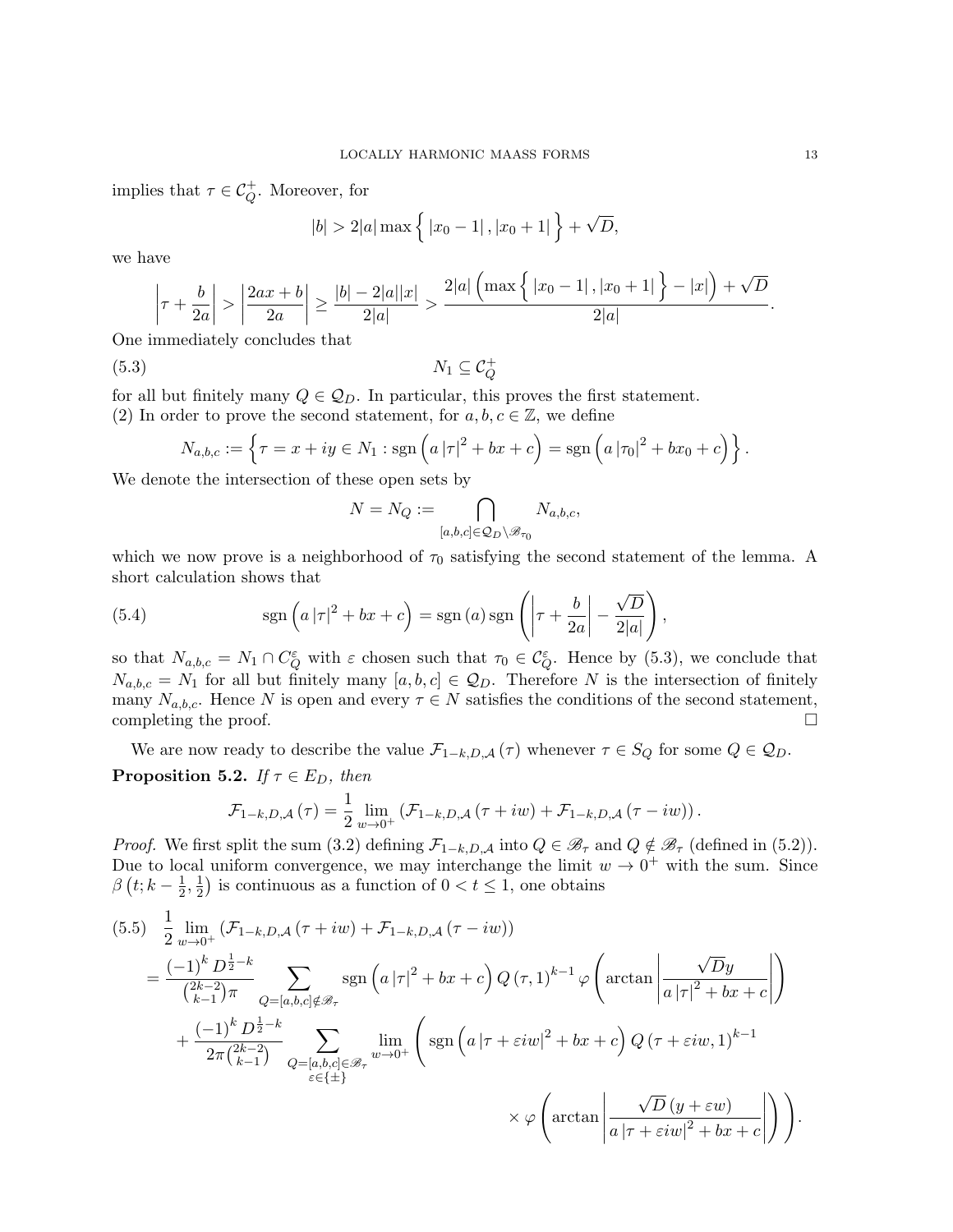For each  $Q = [a, b, c] \in \mathscr{B}_{\tau}$  and  $0 < w < y$ , one concludes, since  $\frac{b}{2a}$  is real, that

(5.6) 
$$
\left|\tau - iw + \frac{b}{2a}\right| - \frac{\sqrt{D}}{2|a|} < \left|\tau + \frac{b}{2a}\right| - \frac{\sqrt{D}}{2|a|} = 0 < \left|\tau + iw + \frac{b}{2a}\right| - \frac{\sqrt{D}}{2|a|}.
$$

It follows from  $(5.4)$  that the  $\pm$  terms on the right hand side of  $(5.5)$  have opposite signs. Since  $\varphi$  is continuous, one concludes that the sum over  $Q \in \mathcal{B}_{\tau}$  vanishes, completing the proof.  $\square$ 

6. ACTION OF  $\xi_{2-2k}$  and  $\mathcal{D}^{2k-1}$ 

In this section, we determine the action of the operators  $\xi_{2-2k}$  and  $\mathcal{D}^{2k-1}$  on  $\mathcal{F}_{1-k,D,A}$  (and  $\mathcal{F}_{1-k,D}$ ). We prove the following proposition, which immediately implies Theorem 1.2.

**Proposition 6.1.** Suppose that  $k > 1$ ,  $D > 0$  is a non-square discriminant, and  $A \subseteq Q_D$  is a narrow class of binary quadratic forms. Then for every  $\tau \in \mathbb{H} \setminus E_D$ , the function  $\mathcal{F}_{1-k,D}$  satisfies

$$
\xi_{2-2k} (\mathcal{F}_{1-k,D,\mathcal{A}}) (\tau) = D^{\frac{1}{2}-k} f_{k,D,\mathcal{A}} (\tau),
$$
  

$$
\mathcal{D}^{2k-1} (\mathcal{F}_{1-k,D,\mathcal{A}}) (\tau) = -D^{\frac{1}{2}-k} \frac{(2k-2)!}{(4\pi)^{2k-1}} f_{k,D,\mathcal{A}} (\tau).
$$

In particular, we have that

(6.1) 
$$
\Delta_{2-2k} \left( \mathcal{F}_{1-k,D,\mathcal{A}} \right) (\tau) = 0.
$$

Remark. As mentioned in the introduction, the case  $k = 1$  is addressed in Hövel's thesis. His method is based on theta lifts and differs greatly from the argument given here.

*Proof.* Assume that  $\tau \in \mathbb{H} \setminus E_D$ . By Lemma 5.1, there is a neighborhood containing  $\tau$  for which  $(3.2)$  is continuous and real differentiable. Inside this neighborhood, we use Lemma 3.2 to rewrite  $\mathcal{F}_{1-k,D,A}$  in terms of  $\mathcal{P}_{1-k,\eta}$  for some hyperbolic pair  $\eta, \eta'$  and then act by  $\xi_{2-2k}$  and  $\mathcal{D}^{2k-1}$  termwise on the expansion (3.10). However, the operator  $\xi_{2-2k}$  (resp.  $\mathcal{D}^{2k-1}$ ) commutes with the group action of  $SL_2(\mathbb{R})$ , so it suffices to compute the action of  $\xi_{2-2k}$  (resp.  $\mathcal{D}^{2k-1}$ ) on  $\hat{\varphi}$  (defined in (3.9)). By Lemma 3.1 and (3.15), the assumption that  $\tau \in \mathbb{H} \setminus E_D$  is equivalent to the restriction that  $x \neq 0$  before slashing by  $A\gamma$ .

For  $x \neq 0$ , we use

(6.2) 
$$
\sin\left(\arctan\left|\frac{y}{x}\right|\right) = \frac{|y|}{\sqrt{x^2 + y^2}}
$$

to evaluate

$$
(6.3) \ \ \xi_{2-2k}(\widehat{\varphi})\left(\tau\right) = iy^{2-2k} \operatorname{sgn}(x) \overline{\tau}^{k-1} \sin\left(\arctan\left|\frac{y}{x}\right|\right)^{2k-2} \left(-\frac{y \operatorname{sgn}(x)}{x^2 + y^2} - i\frac{x \operatorname{sgn}(x)}{x^2 + y^2}\right) = \tau^{-k}.
$$

Using Lemma 3.2 and (3.6), on  $\mathbb{H} \setminus E_D$  it follows that

$$
\xi_{2-2k}(\mathcal{F}_{1-k,D,\mathcal{A}}) = \frac{D^{-\frac{k}{2}}}{\binom{2k-2}{k-1}\pi} \xi_{2-2k}(\mathcal{P}_{1-k,\eta}) = \frac{D^{-\frac{k}{2}}}{\binom{2k-2}{k-1}\pi} P_{k,\eta} = D^{\frac{1}{2}-k} f_{k,D,\mathcal{A}}.
$$

Since  $\xi_{2-2k}$  ( $\mathcal{F}_{1-k,D,A}$ ) is holomorphic in some neighborhood of  $\tau$ , one immediately obtains (6.1) after using (2.1) to rewrite  $\Delta_{2-2k}$ .

We next consider  $\mathcal{D}^{2k-1}$ . We first show that for  $n \geq 0$  and  $x \neq 0$  we have

(6.4) 
$$
(2\pi i)^n \mathcal{D}^n(\widehat{\varphi}) (\tau) = \frac{\Gamma(k)}{\Gamma(k-n)} \operatorname{sgn}(x) \tau^{k-1-n} \varphi \left( \arctan \left| \frac{y}{x} \right| \right) + \frac{P_n(x, y)}{\tau^n \tau^{k-1}},
$$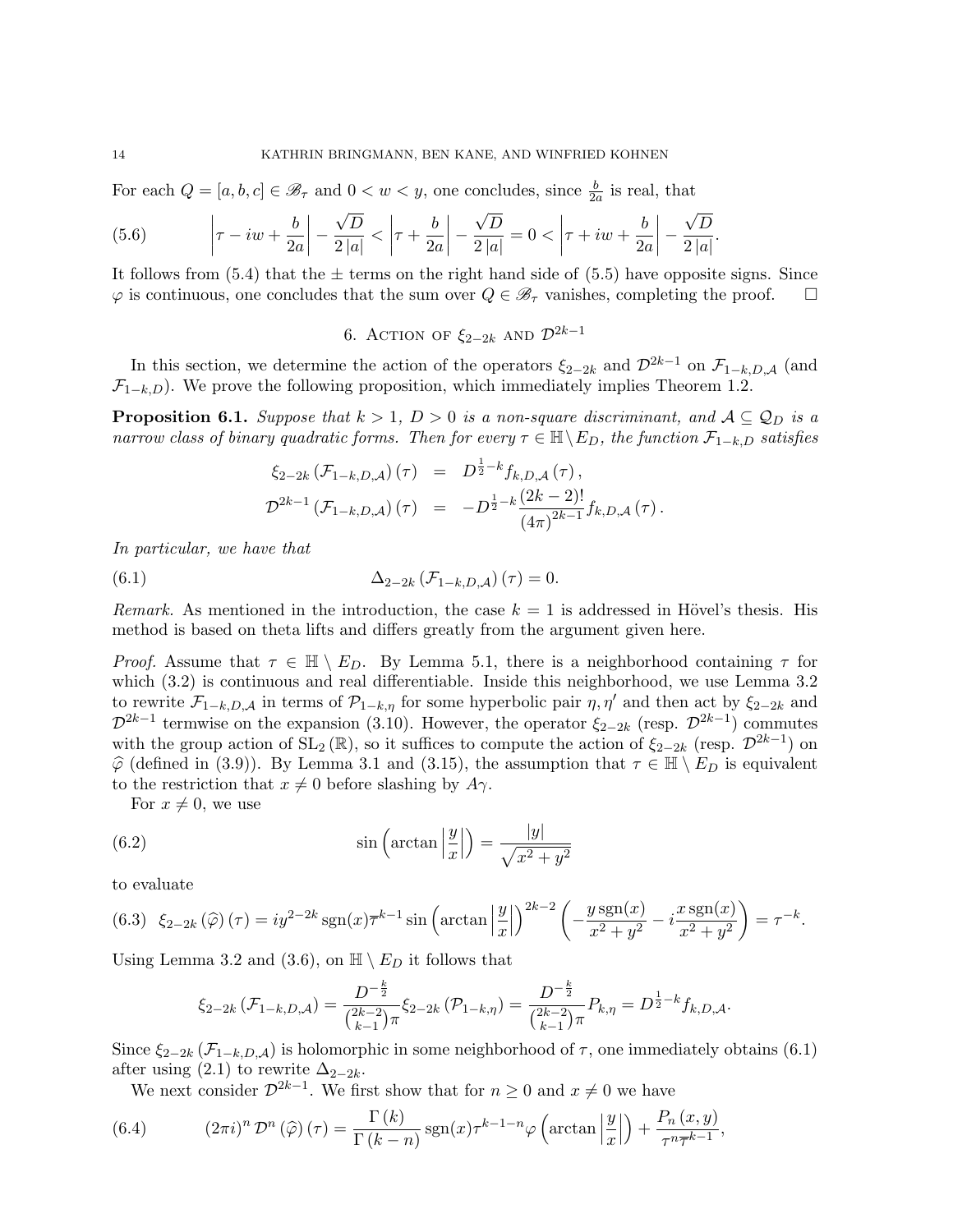where  $P_n(x, y)$  is the homogeneous polynomial of degree 2k–2 defined inductively by  $P_0(x, y) :=$ 0 and

(6.5) 
$$
P_{n+1}(x,y) := \frac{-i}{2} \frac{\Gamma(k)}{\Gamma(k-n)} y^{2k-2} + \tau \frac{d}{d\tau} (P_n(x,y)) - n P_n(x,y)
$$

for  $n \geq 0$ . The statement for  $n = 0$  is simply definition (3.9) of  $\hat{\varphi}$ . We then use induction and apply (6.2) to establish (6.4) for  $n \geq 0$ .

In particular, for  $n = 2k - 1$  the first term in (6.4) vanishes and thus we have

$$
\mathcal{D}^{2k-1}\left(\widehat{\varphi}\right)\left(\tau\right) = \frac{P_{2k-1}\left(x,y\right)}{\left(2\pi i\right)^{2k-1}\tau^{2k-1}\overline{\tau}^{k-1}}.
$$

However, in some neighborhood of  $\tau$ , (6.1) implies that  $\hat{\varphi}$  is harmonic and hence  $\mathcal{D}^{2k-1}(\hat{\varphi})$  is halomorphic. Thus holomorphic. Thus

$$
P_{2k-1}(x,y) = \overline{\tau}^{k-1} P(\tau)
$$

for some polynomial  $P \in \mathbb{C}[X]$ . However, since  $P_{2k-1}(x, y)$  is homogeneous of degree  $2k-2$ , it follows that

$$
P_{2k-1}(x,y) = C |\tau|^{2k-2} = Cx^{2k-2} + O_y\left(x^{2k-3}\right)
$$

for some constant  $C \in \mathbb{C}$ . In order to compute the constant, we note that, by (6.5), one easily inductively shows that for  $n \geq 1$ 

$$
P_{n+1}(x,y) = \frac{-i}{2} x^n \frac{d^n}{d\tau^n} \left( y^{2k-2} \right) + O_y \left( x^{n-1} \right).
$$

We use this with  $n = 2k - 2$  to obtain that

$$
C = -\left(\frac{i}{2}\right)^{2k-1} (2k-2)!
$$

Hence it follows that

$$
\mathcal{D}^{2k-1}\left(\widehat{\varphi}\right)(\tau)=-\frac{(2k-2)!}{\left(4\pi\right)^{2k-1}}\tau^{-k}.
$$

Therefore, using Lemma 3.2 and (3.6) to rewrite  $\mathcal{P}_{1-k,\eta}$  and  $P_{k,\eta}$ , we complete the proof with

$$
\mathcal{D}^{2k-1} \left( \mathcal{F}_{1-k,D,\mathcal{A}} \right) (\tau) = -D^{\frac{1}{2} - k} \frac{(2k-2)!}{(4\pi)^{2k-1}} f_{k,D,\mathcal{A}} (\tau) .
$$

# 7. THE EXPANSION OF  $\mathcal{F}_{1-k,D,A}$

In this section we investigate the "shape" of  $\mathcal{F}_{1-k,D,A}$ . We are then able to prove that  $\mathcal{F}_{1-k,D,A}$  is a locally harmonic Maass form, completing the proof of Theorem 1.1. To describe the expansion of  $\mathcal{F}_{1-k,D,\mathcal{A}}$ , we first need some notation. Recall that for Re  $(s)$ , Re  $(w) > 0$ , we have (for example, see  $(6.2.2)$  of  $[1]$ )

(7.1) 
$$
\beta(s, w) := \beta(1; s, w) = \int_0^1 u^{s-1} (1-u)^{w-1} du = \frac{\Gamma(s) \Gamma(w)}{\Gamma(s+w)}.
$$

In particular, by the duplication formula, one has

(7.2) 
$$
\beta\left(k-\frac{1}{2},\frac{1}{2}\right)=\frac{\Gamma\left(k-\frac{1}{2}\right)\Gamma\left(\frac{1}{2}\right)}{\Gamma\left(k\right)}=\binom{2k-2}{k-1}2^{2-2k}\pi.
$$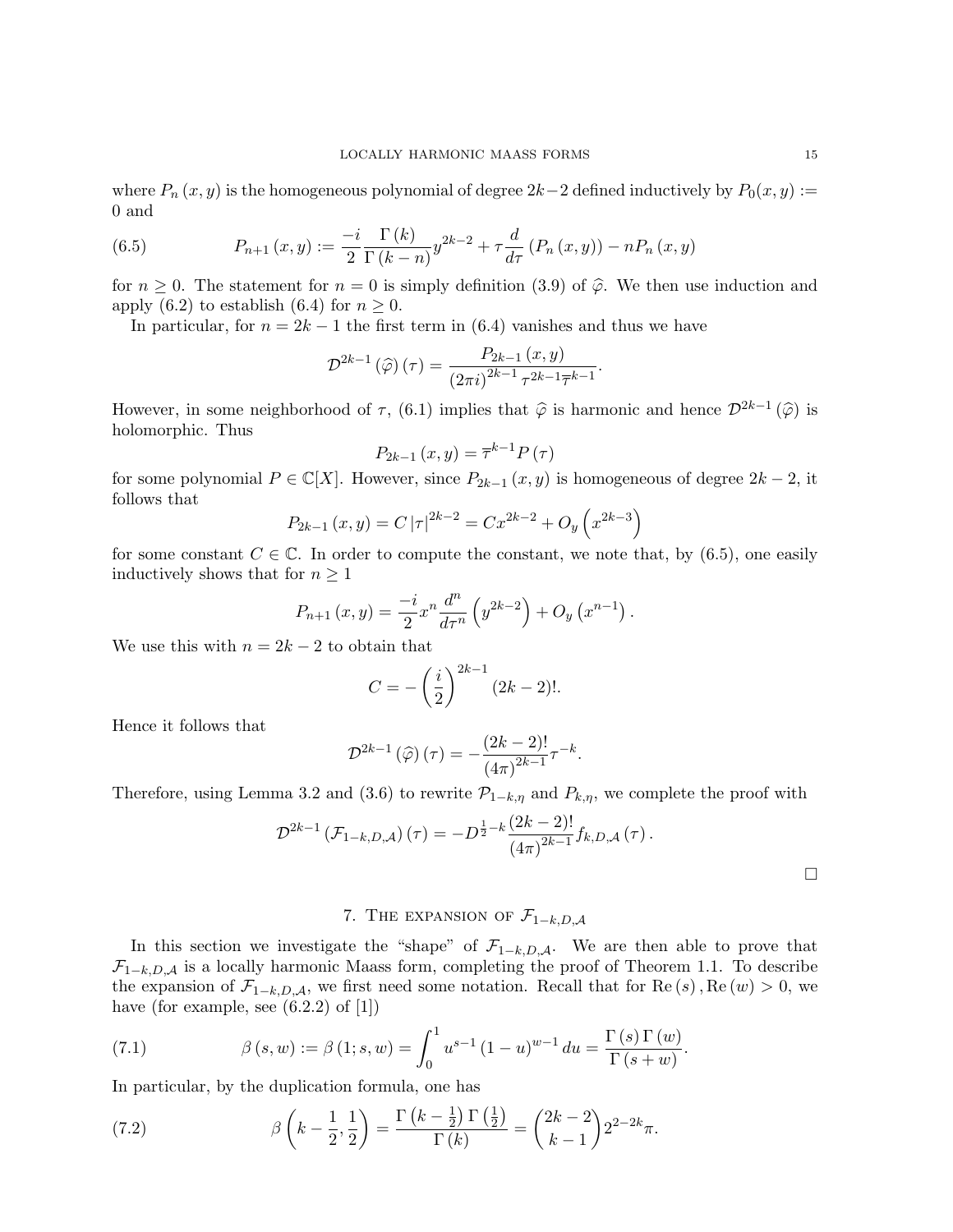For  $a > 0$ ,  $b \in \mathbb{Z}$ , and a narrow equivalence class  $A \subseteq \mathcal{Q}_D$ , denote

$$
r_{a,b}(\mathcal{A}) := \begin{cases} 1 + (-1)^k & \text{if } \left[a, b, \frac{b^2 - D}{4a}\right] \in \mathcal{A} \text{ and } \left[-a, -b, -\frac{b^2 - D}{4a}\right] \in \mathcal{A}, \\ 1 & \text{if } \left[a, b, \frac{b^2 - D}{4a}\right] \in \mathcal{A} \text{ and } \left[-a, -b, -\frac{b^2 - D}{4a}\right] \notin \mathcal{A}, \\ (-1)^k & \text{if } \left[a, b, \frac{b^2 - D}{4a}\right] \notin \mathcal{A} \text{ and } \left[-a, -b, -\frac{b^2 - D}{4a}\right] \in \mathcal{A}, \\ 0 & \text{otherwise.} \end{cases}
$$

We define the constants

$$
(7.3) \quad c_{\infty}(\mathcal{A}) \ := \ -\frac{1}{2^{2k-2} (2k-1) \binom{2k-2}{k-1}} \sum_{a \in \mathbb{N}} a^{-k} \sum_{\substack{b \pmod{2a} \\ b^2 \equiv D \pmod{4a}}} r_{a,b}(\mathcal{A}),
$$

$$
c_{\infty} \ := \ -\frac{1}{2^{2k-2} (2k-1) \binom{2k-2}{k-1}} \frac{\zeta(k)}{\zeta(2k)} L_{\Delta}(k) \sum_{d|f} \mu(d) \chi_{\Delta}(d) d^{-k} \sigma_{1-2k} \left(\frac{f}{d}\right),
$$

where  $D = \Delta f^2$  and  $\Delta$  is a fundamental discriminant. They play an important role in the expansions of  $\mathcal{F}_{1-k,D,A}$  and  $\mathcal{F}_{1-k,D}$ , respectively. By Proposition 3 of [38], the constant  $c_{\infty}$  may also be written in terms of the zeta functions

$$
\zeta(s,D) := \sum_{Q \in \mathcal{Q}_D/\Gamma_1} \sum_{\substack{(m,n) \in \Gamma_Q \backslash \mathbb{Z}^2 \\ Q(m,n) > 0}} \frac{1}{Q(m,n)^s},
$$

where  $\Gamma_Q \subset \Gamma_1$  is the stablizer of Q. To be more precise, we have

$$
c_{\infty} = -\frac{1}{2^{2k-2} (2k-1) \binom{2k-2}{k-1} } \frac{\zeta(k,D)}{\zeta(2k)}.
$$

These zeta functions, and hence the constant  $c_{\infty}$ , are also closely related to the coefficients of Cohen's Eisenstein series [11], modular forms of weight  $k + \frac{1}{2}$  $\frac{1}{2}$ .

Before we state the theorem, we refer the reader back to the definitions of  $f_{k,D,A}^*$  and  $\mathcal{E}_{f_{k,D,A}},$ given in  $(1.6)$  and  $(1.7)$ , respectively.

**Theorem 7.1.** Suppose that  $k > 1$ ,  $D > 0$  is a non-square discriminant, and  $A \subseteq Q_D$  is a narrow equivalence class. Then, for every connected component C of  $\mathbb{H} \setminus \bigcup_{Q \in \mathcal{A}} S_Q$ , there exists a polynomial  $P_{\mathcal{C},\mathcal{A}} \in \mathbb{C}[X]$  of degree at most  $2k - 2$  such that

(7.4) 
$$
\mathcal{F}_{1-k,D,A}(\tau) = D^{\frac{1}{2}-k} f_{k,D,A}^*(\tau) - D^{\frac{1}{2}-k} \frac{(2k-2)!}{(4\pi)^{2k-1}} \mathcal{E}_{f_{k,D,A}}(\tau) + P_{\mathcal{C},\mathcal{A}}(\tau)
$$

for every  $\tau \in \mathcal{C}$ . This polynomial is explicitly given by

(7.5) 
$$
P_{\mathcal{C},\mathcal{A}}(\tau) = c_{\infty}(\mathcal{A}) + (-1)^k 2^{3-2k} D^{\frac{1}{2}-k} \sum_{\substack{Q = [a,b,c] \in \mathcal{A} \\ a|\tau|^2 + bx + c > 0 > a}} Q(\tau,1)^{k-1}.
$$

*Remark.* In particular, for every  $\tau \in \mathbb{H}$  with  $y > \frac{\sqrt{D}}{2}$  $\frac{2D}{2}$ ,  $\mathcal{F}_{1-k,D,A}$  has the Fourier expansion

(7.6) 
$$
\mathcal{F}_{1-k,D,A}(\tau) = D^{\frac{1}{2}-k} f_{k,D,A}^*(\tau) - D^{\frac{1}{2}-k} \frac{(2k-2)!}{(4\pi)^{2k-1}} \mathcal{E}_{f_{k,D,A}}(\tau) + c_{\infty}(\mathcal{A}).
$$

One now concludes Theorem 1.3 immediately by summing over all narrow classes  $A \subseteq Q_D$ .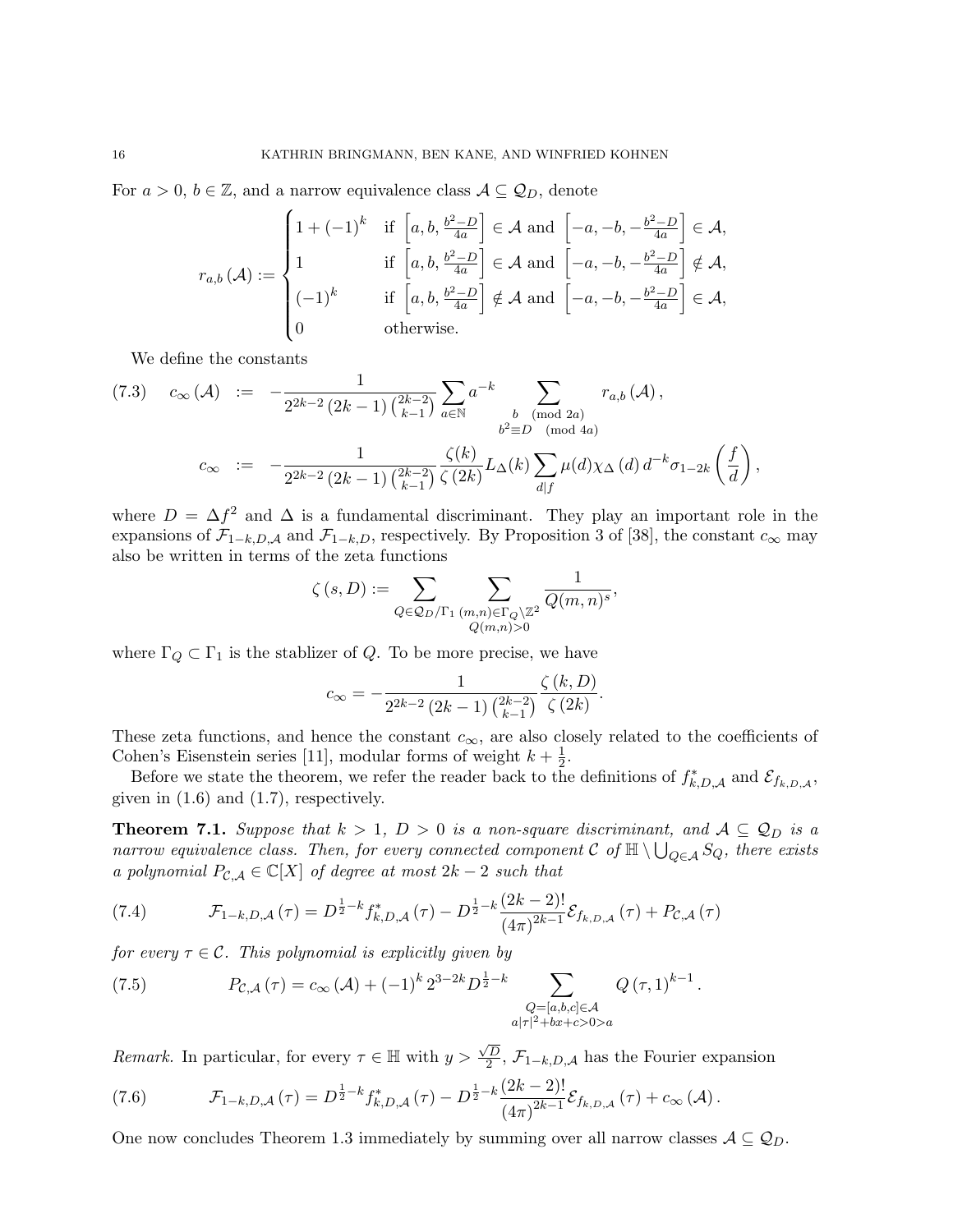Before proving Theorem 7.1, we note an immediate corollary which is useful in computing the periods of  $f_{k,D}$ . In order to state this corollary, we abuse notation to denote by  $\mathcal{C}_{\alpha}$  the (unique) connected component containing  $\alpha \in \mathbb{Q} \cup \{i\infty\}$  on its boundary. This connected component is unique because the set √

$$
\left\{\tau = x + iy \in \mathbb{H} : y > \frac{\sqrt{D}}{2}\right\} \subseteq \mathcal{C}_{i\infty}
$$

and  $\alpha = \gamma (i\infty)$  for some  $\gamma \in \Gamma_1$ .

**Corollary 7.2.** Suppose that k is even. Then for every  $\tau \in \mathcal{C}_0$ ,

$$
\mathcal{F}_{1-k,D}(\tau) = D^{\frac{1}{2}-k} f_{k,D}^*(\tau) - D^{\frac{1}{2}-k} \frac{(2k-2)!}{(4\pi)^{2k-1}} \mathcal{E}_{f_{k,D,A}}(\tau) + P_{\mathcal{C}_0}(\tau),
$$

where

(7.7) 
$$
P_{\mathcal{C}_0}(\tau) := c_{\infty} + 2^{3-2k} D^{\frac{1}{2}-k} \sum_{\substack{Q = [a,b,c] \in \mathcal{Q}_D \\ a < 0 < c}} Q(\tau, 1)^{k-1}.
$$

A key step in determining the constant term of (7.5) lies in computing the integral

$$
\mathcal{I}_{a,D,k}(y) := \int_{-\infty}^{\infty} \left( a \left( w + iy \right)^2 - \frac{D}{4a} \right)^{k-1} \varphi \left( \arctan \left( \frac{\sqrt{D}y}{a \left( w^2 + y^2 \right) - \frac{D}{4a}} \right) \right) dw,
$$

which is defined for  $y > 0$ ,  $a \in \mathbb{N}$ ,  $k \in \mathbb{N}$ , and  $D > 0$  a non-square discriminant.

**Lemma 7.3.** For  $a \in \mathbb{N}$ , D a non-square discriminant, and  $k > 1$ , we have

$$
\mathcal{I}_{a,D,k}(y) = (-1)^{k+1} \frac{D^{k-\frac{1}{2}}}{a^k 2^{2k-2} (2k-1)} \pi.
$$

Due to the technical nature of the proof of Lemma 7.3, we first assume its statement and move its proof to the end of the section.

*Proof of Theorem 7.1.* Suppose that  $\tau \in \mathcal{C}$ . As described when defining  $f^*$  in (1.6), we have

(7.8) 
$$
\xi_{2-2k} (f_{k,D,A}^*) (\tau) = f_{k,D,A} (\tau),
$$

(7.9) 
$$
\mathcal{D}^{2k-1}\left(f_{k,D,\mathcal{A}}^{*}\right)(\tau)=0.
$$

Since  $\mathcal{D}(q^n) = nq^n$ , one easily computes

(7.10) 
$$
\mathcal{D}^{2k-1}\left(\mathcal{E}_{f_{k,D,A}}\right)(\tau)=f_{k,D,A}(\tau),
$$

where  $\mathcal{E}_f$  ( $f \in S_{2k}$ ) was defined in (1.7). Moreover, since  $\mathcal{E}_{f_{k,D,A}}$  is holomorphic,

(7.11) 
$$
\xi_{2-2k} \left( \mathcal{E}_{f_{k,D,A}} \right) (\tau) = 0.
$$

From (7.8), (7.11), and Proposition 6.1, it follows that

$$
\xi_{2-2k}\left(\mathcal{F}_{1-k,D,\mathcal{A}}-D^{\frac{1}{2}-k}f_{k,D,\mathcal{A}}^{*}+D^{\frac{1}{2}-k}\frac{(2k-2)!}{(4\pi)^{2k-1}}\mathcal{E}_{f_{k,D,\mathcal{A}}}\right)(\tau)=0,
$$

and hence

$$
P_{\mathcal{C},\mathcal{A}}\left(\tau\right) := \mathcal{F}_{1-k,D,\mathcal{A}}\left(\tau\right) - D^{\frac{1}{2}-k} f_{k,D,\mathcal{A}}^{*}\left(\tau\right) + D^{\frac{1}{2}-k} \frac{(2k-2)!}{\left(4\pi\right)^{2k-1}} \mathcal{E}_{f_{k,D,\mathcal{A}}}\left(\tau\right)
$$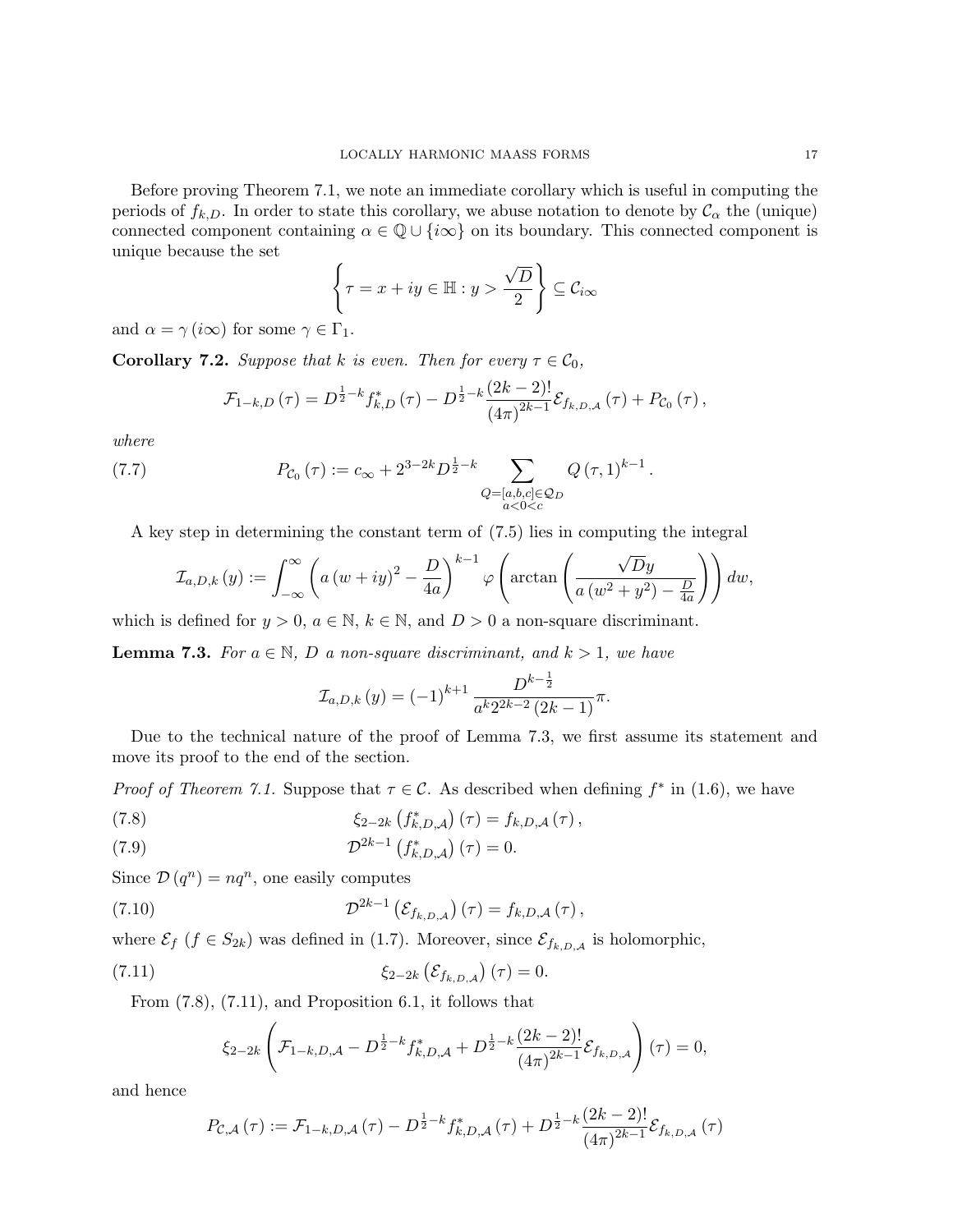is holomorphic in C. However, from  $(7.9)$ ,  $(7.10)$ , and Proposition 6.1, we conclude that

$$
\mathcal{D}^{2k-1}\left(P_{\mathcal{C},\mathcal{A}}\right)=0.
$$

It follows that  $P_{\mathcal{C},\mathcal{A}}$  defines a polynomial of degree at most  $2k-2$  inside  $\mathcal{C}$ , establishing (7.4).

We move on to the specific form of  $P_{\mathcal{C},\mathcal{A}}$ . We rewrite the conditions  $a|\tau|^2 + bx + c > 0 > a$  in each connected component C of  $\mathbb{H} \setminus E_D$  so that the sum (7.5) runs over those [a, b, c]  $\in \mathcal{A}$  with  $a < 0$  in the set

$$
\mathcal{B}_{\mathcal{C}}=\mathcal{B}_{\mathcal{C},\mathcal{A}}:=\left\{Q\in\mathcal{A}:\tau\in\mathcal{C}_Q^-\text{ for all }\tau\in\mathcal{C}\right\},\,
$$

where  $\mathcal{C}_Q^-$  was given in (5.1). The set  $\mathcal{B}_\mathcal{C}$  consists of precisely those  $Q \in \mathcal{A}$  for which  $S_Q$  (defined in  $(3.3)$ ) circumscribes C and it is finite by Lemma 5.1. To be more precise, a direct calculation yields

(7.12) 
$$
\sum_{\substack{Q=[a,b,c]\in\mathcal{A}\\a|\tau|^2+bx+c>0>a}} Q(\tau,1)^{k-1} = \sum_{\substack{Q=[a,b,c]\in\mathcal{B}_{\mathcal{C}}\\a<0}} Q(\tau,1)^{k-1}
$$

Since  $\mathcal{B}_{\mathcal{C}}$  is finite, we may prove the claim by induction on  $\#\mathcal{B}_{\mathcal{C}}$ . We begin with the case  $\#\mathcal{B}_{\mathcal{C}}=0$ , which is precisely the case that  $\mathcal{C}=\mathcal{C}_{i\infty}$ . Note that for  $\tau=x+iy$ , the equation  $a |\tau|^2 + bx + \frac{b^2 - D}{4a} = 0$  gives the circle centered at  $-\frac{b}{2a}$  $\frac{b}{2a}$  of radius  $\frac{\sqrt{D}}{2|a|} <$  $\frac{1}{\sqrt{D}}$  $\frac{d^2 - D}{4a} = 0$  gives the circle centered at  $-\frac{b}{2a}$  of radius  $\frac{\sqrt{D}}{2|a|} < \frac{\sqrt{D}}{2}$ . Hence every  $\tau \in \mathbb{H}$ with Im  $(\tau) > \frac{\sqrt{D}}{2}$  $\frac{2}{2}$  is in the same connected component  $\mathcal{C}_{i\infty}$ . It follows that  $P_{\mathcal{C}_{i\infty},\mathcal{A}}$  is fixed under translations and hence is a constant which we now show agrees with  $c_{\infty}(\mathcal{A})$ .

For  $y > \frac{\sqrt{D}}{2}$  $\frac{2D}{2}$ , we use Poisson summation on (3.2). One may restrict to  $a > 0$  by the change of variables  $a \to -a$  and  $b \to -b$ . Rewrite b as  $b + 2an$  and note that

$$
a |\tau|^2 + (b + 2an)x + \frac{(b + 2an)^2 - D}{4a} = a |\tau + n|^2 + b (x + n) + \frac{b^2 - D}{4a},
$$
  

$$
a\tau^2 + (b + 2an)\tau + \frac{(b + 2an)^2 - D}{4a} = a(\tau + n)^2 + b(\tau + n) + \frac{b^2 - D}{4a},
$$

and that the sgn term in  $(3.2)$  is always positive for  $y >$  $\sqrt{D}$  $\frac{2}{2}$ . Hence (3.2) becomes

$$
\mathcal{F}_{1-k,D,\mathcal{A}}(\tau) = \frac{(-1)^k D^{\frac{1}{2}-k}}{\binom{2k-2}{k-1}\pi} \sum_{a \in \mathbb{N}} \sum_{\substack{b \pmod{2a} \\ b^2 \equiv D \pmod{4a} \\ Q = \left[a,b,\frac{b^2-D}{4a}\right]}} r_{a,b}(\mathcal{A}) \sum_{n \in \mathbb{Z}} Q(\tau+n,1)^{k-1}
$$

$$
\times \varphi \left(\arctan \left| \frac{\sqrt{D}y}{a|\tau+n|^2 + b(x+n) + \frac{b^2-D}{4a}} \right| \right).
$$

Applying Poisson summation to the inner sum and using the change of variables  $w \to w \frac{b}{2a} + iy$ , the associated constant term becomes

$$
\int_{-\infty+iy}^{\infty+iy} Q(w,1)^{k-1} \varphi\left(\arctan\left(\frac{\sqrt{D}y}{a|w|^2+b\text{Re\,}(w)+c}\right)\right) dw = \mathcal{I}_{a,D,k}(y).
$$

We immediately conclude (7.6) by Lemma 7.3, establishing the case when  $\mathcal{B}_{\mathcal{C}} = \emptyset$ .

Next suppose that  $\#\mathcal{B}_{\mathcal{C}} = n > 0$  and choose  $Q_0 \in \mathcal{B}_{\mathcal{C}}$ . Since two circles intersect at most twice and  $\mathcal{B}_{\mathcal{C}}$  is finite by Lemma 5.1, it follows that there exists an (open) neighborhood N containing an arc along the geodesic  $S_{Q_0}$  (defined in  $(3.3)$ ) which does not intersect any other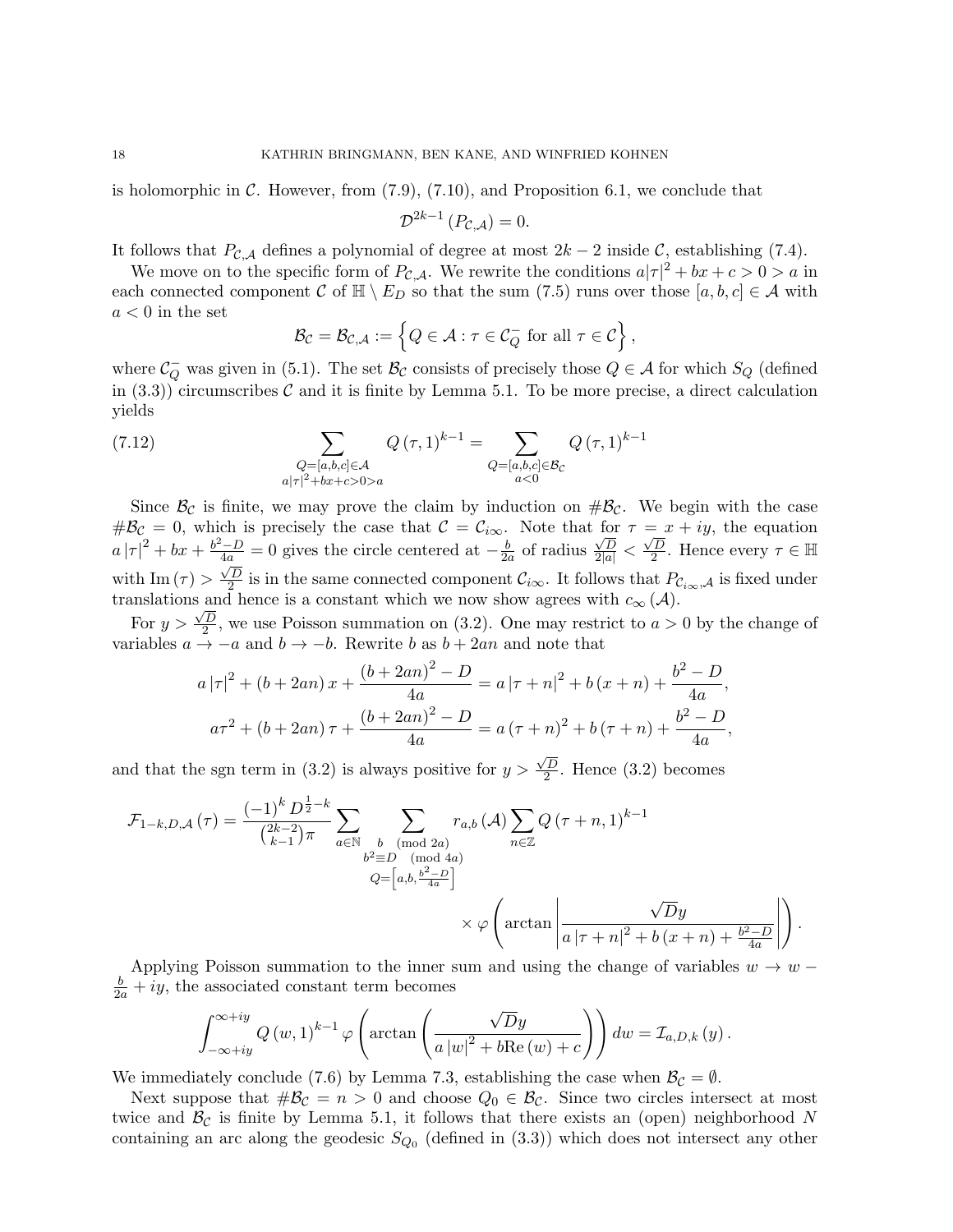geodesics  $S_Q$  for  $Q \in \mathcal{Q}_D$ . In other words, there exists  $\tau_0 \in S_{Q_0}$  and a neighborhood N of  $\tau_0$  for which

$$
N_1 := N \cap E_D \subset S_{Q_0}.
$$

Thus  $N_1$  is on the boundary of precisely two connected components,  $\mathcal C$  and another connected component, which we denote  $C_1$ . Then  $C_1$  contains those  $\tau \in N$  for which  $\tau = \tau_1 + iw$  for some  $\tau_1 \in N_1$  and  $w > 0$  and C contains those for which  $\tau = \tau_1 - iw$ . Our goal is to show (the analytic continuation of) identity (7.5) for every  $\tau \in N_1$ , hence concluding the result by the identity theorem. One sees immediately that  $\mathcal{B}_{\mathcal{C}_1} \subsetneq \mathcal{B}_{\mathcal{C}}$ , since  $Q \notin \mathcal{B}_{\mathcal{C}_1}$ . Hence by induction, we have

(7.13) 
$$
P_{\mathcal{C}_1,\mathcal{A}}(\tau) = c_{\infty}(\mathcal{A}) - (-1)^k 2^{2-2k} D^{\frac{1}{2}-k} \sum_{Q=[a,b,c]\in\mathcal{B}_{\mathcal{C}_1}} \text{sgn}(a) Q(\tau,1)^{k-1}.
$$

Since each summand in (7.4) is piecewise continuous, for  $\tau_1 \in N_1$ , we have

$$
\lim_{w\to 0^+} \left( \mathcal{F}_{1-k,D,\mathcal{A}} \left( \tau - iw \right) - \mathcal{F}_{1-k,D,\mathcal{A}} \left( \tau + iw \right) \right) = P_{\mathcal{C},\mathcal{A}} \left( \tau \right) - P_{\mathcal{C}_1,\mathcal{A}} \left( \tau \right).
$$

However, arguing as in (5.5) and (5.6), we may rewrite the limit to obtain, for every  $\tau \in N_1$ ,

$$
(7.14) \quad P_{\mathcal{C},\mathcal{A}}(\tau) - P_{\mathcal{C}_1,\mathcal{A}}(\tau) = \lim_{r \to 0^+} (\mathcal{F}_{1-k,D,\mathcal{A}}(\tau - ir) - \mathcal{F}_{1-k,D,\mathcal{A}}(\tau + ir))
$$
  
= 
$$
-\frac{(-1)^k D^{\frac{1}{2}-k}}{\binom{2k-2}{k-1}\pi} \sum_{Q=[a,b,c] \in \mathcal{B}_{\tau,\mathcal{A}}} \text{sgn}(a) Q(\tau,1)^{k-1} \beta \left(\frac{Dy^2}{|Q(\tau,1)|^2}; k-\frac{1}{2},\frac{1}{2}\right),
$$

where  $\mathscr{B}_{\tau,A} := \{Q \in \mathcal{A} : \tau \in S_Q\}$ . By the definition of  $N_1$ , we know that  $\mathscr{B}_{\tau,A} \subseteq \{Q_0, -Q_0\}$ , because  $S_Q = S_{\widetilde{Q}}$  if and only if  $\widetilde{Q} = Q$  or  $\widetilde{Q} = -Q$ . Moreover,  $|Q(\tau, 1)|^2 = Dy^2$  for every  $\tau \in N_1$ . Since  $\mathcal{B}_{\mathcal{C}} = \mathcal{B}_{\mathcal{C}_1} \cup (\{\pm Q_0\} \cap \mathcal{A})$ , we may hence combine definition (7.1) of  $\beta \left(k - \frac{1}{2}\right)$  $\frac{1}{2}, \frac{1}{2}$  $\frac{1}{2}$ with (7.14) and (7.13) to obtain (for every  $\tau \in N_1$ )

(7.15) 
$$
P_{\mathcal{C},\mathcal{A}}(\tau) = c_{\infty}(\mathcal{A}) - \frac{(-1)^k D^{\frac{1}{2}-k}}{\binom{2k-2}{k-1}\pi} \beta \left( k - \frac{1}{2}, \frac{1}{2} \right) \sum_{Q \in \mathcal{B}_{\mathcal{C}}} \text{sgn}(a) Q(\tau,1)^{k-1}.
$$

The result follows by  $(7.2)$ .

*Proof of Corollary 7.2.* The polynomial  $P_{\mathcal{C}_0}$  is obtained by

$$
P_{\mathcal{C}_0} = \sum_{\mathcal{A}} P_{\mathcal{C}_0, \mathcal{A}},
$$

where the sum runs over all narrow classes of discriminant D. However, each  $Q \in \mathcal{Q}_D$  is contained in precisely one narrow class  $A$ , and hence, plugging in (7.5) and (7.12), one obtains

$$
P_{\mathcal{C}_0}(\tau) = \sum_{\mathcal{A}} P_{\mathcal{C}_0, \mathcal{A}}(\tau) = \sum_{\mathcal{A}} c_{\infty}(\mathcal{A}) - 2^{2-2k} D^{\frac{1}{2} - k} \sum_{Q = [a, b, c] \in \bigcup_{\mathcal{A}} \mathcal{B}_{\mathcal{C}_0, \mathcal{A}}} Q(\tau, 1)^{k-1}.
$$

Comparing  $(7.3)$  (with k even) and  $(4.2)$ , we have

$$
\sum_{\mathcal{A}} c_{\infty}(\mathcal{A}) = c_{\infty},
$$

and it remains to compute  $\bigcup_{\mathcal{A}} \mathcal{B}_{\mathcal{C}_0,\mathcal{A}}$ . This set consists of precisely those  $Q = [a, b, c] \in \mathcal{Q}_D$  for which one root is positive and one root is negative, or in other words, sgn  $(ac) = -1$ . By the change of variables  $Q \to -Q$ , we may assume that  $a < 0 < c$ . The corollary now follows.  $\square$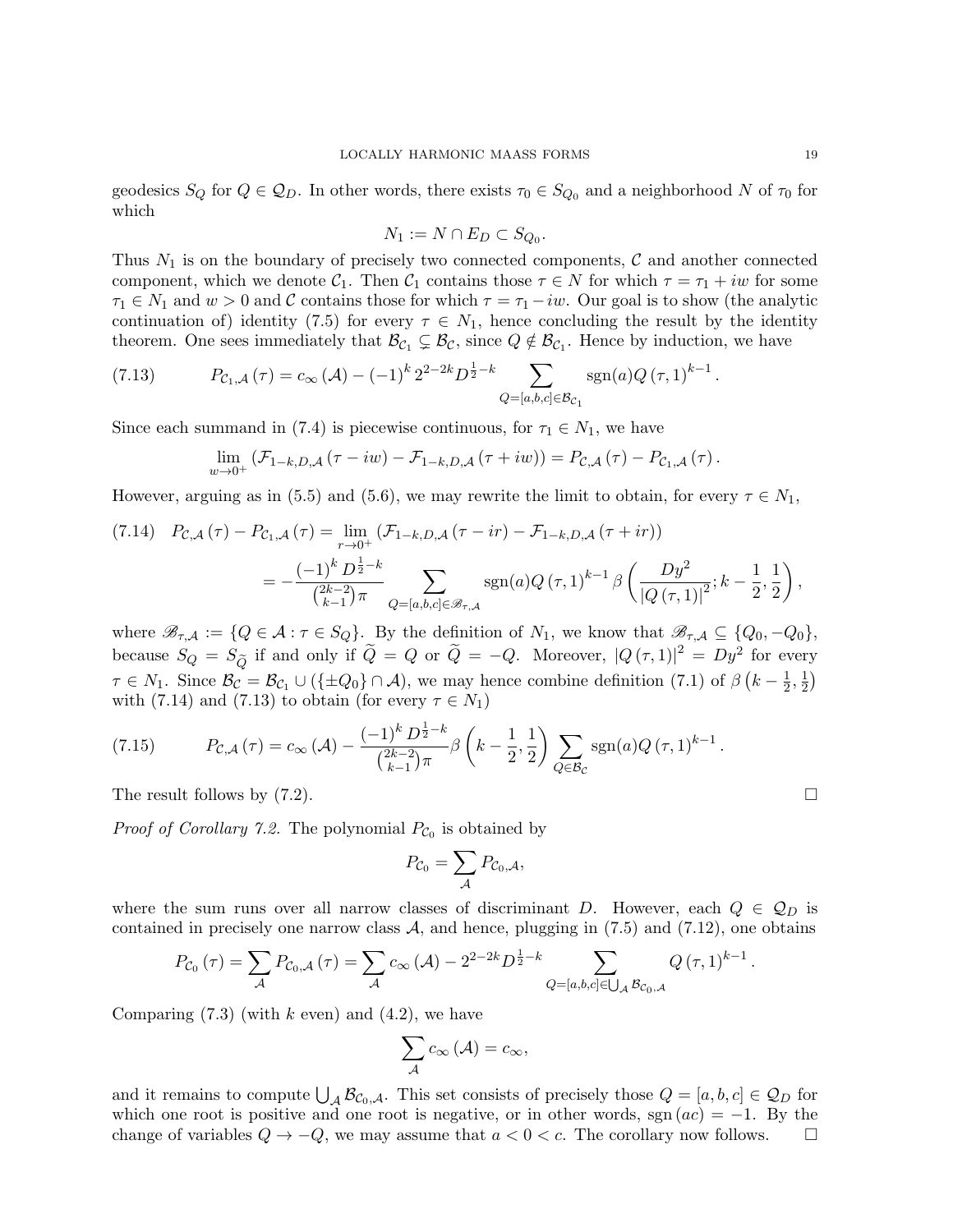*Proof of Lemma 7.3.* We first set  $\widetilde{y} := \frac{2a}{\sqrt{L}}$  $\frac{a}{D}y$  and make the change of variables  $u = \frac{2a}{\sqrt{L}}$  $\frac{a}{D}w$ , from which we obtain

$$
\mathcal{I}_{a,D,k}(y) = \frac{D^{k-\frac{1}{2}}}{a^k 2^{2k-1}} \int_{-\infty}^{\infty} \left( (u + i\widetilde{y})^2 - 1 \right)^{k-1} \varphi \left( \arctan\left( \frac{2\widetilde{y}}{u^2 + \widetilde{y}^2 - 1} \right) \right) du.
$$

Now define

(7.16) 
$$
\mathcal{I}_k(\widetilde{y}) := \int_{-\infty}^{\infty} \left( (u + i\widetilde{y})^2 - 1 \right)^{k-1} \varphi \left( \arctan \left( \frac{2\widetilde{y}}{u^2 + \widetilde{y}^2 - 1} \right) \right) du.
$$

We next show that  $\mathcal{I}_k(\tilde{y})$  is independent of  $\tilde{y} > 1$  (or equivalently  $y >$ √ D  $\frac{\sqrt{D}}{2a}$ ). Note that, for  $a \in \mathbb{N}$  and b (mod 2a)  $(b^2 \equiv D \pmod{4a})$  fixed, either every  $Q = [a, b, c]$  is an element of A or none of them are, because translations always give two equivalent quadratic forms. Recall that  $\xi_{2-2k}(\mathcal{F}_{1-k,D,\mathcal{A}}) = f_{k,D,\mathcal{A}}$  and  $D^{2k-1}(\mathcal{F}_{1-k,D,\mathcal{A}}) = cf_{k,D,\mathcal{A}}$ , for some constant  $c \in \mathbb{C}$ , were shown termwise. Hence, arguing as before, but with a fixed, the polynomial in the connected component including i $\infty$  must be constant and hence we get independence of  $y > \frac{\sqrt{D}}{2a}$ be constant and hence we get independence of  $y > \frac{\sqrt{D}}{2a}$ , because no discontinuities exist for  $y > \frac{\sqrt{D}}{2a}$  $\frac{\sqrt{2a}}{2a}$ . Thus, (7.16) is constant for  $\tilde{y} > 1$ . Since (7.16) is continuous using the  $\tilde{y} > 1$  for any  $\tilde{y} > 1$  we have that (7.16) across with for  $\tilde{y} > 0$ , (although only constant for  $\tilde{y} \ge 1$ ) for any  $\tilde{y} \ge 1$  we have that (7.16) agrees with

$$
\lim_{\widetilde{y}\to 1^{+}}\mathcal{I}_{k}(\widetilde{y})=\mathcal{I}_{k}(1)=\int_{-\infty}^{\infty}\left((u+i)^{2}-1\right)^{k-1}\varphi\left(\arctan\left(\frac{2}{u^{2}}\right)\right)du.
$$

It hence suffices to prove

(7.17) 
$$
\mathcal{I}_k := \mathcal{I}_k(1) = (-1)^{k-1} \frac{2\pi}{2k-1}.
$$

We first expand

(7.18) 
$$
(u+i)^2 - 1 = \left(u - \sqrt{2}\zeta_8^{-1}\right)\left(u - \sqrt{2}\zeta_8^{-3}\right),
$$

where  $\zeta_n := e^{\frac{2\pi i}{n}}$ . Now rewrite

(7.19) 
$$
\sin(u)^{2k-2} = -(-1)^k 2^{2-2k} \sum_{m=0}^{2k-2} {2k-2 \choose m} (-1)^m e^{i(2m-(2k-2))u}.
$$

We may then explicitly integrate (7.19) as in definition (3.7) of  $\varphi$ , yielding

$$
\varphi(v) = -(-1)^k 2^{2-2k} \left( \binom{2k-2}{k-1} (-1)^{k-1} v - i \sum_{m \neq k-1} \frac{\binom{2k-2}{m} (-1)^m}{2m+2-2k} \left( e^{i(2m+2-2k)v} - 1 \right) \right).
$$

We then use  $e^{i\theta} = \cos(\theta) + i\sin(\theta)$  and (6.2) to expand

$$
(7.20) \quad \varphi\left(\arctan\left(\frac{2}{u^2}\right)\right) = \frac{1}{2^{2k-2}} \left( \binom{2k-2}{k-1} \arctan\left(\frac{2}{u^2}\right) + (-1)^k i \sum_{m \neq k-1} \frac{\binom{2k-2}{m} (-1)^m}{2m+2-2k} \right)
$$

$$
\times \left( \left( \cos\left(\arctan\left(\frac{2}{u^2}\right)\right) + i \sin\left(\arctan\left(\frac{2}{u^2}\right)\right) \right)^{2m+2-2k} - 1 \right) \right)
$$

$$
= \frac{1}{2^{2k-2}} \left( \binom{2k-2}{k-1} \arctan\left(\frac{2}{u^2}\right) + (-1)^k i \sum_{m \neq k-1} \frac{\binom{2k-2}{m} (-1)^m}{2m+2-2k} \left( \frac{u^2+2i}{u^2-2i} \right)^{m+1-k} \right)
$$

,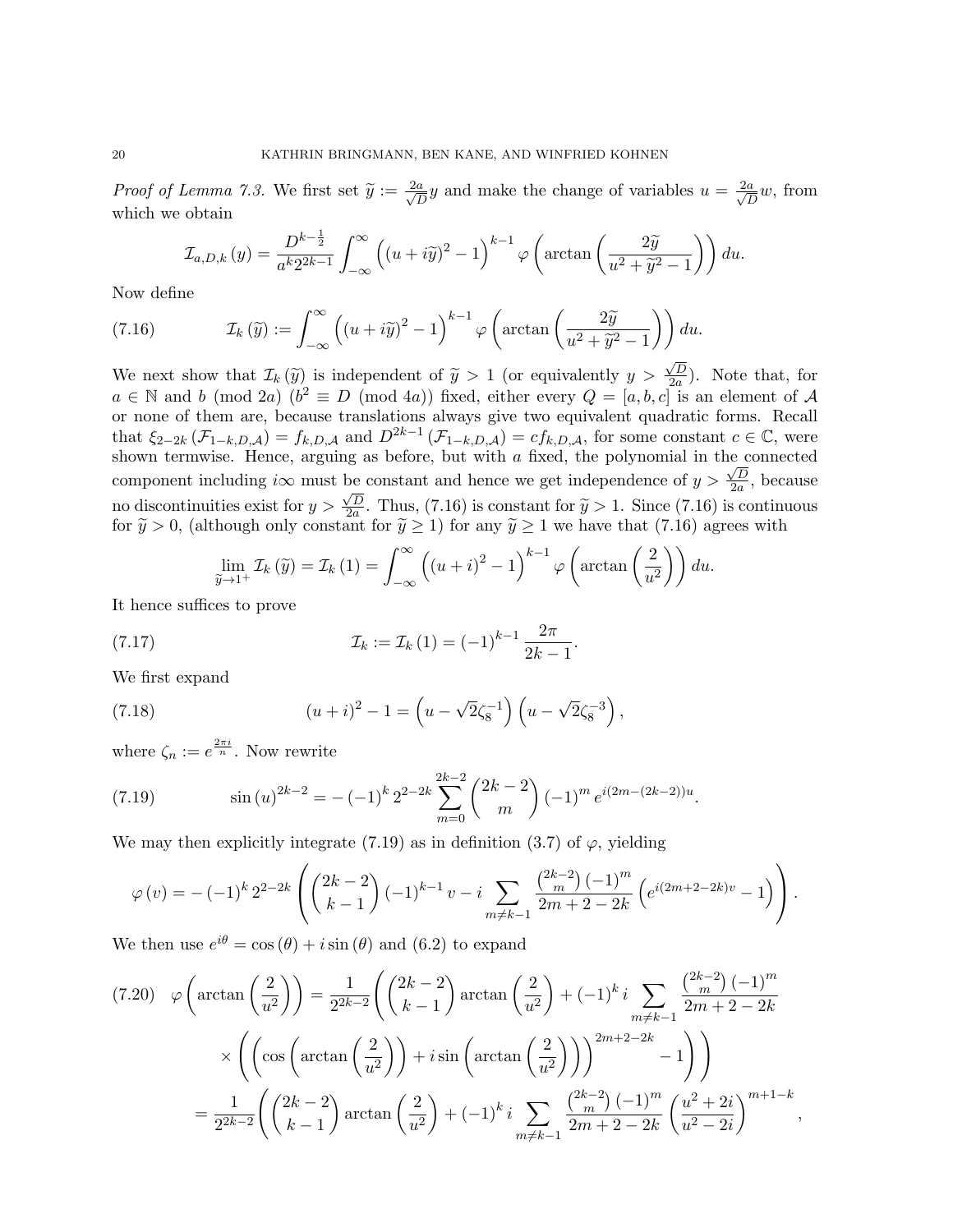since the sum involving −1 vanishes. We now note that

$$
f(z) := -i\left(1 - (z+i)^2\right)^{k-1} \sum_{m \neq k-1} \frac{\binom{2k-2}{m} (-1)^m}{2m+2-2k} \left(\frac{z^2+2i}{z^2-2i}\right)^{m+1-k}
$$

is a meromorphic function in z with no poles in the lower half plane (because the poles at  $\sqrt{2}\zeta_8^{-1}$ and  $\sqrt{2}\zeta_8^{-3}$  are cancelled by the zeros of order  $k-1$  of  $((z+i)^2-1)^{k-1}$  from (7.18)).

In order to evaluate  $\mathcal{I}_k$ , for  $R > 0$  we let  $C_R$  denote the path from  $-R$  to R followed by the semi-circle in the lower half plane from  $R$  to  $-R$ . Define

$$
g^{\pm}(z) := \frac{i}{2} \log \left( \frac{z - \sqrt{2} \zeta_8^{\pm 1}}{z - \sqrt{2} \zeta_8^{\pm 3}} \right),
$$

where  $\log(z)$  is the principal branch. One easily checks that the branch cuts for  $g^{\pm}$  are the the lines connecting  $\zeta_8^{\pm 1}$  and  $\zeta_8^{\pm 3}$  and the branch cuts for  $\log \left( \frac{z^2 - 2i}{z^2 + 2i} \right)$  $\frac{z^2-2i}{z^2+2i}$  are those lines radially from the point 0 to  $\sqrt{2}\zeta_8^{2j-1}$  $8^{2j-1}$   $(1 \leq j \leq 4)$ . Hence the sum of the logarithms equals the logarithm of the product for every  $z \in C_R$  by the identity theorem (since they agree when the parameter is real). Therefore, for all  $z \in C_R$ , we have (see (4.4.31) of [1])

$$
g^+(z) - g^-(z) = \frac{i}{2} \log \left( \frac{z^2 - 2i}{z^2 + 2i} \right) = \operatorname{arccot} \left( \frac{z^2}{2} \right) = \operatorname{arctan} \left( \frac{2}{z^2} \right).
$$

We may henceforth interchange between the original definition of  $\varphi$  (arccot  $\left(\frac{z^2}{2}\right)$  $\binom{z^2}{2}$  and that involving logarithms (in particular, in (7.20)). We hence evaluate

$$
\int_{C_R} \left( f(z) + 2^{2-2k} \binom{2k-2}{k-1} \left( (z+i)^2 - 1 \right)^{k-1} \left( g^+(z) - g^-(z) \right) \right) dz.
$$

Using  $(6.2)$ , for those z on the semi-circle, one easily obtains

$$
\left| \left( (z+i)^2 - 1 \right)^{k-1} \varphi \left( \operatorname{arccot} \left( \frac{z^2}{2} \right) \right) \right| \ll R^{-2k} \to 0.
$$

Hence the integral along the semi-circle vanishes for  $R \to \infty$ . Therefore

$$
\mathcal{I}_k = \lim_{R \to \infty} \int_{C_R} \left( f(z) + 2^{2-2k} \binom{2k-2}{k-1} \left( (z+i)^2 - 1 \right)^{k-1} \left( g^+(z) - g^-(z) \right) \right) dz.
$$

Since  $f(z)$  and  $((z+i)^2-1)^{k-1}g^+(z)$  are holomorphic in the lower half plane, the Residue Theorem yields

$$
\int_{C_R} \left( f(z) + 2^{2-2k} \binom{2k-2}{k-1} \left( (z+i)^2 - 1 \right)^{k-1} g^+(z) \right) dz = 0.
$$

Using integration by parts, one obtains

$$
(7.21) \quad \int_{C_R} \left( (z+i)^2 - 1 \right)^{k-1} g^{-}(z) \, dz = \frac{i}{2} \int_{C_R} \left( (z+i)^2 - 1 \right)^{k-1} \log \left( \frac{z - \sqrt{2} \zeta_8^{-1}}{z - \sqrt{2} \zeta_8^{-3}} \right) dz
$$
\n
$$
= -\frac{i}{2} \int_{C_R} \left( \int_0^z \left( (u+i)^2 - 1 \right)^{k-1} du \right) \left( \frac{1}{z - \sqrt{2} \zeta_8^{-1}} - \frac{1}{z - \sqrt{2} \zeta_8^{-3}} \right) dz.
$$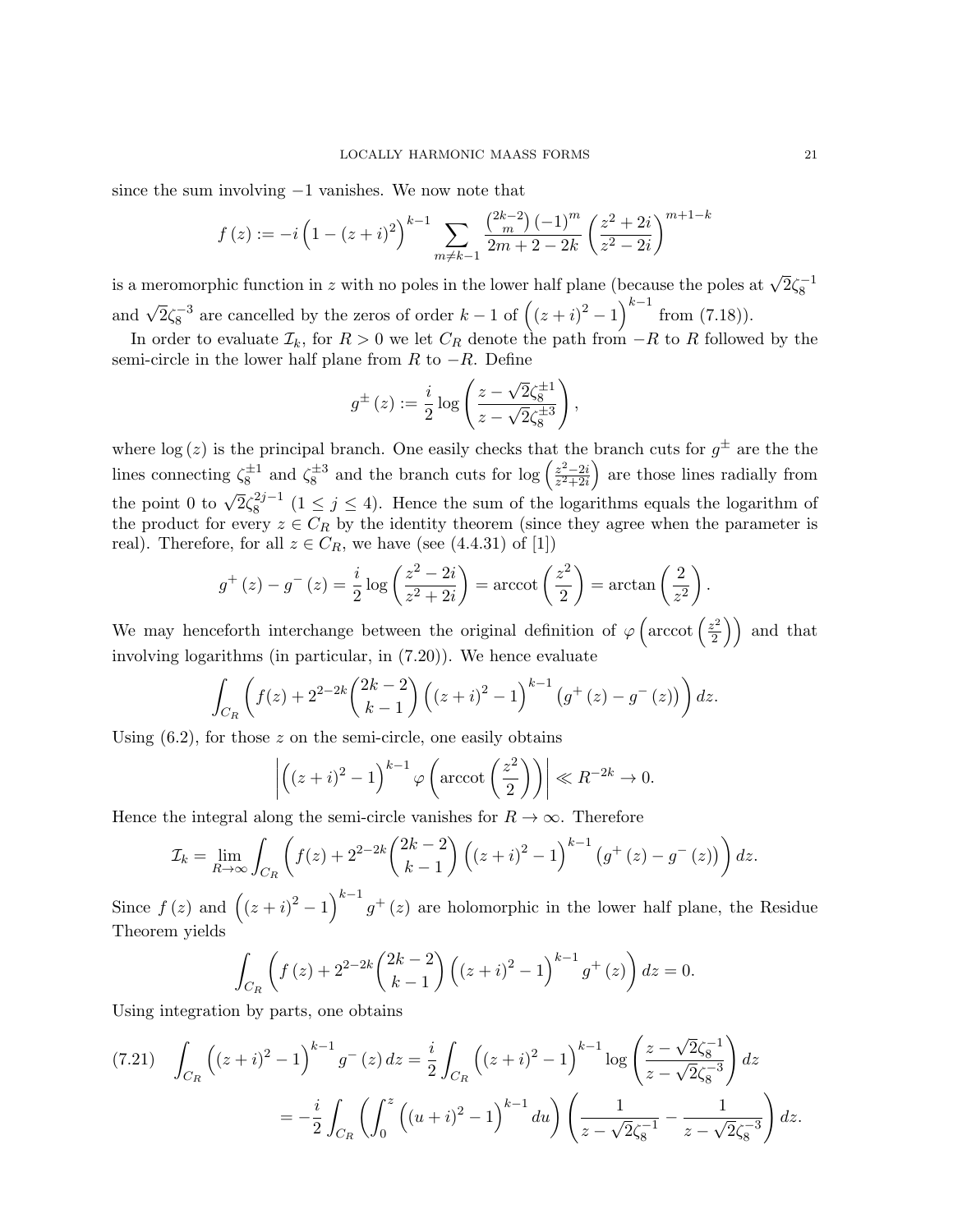Applying the Residue Theorem to (7.21) (noting simple poles and a minus sign from taking the integral clockwise) and recalling the identity (7.1), we obtain

$$
\mathcal{I}_k = 2^{2-2k} \pi \binom{2k-2}{k-1} \int_{\sqrt{2}\zeta_8^{-3}}^{\sqrt{2}\zeta_8^{-1}} \left( (u+i)^2 - 1 \right)^{k-1} du
$$
  
=  $2\pi (-1)^{k-1} \binom{2k-2}{k-1} \int_0^1 (u(1-u))^{k-1} du = 2\pi (-1)^{k-1} \binom{2k-2}{k-1} \beta(k,k) = \frac{2\pi (-1)^{k-1}}{2k-1},$ 

where  $u \rightarrow 2u +$  $\overline{2}\zeta_8^{-3}$  in the second identity. This is the desired equality (7.17).

We are finally ready to prove Theorem 1.1. By taking linear combinations of the  $\mathcal{F}_{1-k,D,A}$ , it suffices to show the following.

**Theorem 7.4.** For  $k > 1$ , D a non-square discriminant, and  $A \subset \mathcal{Q}_D$  a narrow class, the function  $\mathcal{F}_{1-k,D,A}$  is a weight  $2-2k$  locally harmonic Maass form with exceptional set  $E_D$ .

*Proof.* Suppose that  $\gamma_1 \in \Gamma_1$ . By Lemma 3.2, we may choose a hyperbolic pair  $\eta, \eta'$  so that

$$
\mathcal{F}_{1-k,D,\mathcal{A}} \Big|_{2-2k} \gamma_1 = \frac{D^{-\frac{k}{2}}}{\binom{2k-2}{k-1} \pi} \mathcal{P}_{1-k,\eta} \Big|_{2-2k} \gamma_1 = \frac{D^{-\frac{k}{2}}}{\binom{2k-2}{k-1} \pi} \sum_{\gamma \in \Gamma_{\eta} \backslash \Gamma_1} \widehat{\varphi} \Big|_{2-2k} A \gamma \gamma_1.
$$

Due to the absolute convergence proven in Proposition 4.1, we may rearrange the sum, from which we conclude weight 2 − 2k modularity. The local harmonicity of  $\mathcal{F}_{1-k,D,A}$  was shown in (6.1). Condition 3 is precisely Proposition 5.2. The functions  $\mathcal{E}_{f_{k,D,A}}$  and  $f_{k,D,A}^*$  decay towards *i*∞. Thus, using (7.5) with  $C = C_{i\infty}$ , (7.4) implies that  $\mathcal{F}_{1-k,D,A}$  is bounded towards *i*∞.  $\Box$ 

## 8. Relations to period polynomials

The main goal of this section is to use Corollary 7.2 to supply a different perspective on Theorem 1.4, i.e., the fact that the even periods of  $f_{k,D}$  are rational. We begin by giving a formal definition of periods and period polynomials. For  $f \in S_{2k}$  and  $0 \leq n \leq 2k-2$ , the *n*-th period of f is defined by (see Section 1.1 of  $[27]$ )

(8.1) 
$$
r_n(f) := \int_0^\infty f(it) t^n dt = n! (2\pi)^{-n-1} L(f, n+1),
$$

where  $L(f, s)$  is the L-series associated to f. These can be nicely packaged into a *period* polynomial

$$
r(f;X) := \int_0^{i\infty} f(z) (X - z)^{2k-2} dz = \sum_{n=0}^{2k-2} i^{1-n} {2k-2 \choose n} r_n(f) X^{2k-2-n}
$$

and we denote the even part of the period polynomial by

$$
r^{+}\left(f;X\right) := \sum_{\substack{0 \le n \le 2k-2 \\ n \text{ even}}} (-1)^{\frac{n}{2}} \binom{2k-2}{n} r_n\left(f\right) X^{2k-2-n}.
$$

We now describe how the polynomials  $P_{\mathcal{C},\mathcal{A}}$  in Theorem 7.1 are related to period polynomials. We note that while neither  $f_{k,D,A}^*$  nor  $\mathcal{E}_{f_{k,D,A}}$  satisfy modularity, up to the constant term they are the non-holomorphic and holomorphic parts of certain harmonic weak Maass forms, respectively.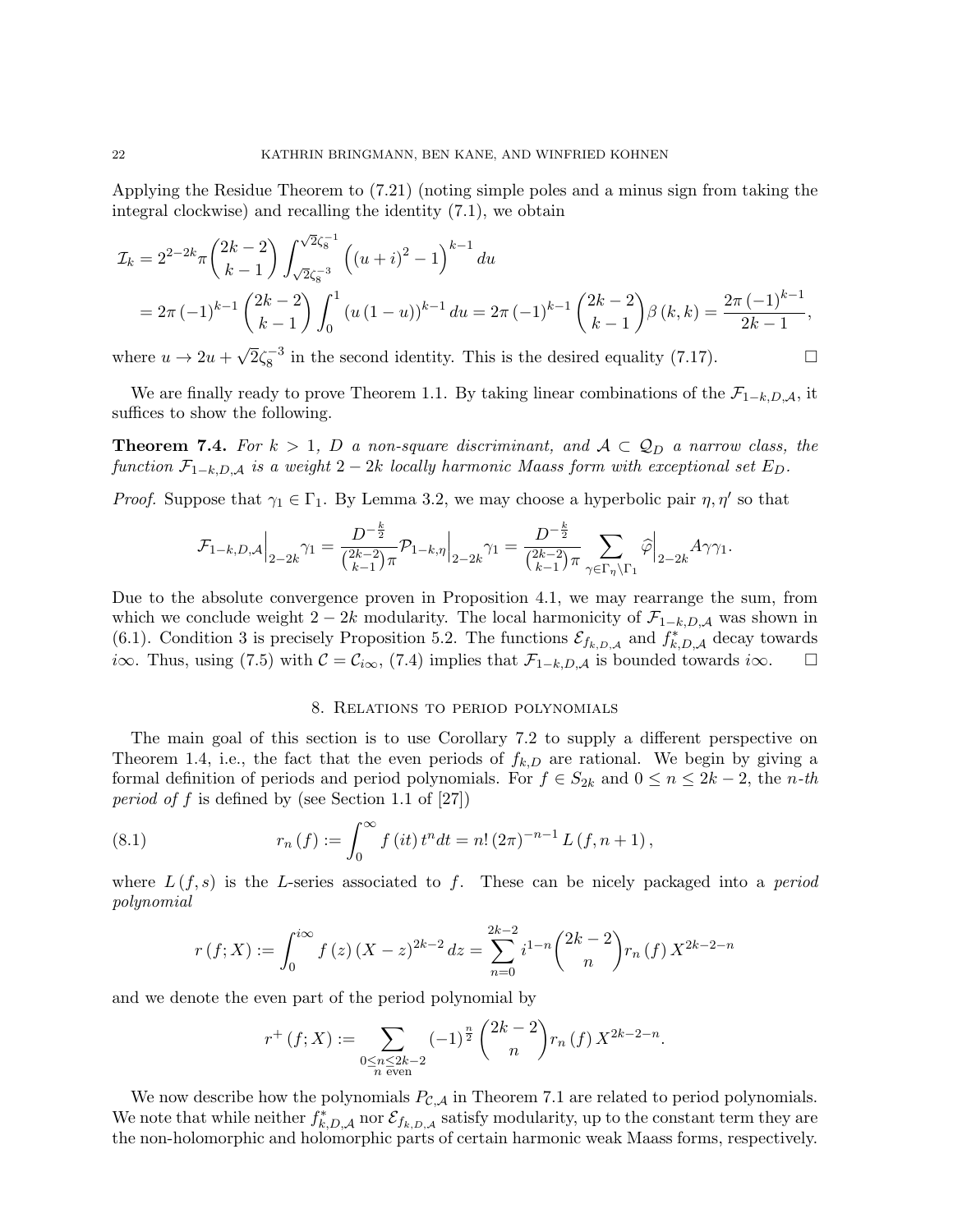This follows because the operator  $\xi_{2-2k}$  is surjective by work of Bruinier and Funke [7] and  $\mathcal{D}^{2k-1}$ is surjective by work of Bruinier, Ono, and Rhoades [10]. For  $\gamma \in \Gamma_1$ ,  $f_{k,D,A}^*$  and  $\mathcal{E}_{f_{k,D,A}}$  satisfy

(8.2) 
$$
f_{k,D,A}^* \Big|_{2-2k} \gamma(\tau) = f_{k,D,A}^* + r_\gamma(\tau),
$$

(8.3) 
$$
\mathcal{E}_{f_{k,D,A}}\Big|_{2-2k}\gamma(\tau)=\mathcal{E}_{f_{k,D,A}}+R_{\gamma}(\tau)
$$

for certain period polynomials  $r_{\gamma}$  and  $R_{\gamma}$  (each is of degree at most  $2k-2$ ). However, it is known that there exists  $C\in\mathbb{C}$  such that

(8.4) 
$$
-\frac{(2k-2)!}{(4\pi)^{2k-1}}R_{\gamma}(\tau) = r_{\gamma}^{c}(\tau) + C\left(j(\gamma,\tau)^{2k-2} - 1\right),
$$

where  $P^c \in \mathbb{C}[X]$  is the polynomial whose coefficients are the complex conjugates of the coefficients of  $P \in \mathbb{C}[X]$  [23]. The following proposition relates the period polynomials to the polynomials  $P_{\mathcal{C},\mathcal{A}}$  from the previous section.

**Proposition 8.1.** Suppose that  $D > 0$  is a non-square discriminant,  $A \subseteq Q_D$  is a narrow class, C is a connected component of  $\mathbb{H} \setminus E_D$ ,  $\tau \in \mathcal{C}$ , and  $\gamma \in \Gamma_1$ . Then

$$
P_{\mathcal{C},\mathcal{A}}(\tau) = D^{\frac{1}{2} - k} r_{\gamma}(\tau) - D^{\frac{1}{2} - k} \frac{(2k - 2)!}{(4\pi)^{2k - 1}} R_{\gamma}(\tau) + P_{\gamma \mathcal{C},\mathcal{A}}(\gamma \tau) j(\gamma, \tau)^{2k - 2}
$$

In particular, if  $\gamma \mathcal{C} = \mathcal{C}_{i\infty}$ , then

(8.5) 
$$
P_{\mathcal{C},\mathcal{A}}(\tau) = D^{\frac{1}{2} - k} r_{\gamma}(\tau) - D^{\frac{1}{2} - k} \frac{(2k - 2)!}{(4\pi)^{2k - 1}} R_{\gamma}(\tau) + c_{\infty}(\mathcal{A}) j(\gamma,\tau)^{2k - 2}.
$$

*Proof.* By the modularity of  $\mathcal{F}_{1-k,D,A}$ , we have

$$
0 = \mathcal{F}_{1-k,D,A}\Big|_{2-2k} \gamma(\tau) - \mathcal{F}_{1-k,D,A}(\tau).
$$

However, plugging in (7.4) and definitions (8.2) and (8.3) of the period polynomials, this becomes

$$
0=D^{\frac{1}{2}-k}r_{\gamma}\left(\tau\right)-D^{\frac{1}{2}-k}\frac{\left(2k-2\right)!}{\left(4\pi\right)^{2k-1}}R_{\gamma}\left(\tau\right)+P_{\gamma\mathcal{C},\mathcal{A}}\left(\gamma\tau\right)j\left(\gamma,\tau\right)^{2k-2}-P_{\mathcal{C},\mathcal{A}}\left(\tau\right).
$$

This yields the first statement of the proposition. The second statement simply follows from the fact that  $P_{\mathcal{C}_{i\infty},\mathcal{A}} = c_{\infty}(\mathcal{A})$  by (7.5).

Proof of Theorem 1.4. In order to get information about the even periods, we first show that

(8.6) 
$$
r(f_{k,D};\tau) - r^{c}(f_{k,D};\tau) = 2ir^{+}(f_{k,D};\tau).
$$

To see this, note that  $f_{k,D}(iy)$  is real because the change of variables  $b \to -b$  yields

$$
\sum_{Q=[a,b,c]\in\mathcal{Q}_D} (-ay^2 + iyb + c)^{-k} = \sum_{Q=[a,b,c]\in\mathcal{Q}_D} (-ay^2 + iyb + c)^{-k}.
$$

The integral  $(8.1)$  defining  $r_n(f)$  is hence also real, from which  $(8.6)$  follows.

Plugging  $\gamma = S$  into (8.5) and summing over all narrow classes, we obtain

(8.7) 
$$
P_{\mathcal{C}_0}(\tau) = D^{\frac{1}{2} - k} r_S(\tau) - D^{\frac{1}{2} - k} \frac{(2k - 2)!}{(4\pi)^{2k - 1}} R_S(\tau) + c_{\infty} \tau^{2k - 2},
$$

where  $P_{\mathcal{C}_0}$  was defined in (7.7). However, it can be proven (see (1.13) of [4]) that

(8.8) 
$$
R_S(\tau) = -\frac{(2\pi i)^{2k-1}}{(2k-2)!} r(f_{k,D}; \tau).
$$

.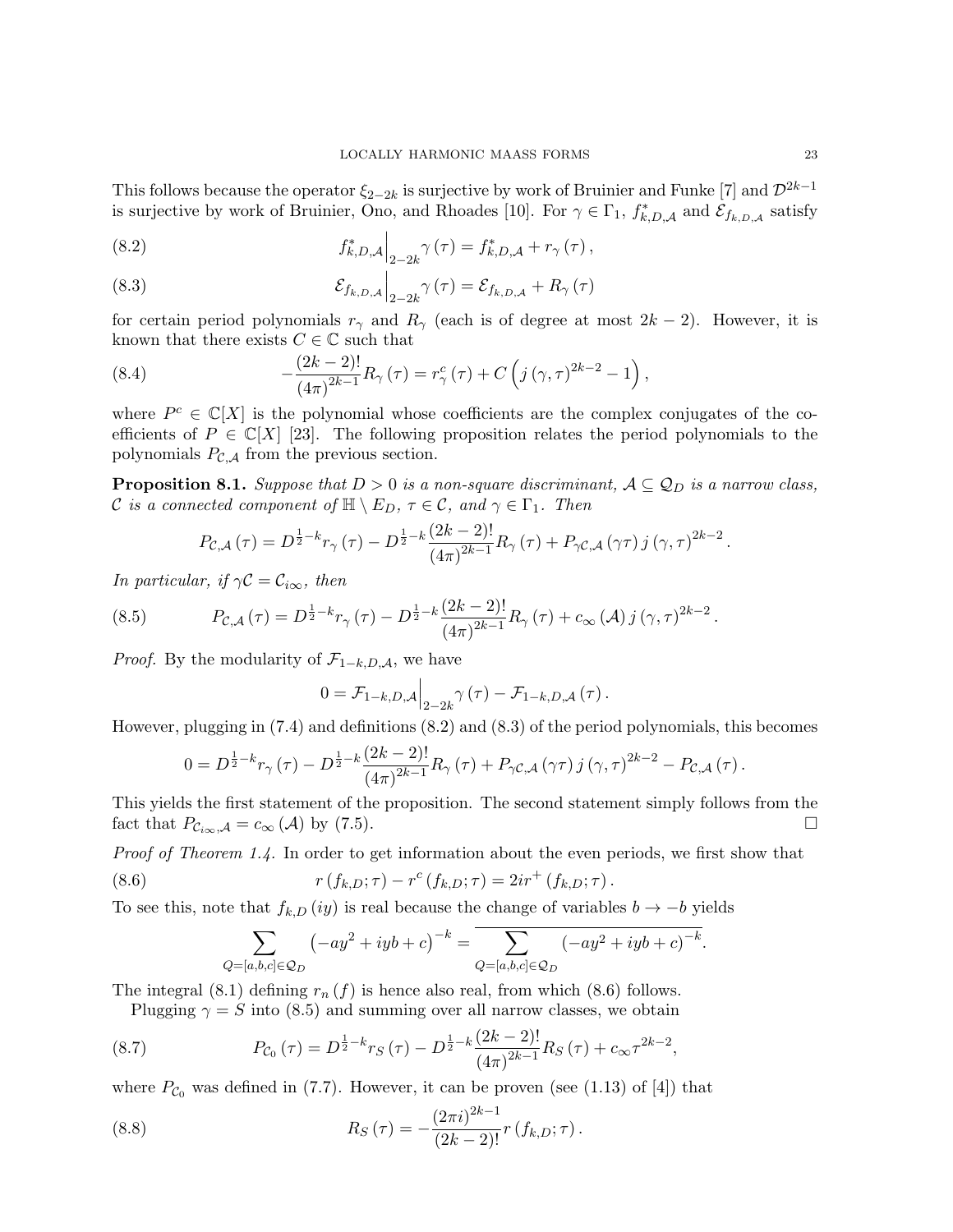Hence by  $(8.4)$  and  $(8.6)$ , we may rewrite  $(8.7)$  as

$$
(8.9) \quad P_{\mathcal{C}_0}(\tau) = -2^{1-2k} i D^{\frac{1}{2}-k} \left( -r^c \left( f_{k,D}; \tau \right) + r \left( f_{k,D}; \tau \right) \right) + C \left( \tau^{2k-2} - 1 \right) + c_{\infty} \tau^{2k-2}
$$

$$
= 2^{2-2k} D^{\frac{1}{2}-k} r^+ \left( f_{k,D}; \tau \right) + C \left( \tau^{2k-2} - 1 \right) + c_{\infty} \tau^{2k-2}
$$

for some constant C. We now use Corollary 7.2 to rewrite the left hand side, obtaining

$$
c_{\infty} + 2^{3-2k} D^{\frac{1}{2}-k} \sum_{\substack{Q = [a,b,c] \in \mathcal{Q}_D \\ a < 0 < c}} Q(\tau,1)^{k-1} = 2^{2-2k} D^{\frac{1}{2}-k} r^+ (f_{k,D};\tau) + C \left( \tau^{2k-2} - 1 \right) + c_{\infty} \tau^{2k-2}.
$$

Rearranging yields  $(1.8)$ , completing the proof.

Remark. We note that the above method may also be applied to reprove the rationality of the even periods of  $f_{k,D,A} + f_{k,D,-A}$  (cf. Theorem 5 of [27]). Note that a symmetrization is made here so that a statement similar to  $(8.6)$  holds. Without this symmetrization, one would only obtain rationality for the imaginary part of the periods of  $f_{k,D,A}$ .

#### 9. Hecke operators

In this section, we investigate the action of the Hecke operators on  $\mathcal{F}_{1-k,D}$ , proving Theorem 1.5. We closely follow the argument of Parson [31] used to compute the action of the Hecke operators on  $f_{k,D}$ . For a prime p, recall that the weight 2 – 2k Hecke operator  $T_p$  acts on a translation invariant function  $f : \mathbb{H} \to \mathbb{C}$  by

(9.1) 
$$
f\Big|_{2-2k}T_p(\tau) := p^{1-2k}f(p\tau) + p^{-1}\sum_{r \pmod{p}}f\left(\frac{\tau+r}{p}\right).
$$

In order to prove Theorem 1.5, we first compute the action of  $T_p$  on the intermediary function

$$
G_{1-k,D}(\tau) := \frac{D^{\frac{1-k}{2}}}{\binom{2k-2}{k-1}\pi} \sum_{Q=[a,b,c]\in \mathcal{Q}'_D} \text{sgn}\left(a\,|\tau|^2 + bx + c\right) Q(\tau,1)^{k-1} \psi\left(\frac{Dy^2}{|Q(\tau,1)|^2}\right),
$$

where  $\mathcal{Q}'_D$  denotes the set of primitive  $Q = [a, b, c] \in \mathcal{Q}_D$  (i.e., those with  $(a, b, c) = 1$ ). Proof of Theorem 1.5. We first prove that

(9.2) 
$$
\mathcal{G}_{1-k,D}\Big|_{2-2k}T_p = \begin{cases} p^{-k}\mathcal{G}_{1-k,Dp^2} + p^{-k}\left(1+\left(\frac{D}{p}\right)\right)\mathcal{G}_{1-k,D} & \text{if } p^2 \nmid D, \\ p^{-k}\mathcal{G}_{1-k,Dp^2} + p^{-k}\left(p-\left(\frac{D/p^2}{p}\right)\right)\mathcal{G}_{1-k,\frac{D}{p^2}} & \text{if } p^2 \mid D. \end{cases}
$$

We define the multiset

$$
\mathcal{B} := \left\{ \left[ ap^2, bp, c \right], \left[ a, bp + 2ar, ar^2 + bpr + cp^2 \right] : 0 \le r \le p - 1, \ a > 0, \ [a, b, c] \in \mathcal{Q}'_D \right\}
$$

and for  $g \in \mathbb{N}$ , we define the set

$$
\mathcal{B}(g) := \{ [\mathsf{A}, \mathsf{B}, \mathsf{C}] \in \mathcal{Q}_{Dp^2} : (\mathsf{A}, \mathsf{B}, \mathsf{C}) = g \}.
$$

We first note that all  $Q \in \mathcal{B}$  have discriminant  $Dp^2$ . A direct calculation yields

$$
\mathcal{G}_{1-k,D}\Big|_{2-2k}T_p(\tau)=\sum_{Q\in\mathcal{B}}\mathrm{sgn}\left(a\,|\tau|^2+bx+c\right)Q\left(\tau,1\right)^{k-1}\varphi\left(\arctan\left|\frac{\sqrt{D}y}{a|\tau|^2+bx+c}\right|\right).
$$

In determining the action of the Hecke operators on the classical hyperbolic Poincaré series, Parson [31] determined precisely how many choices of primitive  $[a, b, c] \in \mathcal{Q}_D$  yield a representation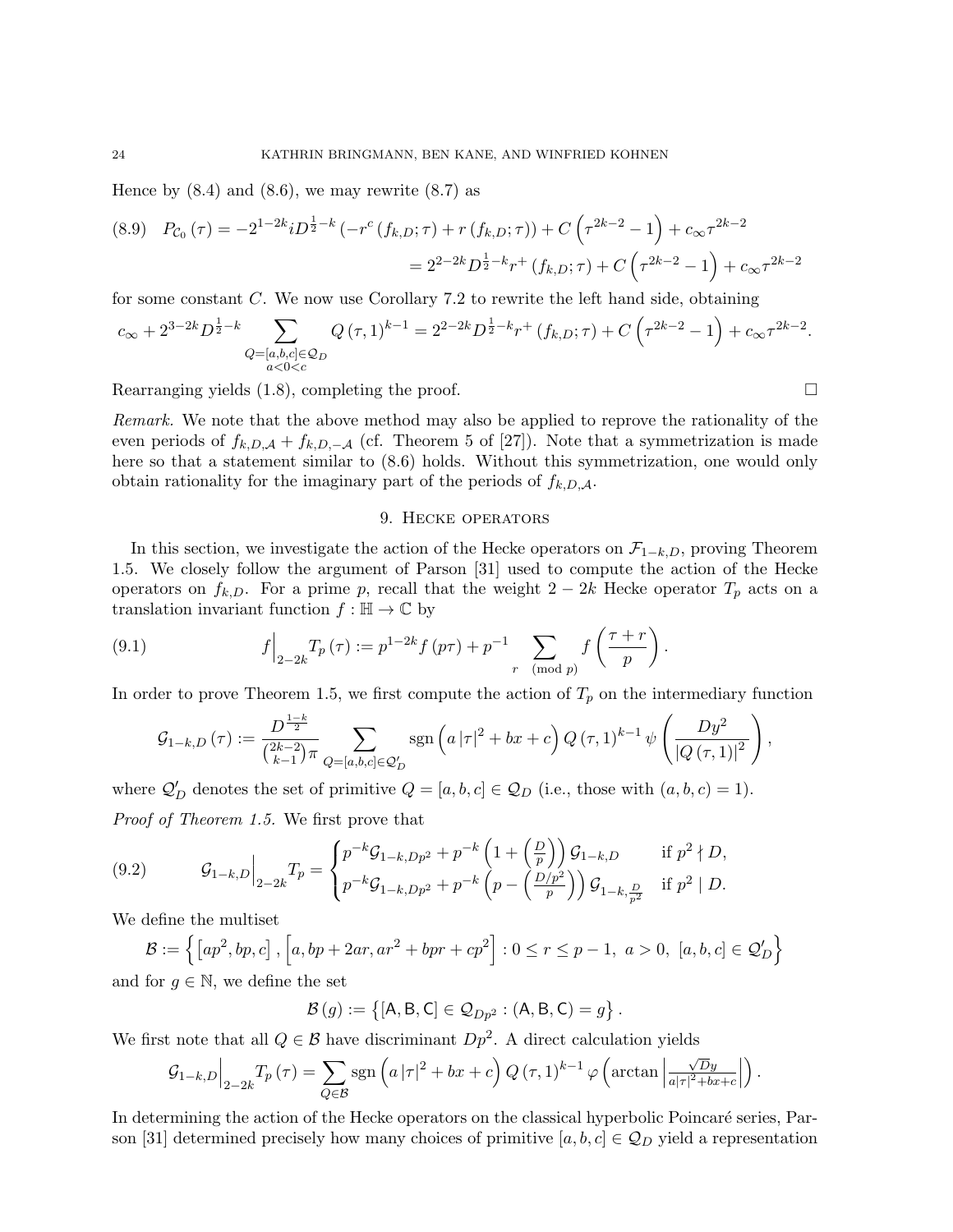of each  $[A, B, C] \in \mathcal{B}(g)$  with  $g \in \{1, p, p^2\}$ . Then  $(9.2)$  follows from this enumeration and the fact that each summand in (1.4) is homogeneous of degree  $k - 1$  in the variables  $a, b, c$ .

Denote  $D = \Delta f^2$  with  $\Delta$  a fundamental discriminant. We make use of the identity

$$
\mathcal{F}_{1-k,D} = D^{-\frac{k}{2}} \sum_{g \mid f} \mathcal{G}_{1-k,\Delta g^2}
$$

and apply (9.2) to  $\mathcal{G}_{1-k,\Delta g^2}$ . This yields

$$
(9.3) \quad \mathcal{F}_{1-k,D}\Big|_{2-2k} T_p = D^{-\frac{k}{2}} \sum_{g^2|D} \mathcal{G}_{1-k,\Delta g^2}\Big|_{2-2k} T_p
$$
  
=  $(Dp^2)^{-\frac{k}{2}} \sum_{g|f, p\nmid g} \left(\mathcal{G}_{1-k,\Delta(gp)^2} + \left(1 + \left(\frac{\Delta g^2}{p}\right)\right) \mathcal{G}_{1-k,\Delta g^2}\right)$   
+  $(Dp^2)^{-\frac{k}{2}} \sum_{g|f, p|g} \left(\mathcal{G}_{1-k,\Delta(gp)^2} + \left(p - \left(\frac{\Delta(g/p)^2}{p}\right)\right) \mathcal{G}_{1-k,\Delta \left(\frac{g}{p}\right)^2}\right).$ 

We next combine

$$
\sum_{g|f, p\nmid g} \left( \mathcal{G}_{1-k,\Delta(gp)^2} + \mathcal{G}_{1-k,\Delta g^2} \right) + \sum_{p|g|f} \mathcal{G}_{1-k,\Delta(gp)^2} = \sum_{g|fp} \mathcal{G}_{1-k,\Delta g^2} = \left( Dp^2 \right)^{\frac{k}{2}} \mathcal{F}_{1-k,Dp^2}
$$

and

$$
\sum_{g|f, p|g} \mathcal{G}_{1-k,\Delta\left(\frac{g}{p}\right)^2} = D^{\frac{k}{2}} p^{-k} \mathcal{F}_{1-k,\frac{D}{p^2}}
$$

to rewrite the right hand side of (9.3) as

$$
\mathcal{F}_{1-k, Dp^2} + p^{1-2k} \mathcal{F}_{1-k, \frac{D}{p^2}} + p^{-k} D^{-\frac{k}{2}} \left( \sum_{g | f, p \nmid g} \left( \frac{\Delta g^2}{p} \right) \mathcal{G}_{1-k, \Delta g^2} - \sum_{g | f, p \mid g} \left( \frac{\Delta (g/p)^2}{p} \right) \mathcal{G}_{1-k, \Delta \left( \frac{g}{p} \right)^2} \right).
$$

If  $p \nmid f$ , then (1.9) follows by noting that  $\left(\frac{\Delta f^2}{n}\right)$  $\left(\frac{f^2}{p}\right) = \left(\frac{\Delta g^2}{p}\right)$  $\left(\frac{g^2}{p}\right)$  for every  $g \mid f$ . If  $p \mid f$ , then we note that  $\left(\frac{\Delta(g/p)^2}{n}\right)$  $\binom{p}{p}^2 = 0$  unless  $p||g$ . In this case, the two remaining sums cancel by making the change of variables  $g \to gp$  in the last sum. Hence when  $p \mid f$  one obtains

$$
\mathcal{F}_{1-k,D}\Big|_{2-2k}T_p = \mathcal{F}_{1-k,Dp^2} + p^{1-2k}\mathcal{F}_{1-k,\frac{D}{p^2}},
$$

from which (1.9) follows because  $\left(\frac{D}{n}\right)$  $\left(\frac{D}{p}\right) = 0$ . This completes the proof.

 $\Box$ 

# 10. A LIFT OF  $f_{k,D}$  from [14]

As alluded to in the introduction, the functions  $F_k(\tau, Q)$  constructed coefficient-wise in [14] via cycle integrals are closely connected to harmonic weak Maass forms related to  $f_{k,D}$ . In this section, we explicitly investigate this connection, using their functions to universally construct a lift of  $f_{k,D}$ . This leads to an intriguing relation to the locally harmonic Maass forms  $\mathcal{F}_{1-k,D}$ .

In order to state this connection, we define

$$
\mathcal{H}_{k}(\tau) := f_{k,D}^{*}(\tau) - \frac{(2k-2)!}{(4\pi)^{2k-1}} \mathcal{E}_{f_{k,D}}(\tau).
$$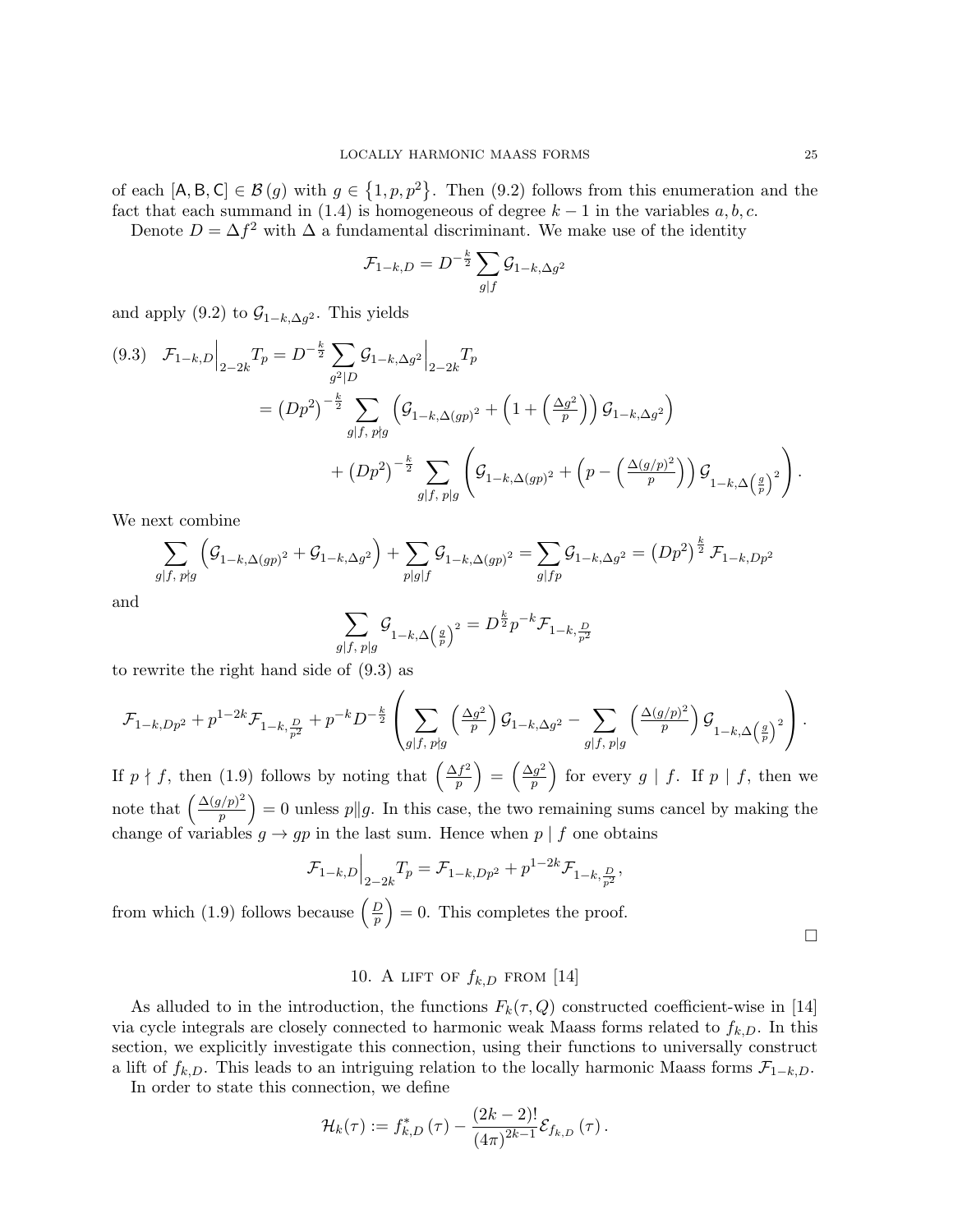Although the following proposition is almost certainly known to the authors of [14], they do not explicitly state it. We do so here for the benefit of the reader.

**Proposition 10.1.** There exists a constant  $C \in \mathbb{C}$  such that

$$
\sum_{Q \in \mathcal{Q}_D/\Gamma_1} F_k(\tau, Q) + 2^{2k-2} \mathcal{H}_k(\tau) + C
$$

is a weight  $2 - 2k$  harmonic weak Maass form.

Remark. Suppose that  $C \in \mathbb{C}$  satisfies the conditions of the lemma. Then

$$
\mathcal{G}_{1-k,D}(\tau) := \sum_{Q \in \mathcal{Q}_D/\Gamma_1} F_k(\tau, Q) + 2^{2k-2} \mathcal{H}_k(\tau) + C
$$

is a harmonic weak Maass form for which, by (7.8) and (7.11), we have

$$
\xi_{2-2k}(\mathcal{G}_{1-k,D})=2^{2k-2}f_{k,D}.
$$

In particular,  $2^{2-2k}\mathcal{G}_{1-k,D}$  is a lift of  $f_{k,D}$ .

Proof. By Theorem 3 of [14], we have

(10.1) 
$$
\sum_{Q \in \mathcal{Q}_D/\Gamma_1} F_k(\tau, Q) \Big|_{2-2k} S(\tau) - \sum_{Q \in \mathcal{Q}_D/\Gamma_1} F_k(\tau, Q) = - \sum_{\substack{[a, b, c] \in \mathcal{Q}_D \\ ac < 0}} \text{sgn}(c) \left( a\tau^2 + b\tau + c \right)^{k-1}
$$

$$
= -2 \sum_{\substack{[a, b, c] \in \mathcal{Q}_D \\ a < 0 < c}} \left( a\tau^2 + b\tau + c \right)^{k-1}.
$$

By (8.2), (8.3), and (8.4), there exists a constant  $C_1\in\mathbb{C}$  such that

$$
\mathcal{H}_k\Big|_{2-2k}S(\tau)-\mathcal{H}_k(\tau)=r_S(\tau)-\frac{(2k-2)!}{(4\pi)^{2k-1}}R_S(\tau)=r_S(\tau)+r_S^c(\tau)+C_1\left(\tau^{2k-2}-1\right).
$$

Using  $(8.8)$ ,  $(8.4)$ , and  $(8.6)$  (as in the computation for  $(8.9)$ ), we obtain

(10.2) 
$$
\mathcal{H}_k\Big|_{2-2k} S(\tau) - \mathcal{H}_k(\tau) = 2^{2-2k} r^+ (f_{k,D}; \tau) + C_1 \left( \tau^{2k-2} - 1 \right).
$$

By Theorem 4 of [27] (see also Theorem 1.4), there exists a constant  $C_2 \in \mathbb{C}$  (given explicitly in [27]) such that

$$
r^+(f_{k,D};\tau) = 2 \sum_{\substack{[a,b,c] \in \mathcal{Q}_D \\ a < 0 < c}} \left( a\tau^2 + b\tau + c \right)^{k-1} + C_2 \left( \tau^{2k-2} - 1 \right).
$$

Setting  $C := -2^{2k-2}C_1 - C_2$  and combining (10.1) and (10.2) hence yields

$$
(10.3) \quad \mathcal{H}_k \Big|_{2-2k} S(\tau) - \mathcal{H}_k(\tau) = -2^{2-2k} \left( \sum_{Q \in \mathcal{Q}_D/\Gamma_1} F_k(\tau, Q) \Big|_{2-2k} S(\tau) - \sum_{Q \in \mathcal{Q}_D/\Gamma_1} F_k(\tau, Q) \right) - 2^{2-2k} C \left( \tau^{2k-2} - 1 \right).
$$

The claim follows by computing the action of S on the constant function.  $\Box$ 

Combining Proposition 10.1 with Theorem 1.3 yields a surprising relationship between the functions  $F_k(\tau, Q)$  and the local polynomial  $P_{\mathcal{C}}$  (explicitly given via (7.15)) which may warrant further investigation.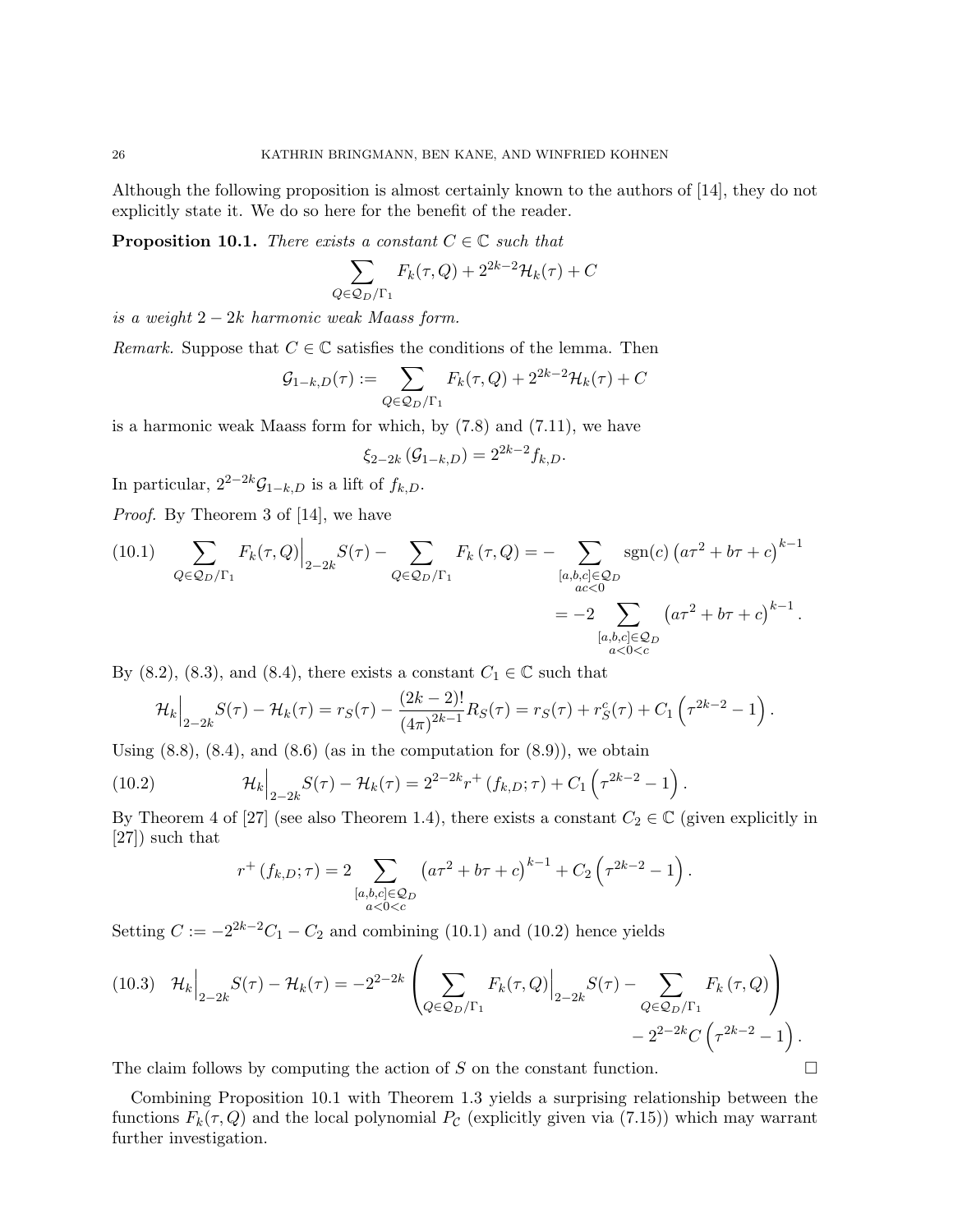**Proposition 10.2.** There exists a constant  $C \in \mathbb{C}$  such that

$$
\sum_{Q \in Q_D/\Gamma_1} F_k(\tau, Q) - 2^{2k-2} D^{k-\frac{1}{2}} P_C(\tau) + C
$$

satisfies weight  $2-2k$  modularity on  $\Gamma_1$ .

Remark. The function given in the proposition is locally holomorphic, and is hence a very special kind of locally harmonic Maass form.

*Proof.* By Theorem 1.3 and the modularity of  $\mathcal{F}_{1-k,D}$ , we have

$$
P_{\mathcal{C}}\Big|_{2-2k}S(\tau)-P_{\mathcal{C}}(\tau)=-D^{\frac{1}{2}-k}\left(\mathcal{H}_k\Big|_{2-2k}S(\tau)-\mathcal{H}_k(\tau)\right).
$$

Plugging in Proposition 10.1 (or  $(10.3)$ ) yields the claim.

#### **REFERENCES**

- [1] M. Abramovitz and I. Stegun, Handbook of Mathematical functions with formulas, graphs, and mathematical tables, 9th edition, New York, Dover, 1972.
- [2] G. Andrews, Partitions with short sequences and mock theta functions, Proc. Nat. Acad. Sci. USA 102 (2005), 4666–4671.
- [3] P. Bengoechea, Corps quadratiques et formes modulaires, Ph.D. thesis, 2013.
- [4] K. Bringmann, P. Guerzhoy, Z. Kent, and K. Ono, Eichler-Shimura theory for mock modular forms, Math. Ann. 355 (2013), 1085–1121.
- [5] K. Bringmann and K. Ono, Some characters of Kac and Wakimoto and nonholomorphic modular functions, Math. Ann. 345 (2009), 547–558.
- [6] K. Bringmann and K. Ono, Dyson's rank and Maass forms, Ann. of Math. 171 (2010), 419–449.
- [7] J. Bruinier and J. Funke, On two geometric theta lifts, Duke Math. J. 125 (2004), no. 1, 45–90.
- [8] J. Bruinier and K. Ono, Algebraic formulas for the coefficients of half-integral weight harmonic weak Maass forms, Adv. Math. 246 (2013), 198–219.
- [9] J. Bruinier and K. Ono, Heegner divisors, L-functions, and Maass forms, Ann. of Math. 172 (2010), 2135– 2181.
- [10] J. Bruinier, K. Ono, and R. Rhoades, Differential operators for harmonic Maass forms and the vanishing of Hecke eigenvalues, Math. Ann. **342** (2008), 673-693.
- [11] H. Cohen, Sums involving the values at negative integers of L-functions of quadratic characters, Math. Ann. 217 (1975), 271–285.
- [12] A. Dabholkar, S. Murthy, and D. Zagier, Quantum black holes, wall crossing, and mock modular forms, submitted for publication.
- [13] W. Duke, Ö. Imamoglu, and Á. Tóth, Cycle integrals of the j-function and mock modular forms, Ann. of Math. **173** (2011), 947-981.
- [14] W. Duke, Ö. Imamoglu, and Á. Tóth, Rational period functions and cycle integrals, Abh. Math. Hamburg 80 (2010), 255–264.
- [15] M. Eichler, Eine Verallgemeinerung der Abelschen Integrale, Math. Z. 67 (1957), 267–298.
- [16] T. Eguchi and K. Hikami, Superconformal algebras and mock theta functions 2. Rademacher expansion for K3 surface, Commun. Number Theory Phys. 3 (2009), 531–554.
- [17] A. Folsom, Kac–Wakimoto characters and universal mock theta functions, Trans. Amer. Math. Soc. 363 (2011), 439–455.
- [18] J. Fay, Fourier coefficients of the resolvent for a Fuchsian group, J. reine und angew. Math. 293-294 (1977), 143–203.
- [19] M. Hövel, Automorphe Formen mit Singularitaten auf dem hyperbolischen Raum, Ph.D. thesis, 2012.
- [20] O. Imamoglu, C. O'Sullivan, Parabolic, hyperbolic and elliptic Poincaré series, Acta Arith. 139 (2009), 199–228.
- [21] V. Kac and M. Wakimoto, Integrable highest weight modules over affine superalgebras and Appell's function, Comm. Math. Phys. 215 (2001), 631–682.
- [22] S. Katok, Closed geodesics, periods and arithmetic of modular forms, Invent. Math. 80 (1985), 469–480.